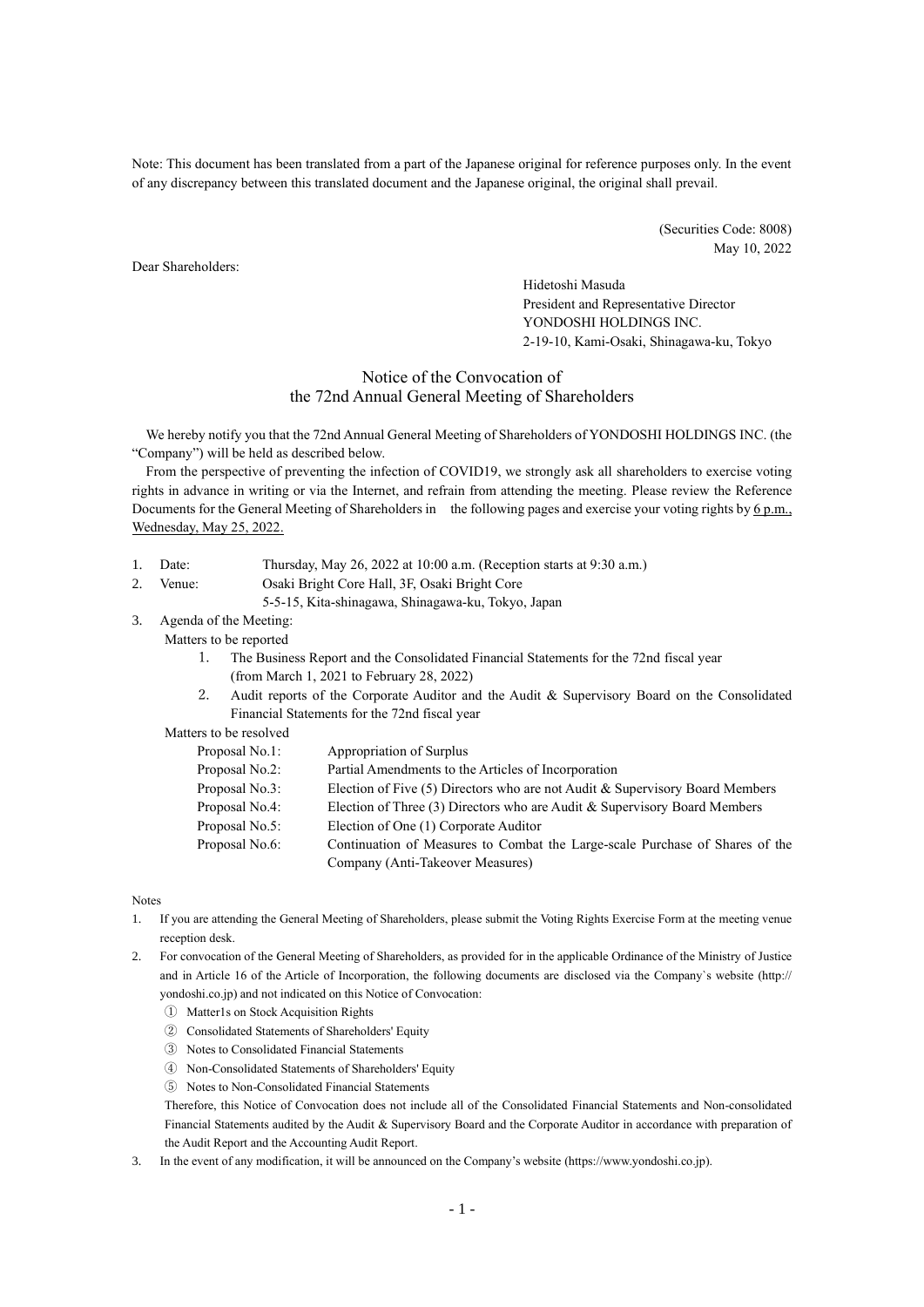## **Reference Materials for the General Meeting of Shareholders**

## **Proposal No.1: Appropriation of Surplus**

The Company considers that returning the profit to shareholders is one of the important management priorities. Our basic policy is to maintain a stable level of dividends continuously, while strengthening our business operation based on a long-term perspective. Accordingly, the Company proposes to pay a year-end dividend as follows:

Matters related to the end-year dividend:

- 1. Type of the dividend property Cash
- 2. Matters related to allocation of the dividend property to shareholders and the total amount: 41.50 yen per share of common stock of the Company Total amount: 892,970,440 yen
- 3. Effective date of distribution of the dividend May 27, 2022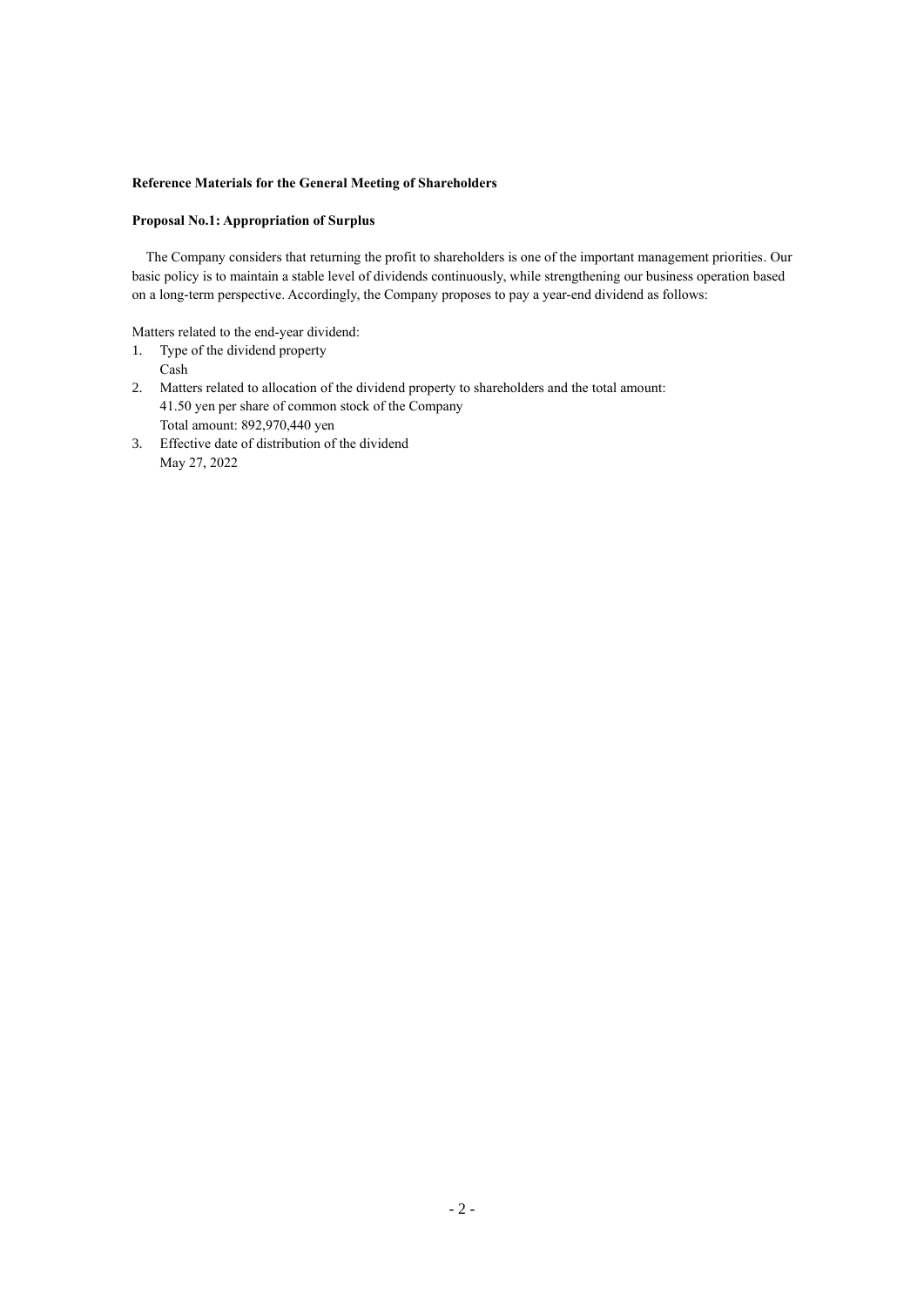### **Proposal No.2: Partial Amendments to the Articles of Incorporation**

1. Reasons for proposal

The amended provisions stipulated in the proviso of Article 1 of the supplementary provisions of the "Act Partially Amending the Companies Act" (Act No.70 of 2019) will be enforced on September 1, 2022. Therefore, the Company proposes partial amendments to the Article of Incorporation in order to prepare for the introduction of a system for electronic provision of materials for the General Meetings of Shareholders.

- ① Paragraph 1, Article 16 of the proposed amendment shall be established, as it is required to stipulate in the Article of Incorporation that the Company shall provide the information in the Reference Documents, etc. for the General Meeting of Shareholders electronically.
- ② Paragraph 2, Article 16 of the proposed amendment shall be established to allow the Company to limit the scope of matters described in the document issued to the shareholders who requested the issuance of the document in writing for the General Meeting of Shareholders that are to be provided electronically.
- ③ Article 16 of the current Article of Incorporation shall be deleted, as the introduction of the electronic provision system of the Reference Documents, etc. for the General Meetings will render such provision unnecessary.
- ④ The supplementary provision shall be established in connection with the effectiveness of the established and deleted provisions stated above.

### 2. Details of the amendments

Details of the amendments are as follows.

(Amendments are underlined)

|                                                              | 12 mnonumento ure unuermieu |
|--------------------------------------------------------------|-----------------------------|
| <b>Current Articles of Incorporation</b>                     | Proposed Amendments         |
| (Disclosure of Reference Documents etc. for General          | (Deleted)                   |
| Meeting of Shareholders on the Internet and Deemed           |                             |
| Disclosure)                                                  |                             |
|                                                              |                             |
| Article 16<br>For convocation of the General Meeting of      |                             |
| Shareholders, as provided for in the applicable Ordinance of |                             |
| the Ministry of Justice, the Company may disclose on the     |                             |
| Internet the information that should be described or         |                             |
| indicated in the Reference Documents for General Meeting     |                             |
| of Shareholders, Business Reports, Financial Statements      |                             |
| and Consolidated Financial Statements, which shall be        |                             |
| deemed as offered to shareholders.                           |                             |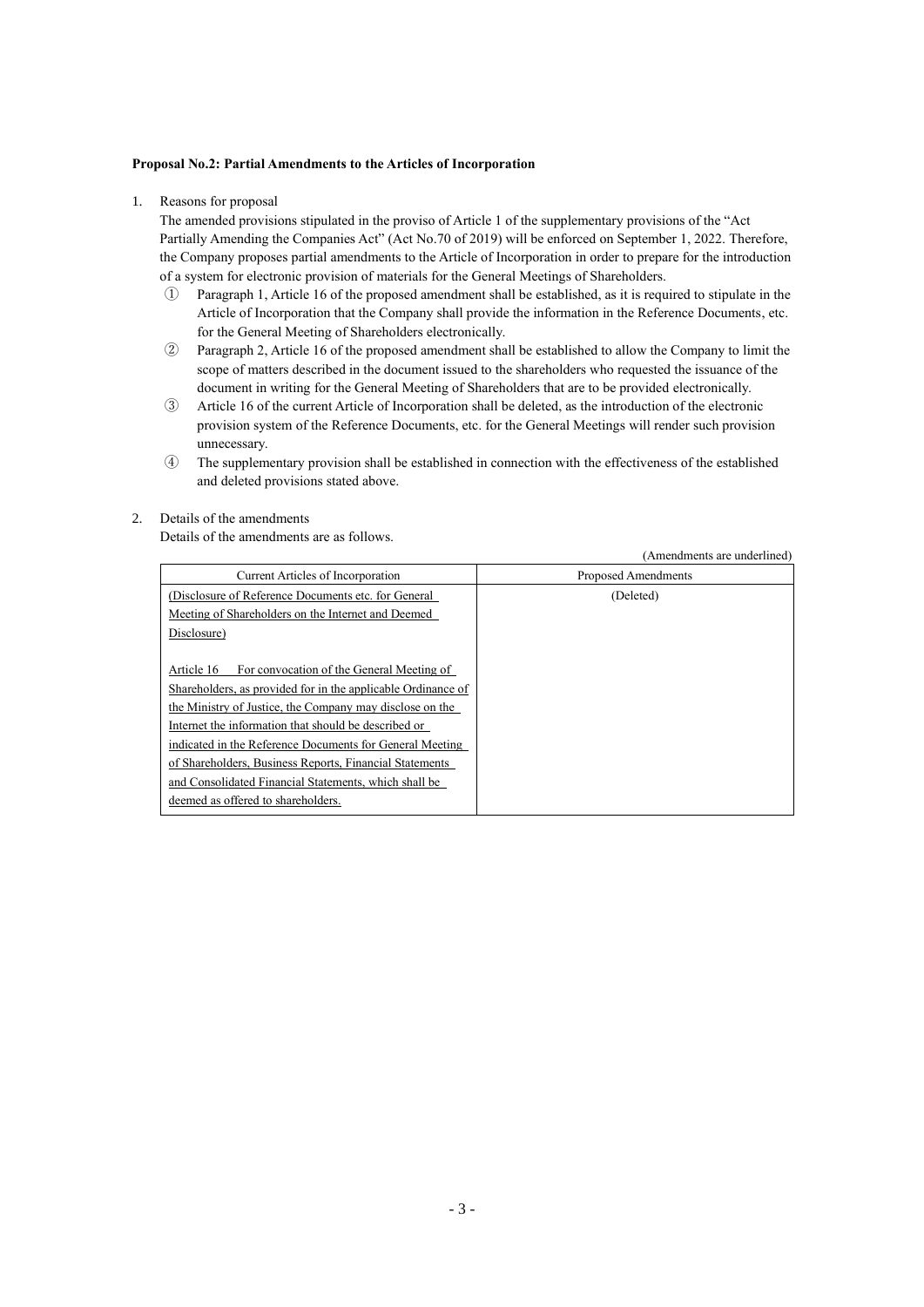| Current Articles of Incorporation | Proposed Amendments                                                                                                                                                                                                                                                                                                                                                                                                                                                                                                                                                |
|-----------------------------------|--------------------------------------------------------------------------------------------------------------------------------------------------------------------------------------------------------------------------------------------------------------------------------------------------------------------------------------------------------------------------------------------------------------------------------------------------------------------------------------------------------------------------------------------------------------------|
| (Newly Established)               | (Electronic Provision System, etc.)                                                                                                                                                                                                                                                                                                                                                                                                                                                                                                                                |
|                                   | Article 16 For convocation of the General Meeting of                                                                                                                                                                                                                                                                                                                                                                                                                                                                                                               |
|                                   | Shareholders, the Company shall provide the information                                                                                                                                                                                                                                                                                                                                                                                                                                                                                                            |
|                                   | contained the Reference Documents for General Meeting of                                                                                                                                                                                                                                                                                                                                                                                                                                                                                                           |
|                                   | Shareholders, etc. electronically.                                                                                                                                                                                                                                                                                                                                                                                                                                                                                                                                 |
|                                   | (2) Among the matters to be provided electronically, the<br>Company may exclude all or part of the matters stipulated<br>in the Ordinance of the Ministry of Justice, from the                                                                                                                                                                                                                                                                                                                                                                                     |
|                                   | document that will be issued to the shareholders who have                                                                                                                                                                                                                                                                                                                                                                                                                                                                                                          |
|                                   | requested the issuance of such document in writing by the                                                                                                                                                                                                                                                                                                                                                                                                                                                                                                          |
|                                   | record date of voting rights.                                                                                                                                                                                                                                                                                                                                                                                                                                                                                                                                      |
| (Newly Established)               | <b>Supplementary Provisions</b><br>(Transitional Measures regarding the Electronic Provision<br>of Reference Document etc. for the General Meeting of<br>Shareholders)                                                                                                                                                                                                                                                                                                                                                                                             |
|                                   | The deletion of Article 16 of the existing Articles of<br>1.<br>Incorporation (Disclosure of General Meeting of<br>Shareholders Materials on the Internet and Deemed<br>Disclosure) and the establishment of the proposed<br>Article 16 (Electronic Provision System, etc.) shall<br>come into effect on the date of enforcement of the<br>amended provisions stipulated in the proviso of Article<br>1 of the supplementary provisions of the Act Partially<br>Amending the Company Act (Act No.70 of 2019)<br>(hereinafter referred to as the "Effective Date"). |
|                                   | 2.<br>Notwithstanding the provision preceding paragraph,<br>Article 16 of the current Articles of Incorporation shall<br>remain in force with respect to the General Meeting of<br>Shareholders to be held within six months from the<br>Effective Date.                                                                                                                                                                                                                                                                                                           |
|                                   | These supplementary provisions shall be deleted after<br>3.<br>the lapse of six months from the Effective Date or the<br>lapse of three months from the General Meeting of<br>Shareholders, whichever is later.                                                                                                                                                                                                                                                                                                                                                    |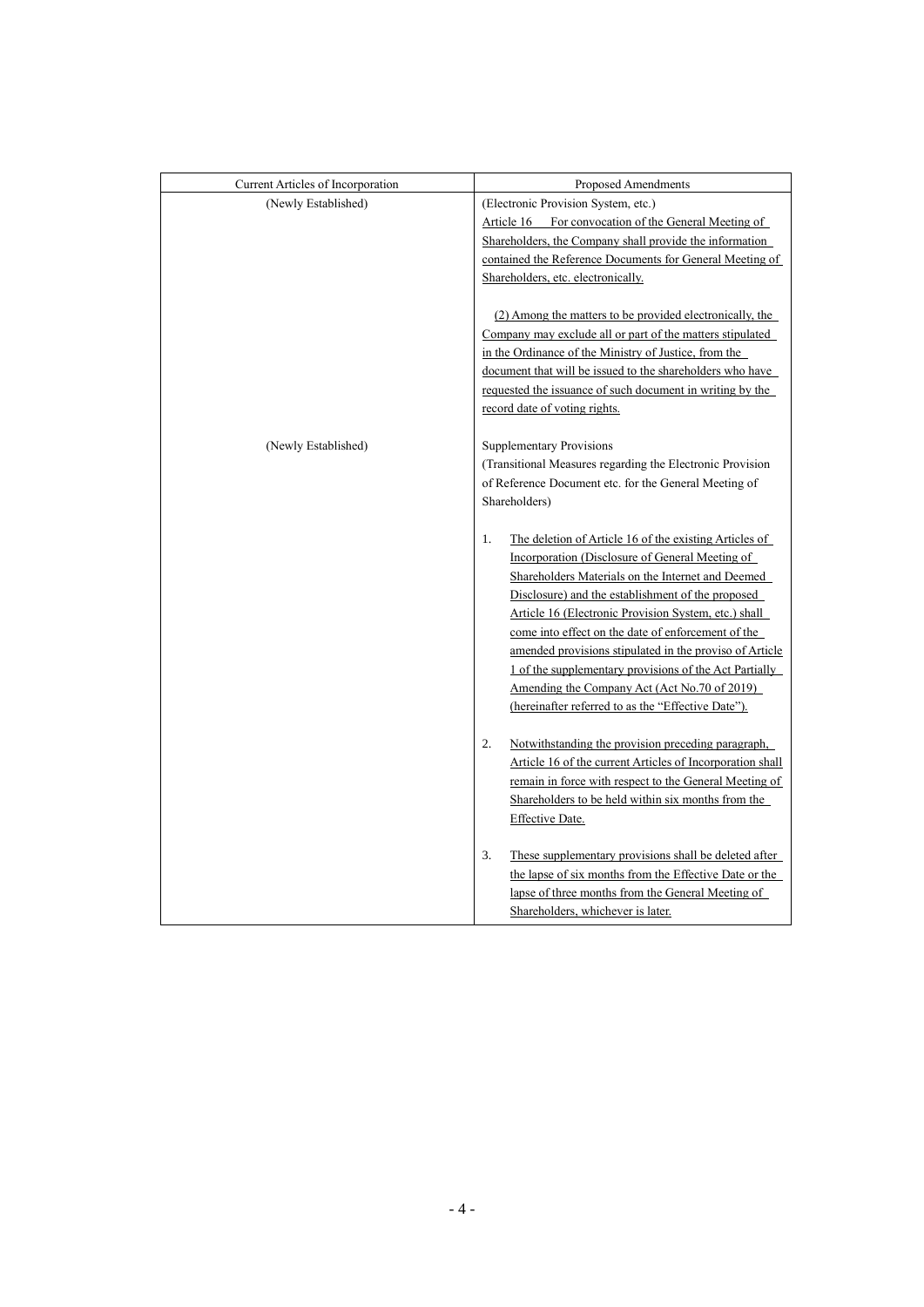### **Proposal No.3: Election of Five (5) Directors who are not Audit & Supervisory Board Members**

All five (5) Directors (excluding Directors and Audit & Supervisory Board Members) will complete their terms at the end of this General Meeting of Shareholders. Therefore, the Company proposes the election of five (5) Directors, based on the decision of the Audit & Supervisory Board.

If the candidates for Directors in this proposal are elected as proposed, and the candidates for Directors in proposal No.4 are elected as proposed, the Board of Directors will have nine (9) Directors including Directors and Audit & Supervisory Board Members, and four (4) Outside Directors. The candidates for Directors (excluding Directors and Audit & Supervisory Board Members) are as follows:

| N <sub>0</sub> | Name               |                                         | Positions and Responsibility in the Company                                                       |
|----------------|--------------------|-----------------------------------------|---------------------------------------------------------------------------------------------------|
|                | Hidetoshi Masuda   | Renomination                            | President and Representative Director                                                             |
|                | Ichiro Okafuji     | Renomination                            | Representative Senior Managing Director and Senior<br>Managing Executive Officer (Administration) |
|                | Masahiko Nishimura | Renomination                            | Managing Director and Managing Executive Officer<br>(Finance)                                     |
| 4              | Saishi Kimura      | Renomination                            | Director                                                                                          |
|                | Mitsutaka Sato     | Renomination / Outside /<br>Independent | Outside Director                                                                                  |

Note: Positions and Responsibility in the Company are described if the candidates are elected as proposal.

|     |                                                      |                                                                                                                                  |                                                                                                                                                                                                                                                                                                                                                                                                                                                                                                                                                                                                                                                                                                                                                                                                             | Number of |  |  |  |
|-----|------------------------------------------------------|----------------------------------------------------------------------------------------------------------------------------------|-------------------------------------------------------------------------------------------------------------------------------------------------------------------------------------------------------------------------------------------------------------------------------------------------------------------------------------------------------------------------------------------------------------------------------------------------------------------------------------------------------------------------------------------------------------------------------------------------------------------------------------------------------------------------------------------------------------------------------------------------------------------------------------------------------------|-----------|--|--|--|
|     |                                                      | Brief History, Position and Responsibility in the Company,                                                                       |                                                                                                                                                                                                                                                                                                                                                                                                                                                                                                                                                                                                                                                                                                                                                                                                             |           |  |  |  |
| No. | Name (Date of Birth)                                 |                                                                                                                                  | Company<br>shares                                                                                                                                                                                                                                                                                                                                                                                                                                                                                                                                                                                                                                                                                                                                                                                           |           |  |  |  |
|     |                                                      |                                                                                                                                  | and Significant Position Concurrently held                                                                                                                                                                                                                                                                                                                                                                                                                                                                                                                                                                                                                                                                                                                                                                  |           |  |  |  |
|     | Hidetoshi Masuda<br>(Sep 27, 1963)<br>(Renomination) | May 2003<br>Mar 2015<br>Mar 2017<br>Mar 2017<br>Mar 2020<br>Mar 2021<br>Mar 2021<br>May 2021<br>May 2021<br>Mar 2022<br>Mar 2022 | Joined and Managing Director, age CO., LTD.<br>Director and Managing Executive Officer, age CO., LTD.<br>Executive Officer, (in charge of age CO., LTD.), the Company<br>President and Representative Director, age CO., LTD.<br>Director, F.D.C.Products Inc.<br>Managing Executive Officer (Chief Executive Secretary to<br>President), the Company<br>Chairman and Representative Director, age CO., LTD.<br>(incumbent)<br>President, Representative Director and COO, the Company<br>Chairman and Representative Director, F.D.C.Friends Inc.<br>President and Representative Director, the Company<br>(incumbent)<br>Chairman and Representative Director, F.D.C.Products Inc.<br>(incumbent)<br>Significant Position Concurrently held:<br>Chairman and Representative Director, F.D.C.Products Inc. |           |  |  |  |
|     | Chairman and Representative Director, age CO., LTD.  |                                                                                                                                  |                                                                                                                                                                                                                                                                                                                                                                                                                                                                                                                                                                                                                                                                                                                                                                                                             |           |  |  |  |
|     | Reasons for nomination as a candidate for Director:  |                                                                                                                                  |                                                                                                                                                                                                                                                                                                                                                                                                                                                                                                                                                                                                                                                                                                                                                                                                             |           |  |  |  |
|     |                                                      |                                                                                                                                  | The candidate has extensive experience and achievement in significant positions such as President of retail companies in                                                                                                                                                                                                                                                                                                                                                                                                                                                                                                                                                                                                                                                                                    |           |  |  |  |
|     |                                                      |                                                                                                                                  | YONDOSHI HOLDINGS Group (the "Group"), and was appointed to President, Representative Director and COO of the                                                                                                                                                                                                                                                                                                                                                                                                                                                                                                                                                                                                                                                                                               |           |  |  |  |
|     |                                                      |                                                                                                                                  | Company in 2021. Based on his broad knowledge and experience in corporate management, he has contributed to                                                                                                                                                                                                                                                                                                                                                                                                                                                                                                                                                                                                                                                                                                 |           |  |  |  |
|     |                                                      |                                                                                                                                  | enhancing the Group's corporate value with his advanced management skill and outstanding leadership. The Company                                                                                                                                                                                                                                                                                                                                                                                                                                                                                                                                                                                                                                                                                            |           |  |  |  |
|     |                                                      |                                                                                                                                  | has renominated him as a candidate for Director because it expects him to contribute to further enhancing the Group's                                                                                                                                                                                                                                                                                                                                                                                                                                                                                                                                                                                                                                                                                       |           |  |  |  |
|     | corporate value.                                     |                                                                                                                                  |                                                                                                                                                                                                                                                                                                                                                                                                                                                                                                                                                                                                                                                                                                                                                                                                             |           |  |  |  |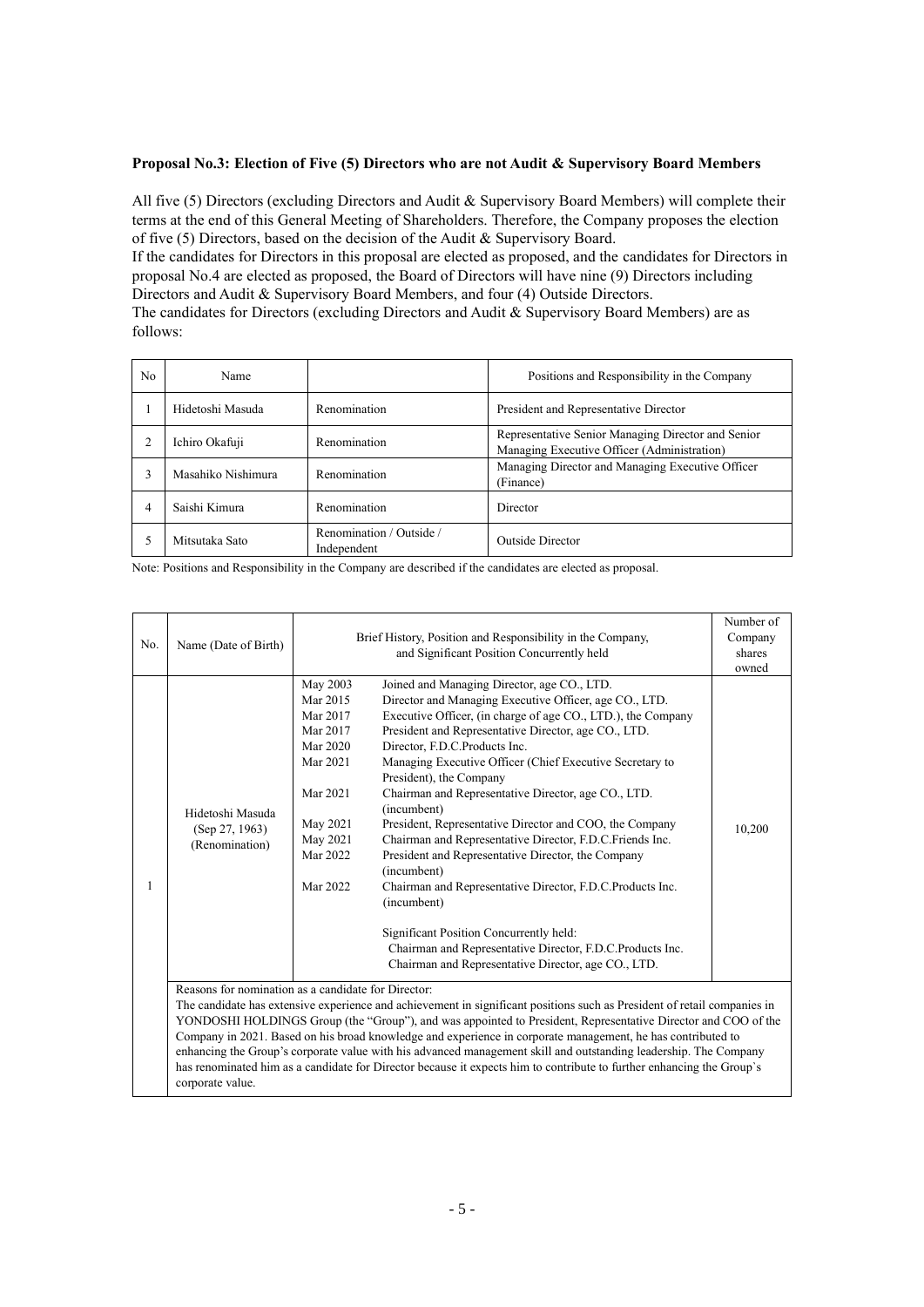| No.            |                                                                                                                                                                                                                                                                                                                                                                                                                                                     | Brief History, Position and Responsibility in the Company,                                                                                                                                                                                                                                                                                                                                                                                                                                                                                                                                                                                                                                                                                                                                                                                                                                                                                                                                                                                                                                                                                                                                                                                                                                                                                         |                 |  |  |  |  |  |
|----------------|-----------------------------------------------------------------------------------------------------------------------------------------------------------------------------------------------------------------------------------------------------------------------------------------------------------------------------------------------------------------------------------------------------------------------------------------------------|----------------------------------------------------------------------------------------------------------------------------------------------------------------------------------------------------------------------------------------------------------------------------------------------------------------------------------------------------------------------------------------------------------------------------------------------------------------------------------------------------------------------------------------------------------------------------------------------------------------------------------------------------------------------------------------------------------------------------------------------------------------------------------------------------------------------------------------------------------------------------------------------------------------------------------------------------------------------------------------------------------------------------------------------------------------------------------------------------------------------------------------------------------------------------------------------------------------------------------------------------------------------------------------------------------------------------------------------------|-----------------|--|--|--|--|--|
|                | Name (Date of Birth)                                                                                                                                                                                                                                                                                                                                                                                                                                | and Significant Position Concurrently held                                                                                                                                                                                                                                                                                                                                                                                                                                                                                                                                                                                                                                                                                                                                                                                                                                                                                                                                                                                                                                                                                                                                                                                                                                                                                                         | shares<br>owned |  |  |  |  |  |
| $\overline{c}$ | Ichiro Okafuji<br>(Sep12, 1964)<br>(Renomination)                                                                                                                                                                                                                                                                                                                                                                                                   | Apr 1987<br>Joined the Company<br><b>Mar 2008</b><br>President and Representative Director, Yoshitake Inc. (currently<br><b>ASCOT INC.)</b><br>President and Representative Director, Misuzu Inc.<br>May 2011<br>Executive Officer (in charge of Misuzu Inc.,), the Company<br>Mar 2015<br>Mar 2016<br>President and Representative Director, AS'TY INC.<br>Mar 2018<br>Director and Managing Executive Officer, F.D.C.Products Inc.<br>Director and Executive Officer (in charge of F.D.C.Products<br>May 2018<br>Inc.,), the Company<br>Mar 2019<br>Director and Managing Executive Officer, (in charge of<br>Div. 1, F.D.C.Products Inc.), the Company<br>Chairman and Representative Director, F.D.C.Friends Inc.<br>Mar 2019<br>Mar 2020<br>Director and Managing Executive Officer, (In charge of<br>Administration), the Company<br>Representative Senior Managing Director and Senior<br>Mar 2022<br>Managing Executive Officer (in charge of Administration),<br>the Company (incumbent)<br>Mar 2022<br>Senior Managing Director and Senior Managing Executive<br>Officer (Administration and Business Development),<br>F.D.C.Products Inc. (incumbent)<br>Significant Position Concurrently held:<br>Senior Managing Director and Senior Managing Executive<br>Officer (Administration and Business Development),<br>F.D.C.Products Inc. | 20,000          |  |  |  |  |  |
|                |                                                                                                                                                                                                                                                                                                                                                                                                                                                     | Reasons for nomination as a candidate for Director:<br>The candidate has extensive experience and achievement in significant positions such as President of companies in the<br>Group. Based on his broad knowledge and experience in corporate management, he has contributed to enhancing the                                                                                                                                                                                                                                                                                                                                                                                                                                                                                                                                                                                                                                                                                                                                                                                                                                                                                                                                                                                                                                                    |                 |  |  |  |  |  |
|                |                                                                                                                                                                                                                                                                                                                                                                                                                                                     | Group's corporate value with his advanced management skill and outstanding leadership. The Company has renominated<br>him as a candidate for Director because it expects him to contribute to further enhancing the Group's corporate value.                                                                                                                                                                                                                                                                                                                                                                                                                                                                                                                                                                                                                                                                                                                                                                                                                                                                                                                                                                                                                                                                                                       |                 |  |  |  |  |  |
| 3              | Masahiko Nishimura<br>(May 11, 1962)<br>(Renomination)                                                                                                                                                                                                                                                                                                                                                                                              | Apr 1985<br>Joined the Company<br>Mar 2005<br>General Manager (in charge of Finance), the Company<br>Director, the Company<br>May 2008<br>Mar 2015<br>Director and Executive Officer (in charge of Finance), the<br>Company (incumbent)<br>Mar 2015<br>Director and Executive Officer, F.D.C.Products Inc.<br>May 2022<br>Managing Director and Executive Officer, F.D.C.Products Inc.<br>(incumbent)<br>Significant Position Concurrently held:<br>Managing Director and Executive Officer, F.D.C.Products Inc.                                                                                                                                                                                                                                                                                                                                                                                                                                                                                                                                                                                                                                                                                                                                                                                                                                   | 21,000          |  |  |  |  |  |
|                | Reasons for nomination as a candidate for Director:<br>The candidate has extensive experience and achievement in significant positions such as General Manager mainly in<br>finance and accounting. With his outstanding insight in financial improvement and advanced capital management, the<br>Company has renominated him as a candidate for Director because it expects him to contribute to further enhancing the<br>Group's corporate value. |                                                                                                                                                                                                                                                                                                                                                                                                                                                                                                                                                                                                                                                                                                                                                                                                                                                                                                                                                                                                                                                                                                                                                                                                                                                                                                                                                    |                 |  |  |  |  |  |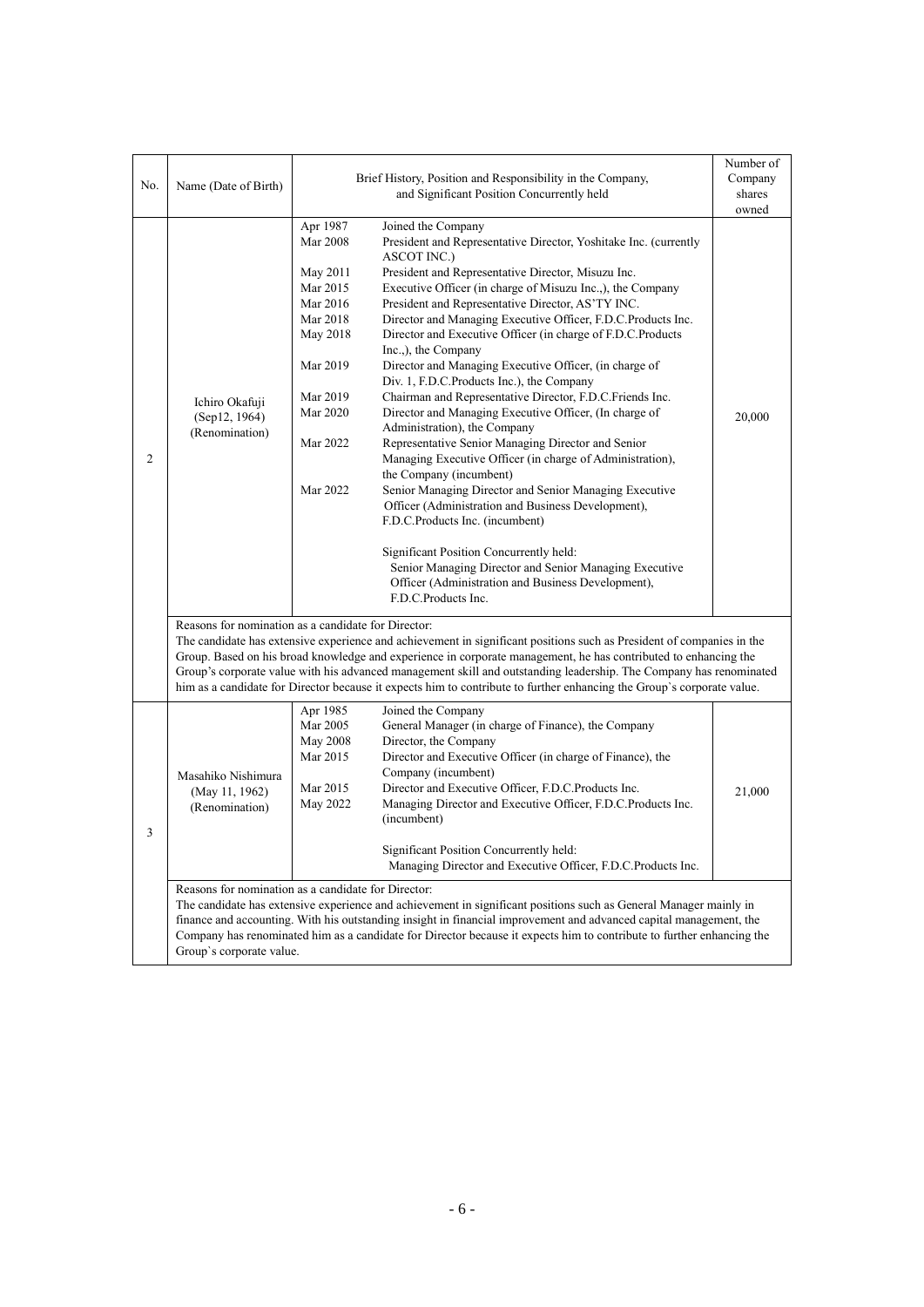| No. | Name (Date of Birth)                                                                                                                                                                                                                                                                                                                                                                                                                                                                                                                                                                                                                                                                                                                                                                                                                   | Brief History, Position and Responsibility in the Company,                                                                                                                              | Number of<br>Company<br>shares owned                                                                                                                                                                                                                                                                                                                                                                                                                                                                                                                                                                                                                                                                                                                                                               |        |  |  |  |
|-----|----------------------------------------------------------------------------------------------------------------------------------------------------------------------------------------------------------------------------------------------------------------------------------------------------------------------------------------------------------------------------------------------------------------------------------------------------------------------------------------------------------------------------------------------------------------------------------------------------------------------------------------------------------------------------------------------------------------------------------------------------------------------------------------------------------------------------------------|-----------------------------------------------------------------------------------------------------------------------------------------------------------------------------------------|----------------------------------------------------------------------------------------------------------------------------------------------------------------------------------------------------------------------------------------------------------------------------------------------------------------------------------------------------------------------------------------------------------------------------------------------------------------------------------------------------------------------------------------------------------------------------------------------------------------------------------------------------------------------------------------------------------------------------------------------------------------------------------------------------|--------|--|--|--|
| 4   | Saishi Kimura<br>(Sept 11, 1951)<br>(Renomination)                                                                                                                                                                                                                                                                                                                                                                                                                                                                                                                                                                                                                                                                                                                                                                                     | Apr 1974<br>May 1992<br><b>Mar 2000</b><br>May 2001<br>Mar 2004<br>Sep 2006<br>Mar 2007<br>Mar 2007<br>Mar 2007<br>Mar 2013<br>Mar 2013<br>Mar 2018<br>Mar 2018<br>May 2020<br>Mar 2022 | Joined the Company<br>Director, the Company<br>Representative Senior Managing Director, the Company<br>President and Representative Director, age CO., LTD.<br>Vice President and Representative Director, the Company<br>Vice President and Representative Director, AS'TY INC.<br>President and Representative Director, the Company<br>President and Representative Director, AS'TY INC.<br>Chairman and Representative Director, F.D.C.Products Inc.<br>Chairman and Representative Director, the Company<br>Chairman and Representative Director, AS'TY INC.<br>Chairman, Representative Director and CEO, the Company<br>Chairman, Representative Director and CEO, F.D.C.Products<br>Inc.<br>Chairman and Representative Director, F.D.C.Products Inc.<br>Director, the Company (incumbent) | 46,400 |  |  |  |
|     | Reasons for nomination as a candidate for Director:<br>the Group's corporate value.                                                                                                                                                                                                                                                                                                                                                                                                                                                                                                                                                                                                                                                                                                                                                    |                                                                                                                                                                                         | The candidate has extensive experience and achievement in significant positions such as President of companies in the<br>Group, and was appointed to President and Representative Director of the Company in 2007, followed by Chairman and<br>Representative Director of the Company. Based on his broad knowledge and experience in corporate management, he has<br>contributed to enhancing the Group's corporate value with his advanced management skill and outstanding leadership.<br>The Company has renominated him as a candidate for Director because it expects him to contribute to further enhancing                                                                                                                                                                                 |        |  |  |  |
| 5   | Apr 1971<br>Joined The Mitsui Bank., Ltd. (currently Sumitomo Mitsui<br><b>Banking Corporation</b> )<br>Oct 2000<br>General Manager (in charge of Kanda Corporate Sales Div.1),<br>The Sakura Bank., Limited (currently Sumitomo Mitsui<br><b>Banking Corporation</b> )<br>Mitsutaka Sato<br>May 2001<br>General Manager (associate with Metropolitan Area<br>(Oct 3, 1948)<br>Headquarter), Kyoritsu Maintenance Co., Ltd.<br>(Renomination /<br>Jun 2001<br>Director, Kyoritsu Maintenance Co., Ltd.<br>Outside /<br>Jun 2006<br>President and Representative Director, Kyoritsu Maintenance<br>Independent)<br>Co., Ltd.<br>Director and Corporate Adviser, Kyoritsu Maintenance Co.,<br>Apr 2017<br>Ltd.<br>Jun 2017<br>Corporate Adviser, Kyoritsu Maintenance Co., Ltd.<br>Outside Director, the Company (incumbent)<br>May 2018 |                                                                                                                                                                                         |                                                                                                                                                                                                                                                                                                                                                                                                                                                                                                                                                                                                                                                                                                                                                                                                    |        |  |  |  |
|     | Reasons for nomination as a candidate for Director:<br>The candidate has extensive experience in corporate management based on his many years of experience in his career.<br>With his extensive experience and broad knowledge in corporate management, the Company has renominated him as a<br>candidate for Director because it expects him to contribute to further enhancing the Company's governance by<br>supervising other Directors from an independent standpoint of Outside Director, and to enhance decision making process<br>and supervising function in Board of Directors.<br><b>Notes</b>                                                                                                                                                                                                                             |                                                                                                                                                                                         |                                                                                                                                                                                                                                                                                                                                                                                                                                                                                                                                                                                                                                                                                                                                                                                                    |        |  |  |  |

1. There are no particular relationships of interest with any of the other candidates and the Company.

2. Mr. Mitsutaka Sato is a candidate for Outside Director. The Company has reported to the Tokyo Stock Exchange, Inc. that he is an Independent Director as set forth in the Regulation of the Tokyo Stock Exchange and in the Regulation of the Company.

The Company will continue the above report if he is elected and assumed office as Outside Director.

- 3. Mr. Mitsutaka Sato is Outside Director incumbent and will complete his term at the end of this General Meeting of Shareholders. The term of his office will be 4 years at the end of this General Meeting of Shareholders.
- 4. Pursuant to Article 427, Paragraph 1 of the Article of Incorporation, the Company has stipulated that it may enter into agreements for limitation of liability with Directors who are not Officers. The Directors shall be liable to the limit of minimum liability set forth in Article 425, Paragraph 1 of Article of Incorporation. The Company has entered into agreements with Mr. Saishi Kimura and Mr. Mitsutaka Sato and if they are reelected and assumed office as Director, the agreements shall remain in effect.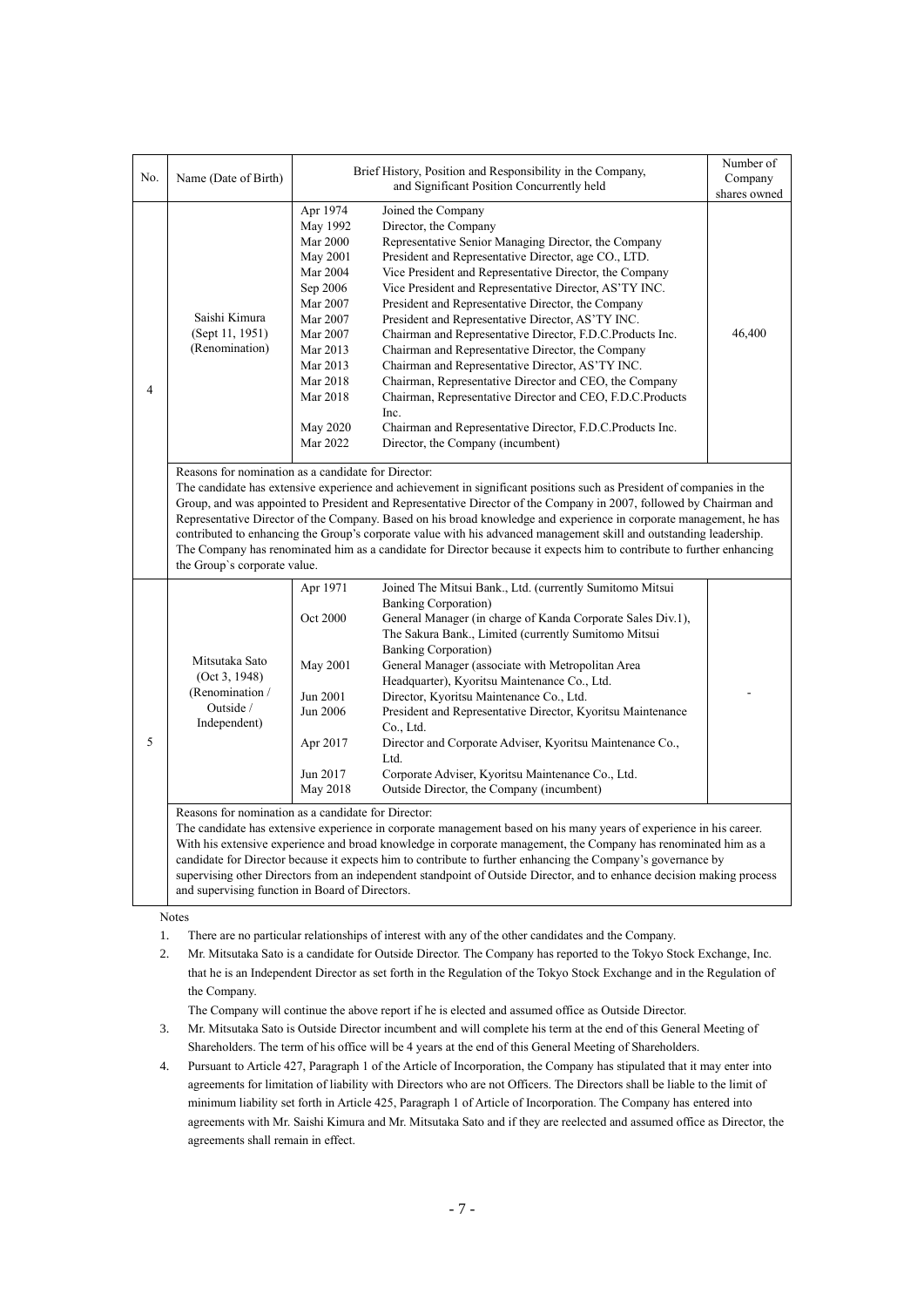5. The Company shall enter into a directors and officers liability insurance contract with an insurance company, as provided for in Item 1, Paragraph 3, Article 430 of Article of Incorporation, to cover litigation cost and legal damages that may be incurred by the insured parties if they are liable for a result of their action or if they receive a claim for the liability of the result of their action.

The candidates will be included among the insured parties under the contract. Moreover, the contract will be renewed under the same terms at the time of the next renewal.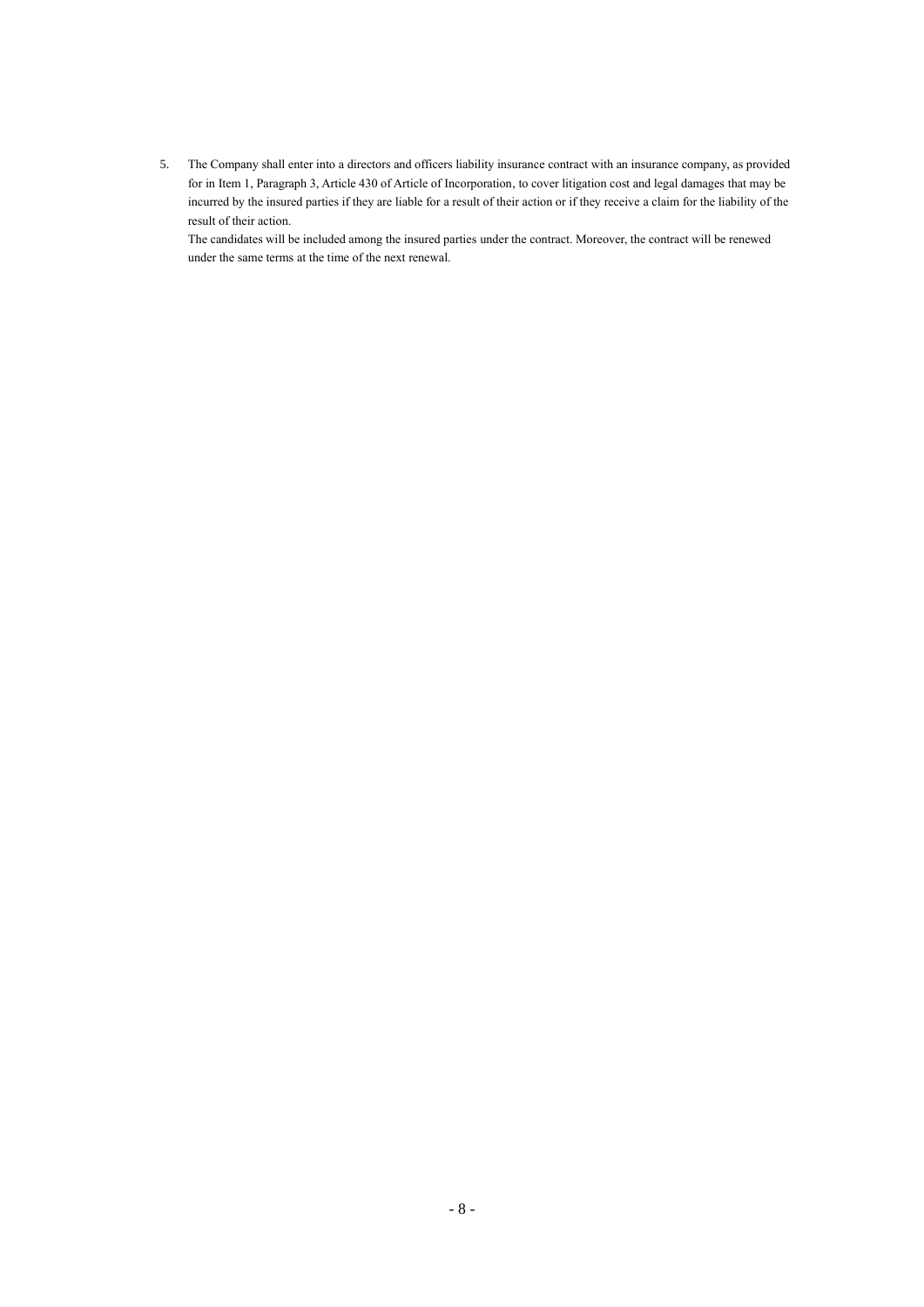### **Proposal No.4: Election of Three (3) Directors and Audit & Supervisory Board Members**

Three (3) Directors of Mr. Toyomasa Akiyama, Mr. Hideo Sakakibara and Ms. Nobuko Kitagawa, who are Audit & Supervisory Board Members will complete their terms at the end of this General Meeting of Shareholders. Therefore, the Company proposes the election of three (3) Directors.

In nominating Directors and Audit & Supervisory Board Members, the Company's Board of Directors has made the decision based on the report by the Nomination Advisory Board and Audit & Supervisory Board has agreed the Proposal. Furthermore, evaluated by Directors and Audit & Supervisory Board Members, any significant comment on the Proposal has not made.

The candidates for Directors and Audit & Supervisory Board Members are as follows:

|                                                                                                                                                                        |                                                               |                                                                                                                   |                                                                                                                                                                                                                     | Number of |  |  |  |  |
|------------------------------------------------------------------------------------------------------------------------------------------------------------------------|---------------------------------------------------------------|-------------------------------------------------------------------------------------------------------------------|---------------------------------------------------------------------------------------------------------------------------------------------------------------------------------------------------------------------|-----------|--|--|--|--|
| No.                                                                                                                                                                    |                                                               | Brief History, Position and Responsibility in the Company,                                                        | Company                                                                                                                                                                                                             |           |  |  |  |  |
|                                                                                                                                                                        | Name (Date of Birth)                                          |                                                                                                                   | shares                                                                                                                                                                                                              |           |  |  |  |  |
|                                                                                                                                                                        |                                                               |                                                                                                                   |                                                                                                                                                                                                                     |           |  |  |  |  |
|                                                                                                                                                                        |                                                               | Jul 1997                                                                                                          | Senior Examiner (Large Enterprise Examination                                                                                                                                                                       |           |  |  |  |  |
|                                                                                                                                                                        |                                                               |                                                                                                                   | Department), Tokyo Regional Taxation Bureau, National                                                                                                                                                               |           |  |  |  |  |
|                                                                                                                                                                        |                                                               |                                                                                                                   | Tax Agency                                                                                                                                                                                                          |           |  |  |  |  |
|                                                                                                                                                                        |                                                               | Jul 2006                                                                                                          | Chief Examiner (Corporation Taxation Group), Higashi-                                                                                                                                                               |           |  |  |  |  |
|                                                                                                                                                                        |                                                               |                                                                                                                   | Murayama Tax Office, National Tax Agency                                                                                                                                                                            |           |  |  |  |  |
|                                                                                                                                                                        | Toyomasa Akiyama                                              | Sep 2008                                                                                                          | Certified Public Tax Accountant, Tax Master Tax                                                                                                                                                                     |           |  |  |  |  |
|                                                                                                                                                                        | (Feb 28, 1954)                                                |                                                                                                                   | <b>Accountant Corporation</b>                                                                                                                                                                                       |           |  |  |  |  |
|                                                                                                                                                                        | (Renomination /                                               | Jun 2015                                                                                                          | Auditor, Foundation for International Development/Relief                                                                                                                                                            |           |  |  |  |  |
|                                                                                                                                                                        | Outside /                                                     |                                                                                                                   | (incumbent)                                                                                                                                                                                                         |           |  |  |  |  |
|                                                                                                                                                                        | Independent)                                                  | May 2016                                                                                                          | Outside Director and Audit & Supervisory Board Member,                                                                                                                                                              |           |  |  |  |  |
| 1                                                                                                                                                                      |                                                               | May 2016                                                                                                          | the Company(incumbent)<br>Audit & Supervisory Board Member, F.D.C.Products Inc.                                                                                                                                     |           |  |  |  |  |
|                                                                                                                                                                        |                                                               |                                                                                                                   | (incumbent)                                                                                                                                                                                                         |           |  |  |  |  |
|                                                                                                                                                                        |                                                               | Sep 2017                                                                                                          | Representative Partner, Tax Master Tax Accountant                                                                                                                                                                   |           |  |  |  |  |
|                                                                                                                                                                        |                                                               |                                                                                                                   | Corporation (incumbent)                                                                                                                                                                                             |           |  |  |  |  |
|                                                                                                                                                                        |                                                               |                                                                                                                   |                                                                                                                                                                                                                     |           |  |  |  |  |
|                                                                                                                                                                        |                                                               | Reasons for nomination as a candidate for Director and Audit & Supervisory Board Members:                         |                                                                                                                                                                                                                     |           |  |  |  |  |
|                                                                                                                                                                        |                                                               |                                                                                                                   | Although the candidate has not been involved in corporate management other than as Outside Director, he has                                                                                                         |           |  |  |  |  |
|                                                                                                                                                                        |                                                               |                                                                                                                   | extensive knowledge and broad experience in tax and accounting as a Certified Public Tax Accountant. The<br>Company has renominated him as a candidate for Director and Audit & Supervisory Board Member because it |           |  |  |  |  |
|                                                                                                                                                                        |                                                               |                                                                                                                   |                                                                                                                                                                                                                     |           |  |  |  |  |
| expects him to utilize his experience and knowledge in the supervision and auditing of the Company and to give<br>advice and restraint in the execution of the duties. |                                                               |                                                                                                                   |                                                                                                                                                                                                                     |           |  |  |  |  |
|                                                                                                                                                                        |                                                               | Apr 1997                                                                                                          | Registered as an Attorney                                                                                                                                                                                           |           |  |  |  |  |
|                                                                                                                                                                        |                                                               | Apr 1997                                                                                                          | Attorney, Asuka Sogo Law Offices (currently Hayabusa                                                                                                                                                                |           |  |  |  |  |
|                                                                                                                                                                        |                                                               |                                                                                                                   | Asuka Law Offices)                                                                                                                                                                                                  |           |  |  |  |  |
|                                                                                                                                                                        | Nobuko Kitagawa                                               | Apr 2003                                                                                                          | Fixed-Term Officer (Supervision Bureau), Financial                                                                                                                                                                  |           |  |  |  |  |
|                                                                                                                                                                        | (current surname:                                             |                                                                                                                   | Services Agency                                                                                                                                                                                                     |           |  |  |  |  |
|                                                                                                                                                                        | Nagafusa)                                                     | Oct 2014                                                                                                          | Legal Counselor, Japan Security Dealers Association                                                                                                                                                                 |           |  |  |  |  |
|                                                                                                                                                                        | (Jan 17, 1971)                                                | Jun 2015                                                                                                          | Outside Director, The Bank of Kochi, Ltd. (incumbent)                                                                                                                                                               |           |  |  |  |  |
|                                                                                                                                                                        | (Renomination /                                               | Apr 2016                                                                                                          | Attorney, Komatsu Partners (currently Kotohira Partners)                                                                                                                                                            |           |  |  |  |  |
|                                                                                                                                                                        | Outside /                                                     | May 2020                                                                                                          | Outside Director and Audit & Supervisory Board Member,                                                                                                                                                              |           |  |  |  |  |
| 2                                                                                                                                                                      | Independent)                                                  |                                                                                                                   | the Company (incumbent)                                                                                                                                                                                             |           |  |  |  |  |
|                                                                                                                                                                        |                                                               | Jan 2021                                                                                                          | Attorney, Nobuko Kitagawa Law Office                                                                                                                                                                                |           |  |  |  |  |
|                                                                                                                                                                        |                                                               | Apr 2022                                                                                                          | Attorney, Shimada Mirai Law Office (incumbent)                                                                                                                                                                      |           |  |  |  |  |
|                                                                                                                                                                        |                                                               |                                                                                                                   | Reasons for nomination as a candidate for Director and Audit & Supervisory Board Members:                                                                                                                           |           |  |  |  |  |
|                                                                                                                                                                        |                                                               |                                                                                                                   | Although the candidate has not been involved in corporate management other than as Outside Director, she has                                                                                                        |           |  |  |  |  |
|                                                                                                                                                                        |                                                               |                                                                                                                   | extensive knowledge and broad experience in legal affairs as an Attorney. The Company has renominated her as a                                                                                                      |           |  |  |  |  |
|                                                                                                                                                                        |                                                               |                                                                                                                   | candidate for Director and Audit & Supervisory Board Member because it expects her to utilize her experience and                                                                                                    |           |  |  |  |  |
|                                                                                                                                                                        |                                                               | knowledge in the supervision and auditing of the Company and to give advice and restraint in the execution of the |                                                                                                                                                                                                                     |           |  |  |  |  |
|                                                                                                                                                                        |                                                               | duties, as well as the security of the diversity in the Company including promotion of women's participation and  |                                                                                                                                                                                                                     |           |  |  |  |  |
|                                                                                                                                                                        | advancement in the workplace from the female's point of view. |                                                                                                                   |                                                                                                                                                                                                                     |           |  |  |  |  |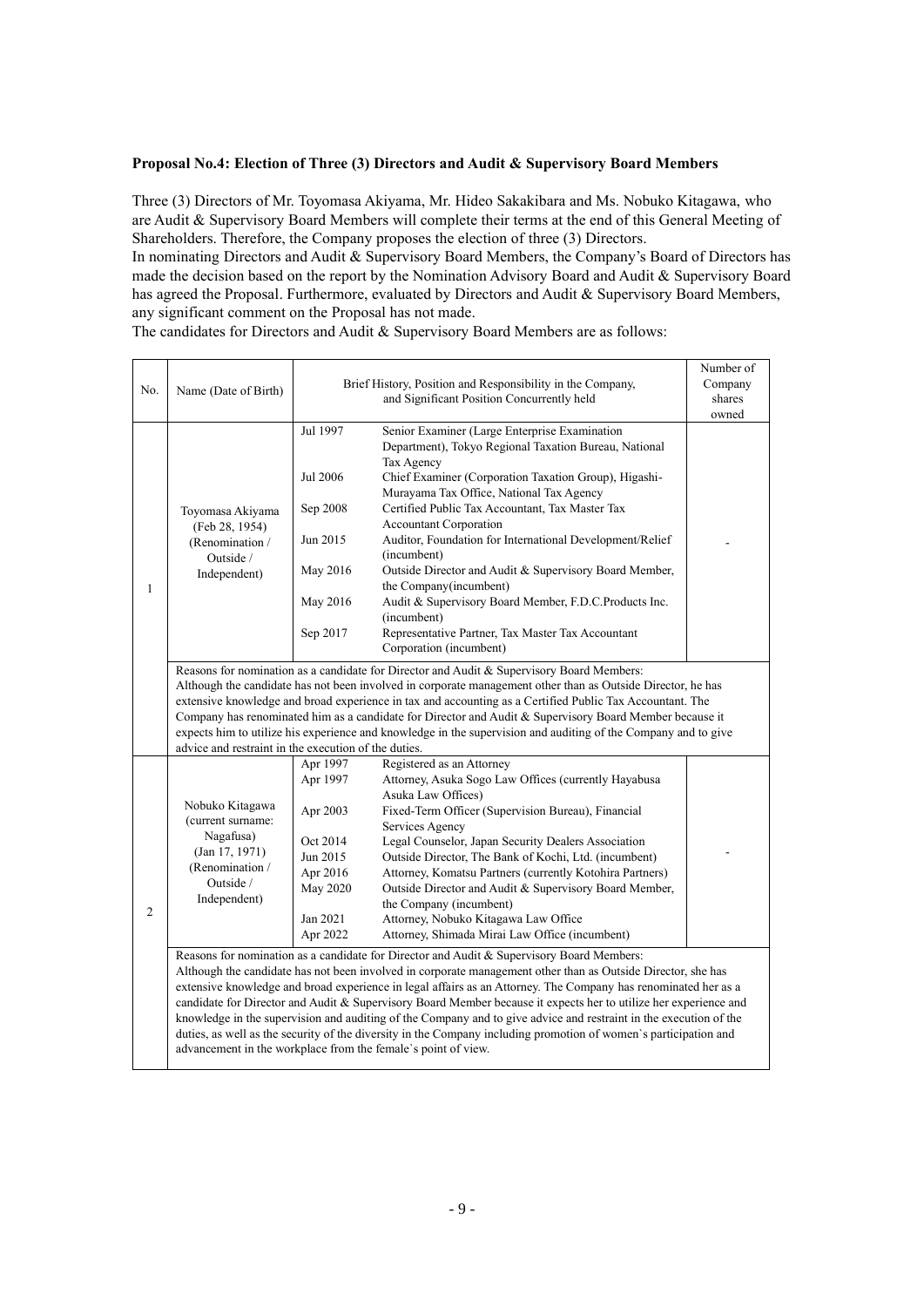| No. | Name (Date of Birth)                                                                                                                                                                                                                                                                                                                                                                                                                                                                                                                                                      | Brief History, Position and Responsibility in the Company,<br>and Significant Position Concurrently held                                                                                                                                                                                                                                      | Number of<br>Company<br>shares owned |  |  |  |  |
|-----|---------------------------------------------------------------------------------------------------------------------------------------------------------------------------------------------------------------------------------------------------------------------------------------------------------------------------------------------------------------------------------------------------------------------------------------------------------------------------------------------------------------------------------------------------------------------------|-----------------------------------------------------------------------------------------------------------------------------------------------------------------------------------------------------------------------------------------------------------------------------------------------------------------------------------------------|--------------------------------------|--|--|--|--|
| 3   | Naoki Kodama<br>(Feb 5, 1956)<br>(New Nominee /<br>Outside /<br>Independent)                                                                                                                                                                                                                                                                                                                                                                                                                                                                                              | Apr 1978<br>Joined IBM Japan, Ltd.<br>Senior Managing Director, JBCC Corporation<br>Apr 2002<br>Managing Director, NITORI Co., Ltd.<br>Aug 2007<br>Managing Director, CAINZ CORPORATION<br>Oct 2012<br>Representative, M&S Consulting (incumbent)<br>Jun 2017<br>Outside Director, Softcreate Holdings Corporation<br>Jun 2021<br>(incumbent) |                                      |  |  |  |  |
|     | Reasons for nomination as a candidate for Director and Audit & Supervisory Board Members:<br>As the candidate has been involved in corporate management in various companies, he has extensive knowledge and<br>broad experience in corporate management and finance, accounting etc. The Company has nominated him as a candidate<br>for Director and Audit & Supervisory Board Member because it expects him to utilize his experience and knowledge in<br>the supervision and auditing of the Company and to give advice and restraint in the execution of the duties. |                                                                                                                                                                                                                                                                                                                                               |                                      |  |  |  |  |

Notes

- 1. There are no particular relationships of interest with any of the other candidates and the Company.
- 2. Mr. Toyomasa Akiyama, Ms. Nobuko Kitagawa and Mr. Naoki Kodama are candidates for Outside Directors.
- 3. The Company has reported to the Tokyo Stock Exchange, Inc. that Mr. Toyomasa Akiyama and Ms. Nobuko Kitagawa are Independent Directors as set forth in the Regulation of the Tokyo Stock Exchange and in the Regulation of the Company. The Company will continue the above report if they are elected and assumed office as Outside Directors. Furthermore, Mr. Naoki Kodama will be independent as set forth in the Regulation of the Tokyo Stock Exchange and the Company will report if he is elected and assumed office as Outside Director.
- 4. Although Ms. Nobuko Kitagawa has changed her surname to Nagafusa upon marriage, she keeps her maiden name, Kitagawa.
- 5. Mr. Toyomasa Akiyama and Ms. Nobuko Kitagawa are Outside Directors and Audit & Supervisory Board Members incumbent and will complete their terms at the end of this General Meeting of Shareholders. The term of office of Mr. Toyomasa Akiyama will be 6 years and the term of office of Ms. Nobuko Kitagawa will be 2 years at the end of this General Meeting of Shareholders.
- 6. Pursuant to Article 427, Paragraph 1 of the Article of Incorporation, the Company has stipulated that it may enter into agreements for limitation of liability with Directors who are not Officers. The Company has entered into agreements with Mr. Masahiro Dakeshita, Mr. Toyomasa Akiyama and Ms. Nobuko Kitagawa and if they are reelected and assumed office as Director, the agreements shall remain in effect. Furthermore, the company will enter into agreement with Mr. Naoki Kodama if he is elected and assumed office as Director. The Directors shall be liable to the limit of minimum liability set forth in Article 425, Paragraph 1 of Article of Incorporation.
- 7. The Company shall enter into a directors and officers liability insurance contract with an insurance company, as provided for in Item 1, Paragraph 3, Article 430 of Article of Incorporation, to cover litigation cost and legal damages that may be incurred by the insured parties if they are liable for a result of their action or if they receive a claim for the liability of the result of their action. The candidates for Directors and Audit & Supervisory Board Members will be included among the insured parties under the contract. Moreover, the contract will be renewed under the same terms at the time of the next renewal.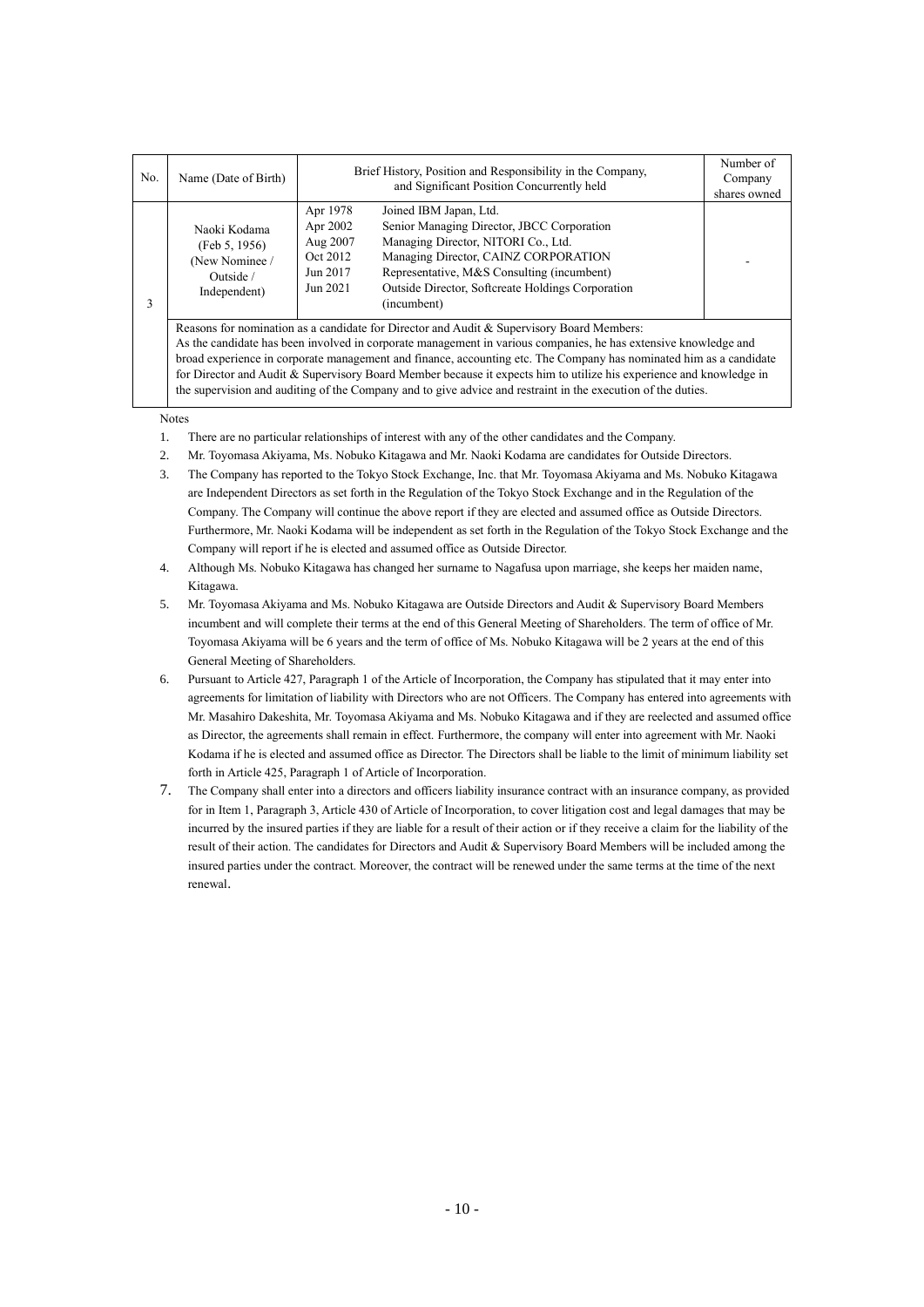### **<Reference> Independence Standards and Qualification for Outside Directors**

Pursuant to Independence Standards set forth by Financial Instruments Exchange, Outside Directors or candidates for Outside Directors are considered as independent if none of the below applies to them. The Standards shall be amended or abolished by the resolution of the Board of Directors.

- ① A person executing business for the Company or a subsidiary of the Company (Note 1)
- ② A party for which the Company is a major client, or if the party is a company, a person who executes business for the company (Note 2)
- ③ A party that is a major client of the Company, or if the party is a company, a person who executes business for the company (Note 3)
- ④ A major shareholder of the Company, or if the shareholder is a company, a person who executes business for the company (holding either directly or indirectly 10% or more of the total number of the voting rights of the Company)
- ⑤ A company of which the Company is a major shareholder, holding either directly or indirectly 10% or more of the total number of the voting rights of the company, or a person who executes business for the company
- ⑥ A member of audit company who is the Company`s Corporate Auditor
- ⑦ A legal specialist such as attorney, accounting specialist such as certified public accountant, certified public tax accountant, or a consultant, etc., who has received a significant amount of money or other assets from the Company other than remuneration
- ⑧ A member of organization including law office, audit firm, tax accounting firm, consulting firm, or union etc. which has received a significant amount of money or other assets from the Company (Note 4)
- **(9)** A person to whom any of the above  $(2)$  to  $(8)$  have applied within the past three years
- ⑩ A spouse or a relative within the second degree of those who are in significant position, and to whom any of the above  $\odot$  to  $\odot$  applies (Note 5)
- ⑪ A person possibly in conflict of interest to general shareholders even if none of the above ① to ⑩ are applied

#### Notes

- 1. "A person executing business" includes director, corporate officer, executive officer, officer executing the duties, commissioner, or equivalent position in companies or organizations, etc. and who has been a member of the Group even once.
- 2. "A party for which the Company is a major client" means the one who received from the Group the payment equivalent to 2% or more of its consolidated sales amount in most recent fiscal year.
- 3. "A party that is a major client of the Company" means the one who made to the Group the payment equivalent to 2% or more of the Company's consolidated sales amount in most recent fiscal year.
- 4. "A significant amount of money" shall be equivalent to 10 million yen or more annually as individual, or 2% or more of its consolidated sales amount as a company or other organization.
- 5. A person in "significant position" includes director (excluding outside director), auditor (excluding outside auditor), executive officer, general manager or higher. In terms of a member of law office, audit corporation, etc. a person in "significant position" includes including Attorney, Certified Public Tax Accountant, etc. with professional qualification.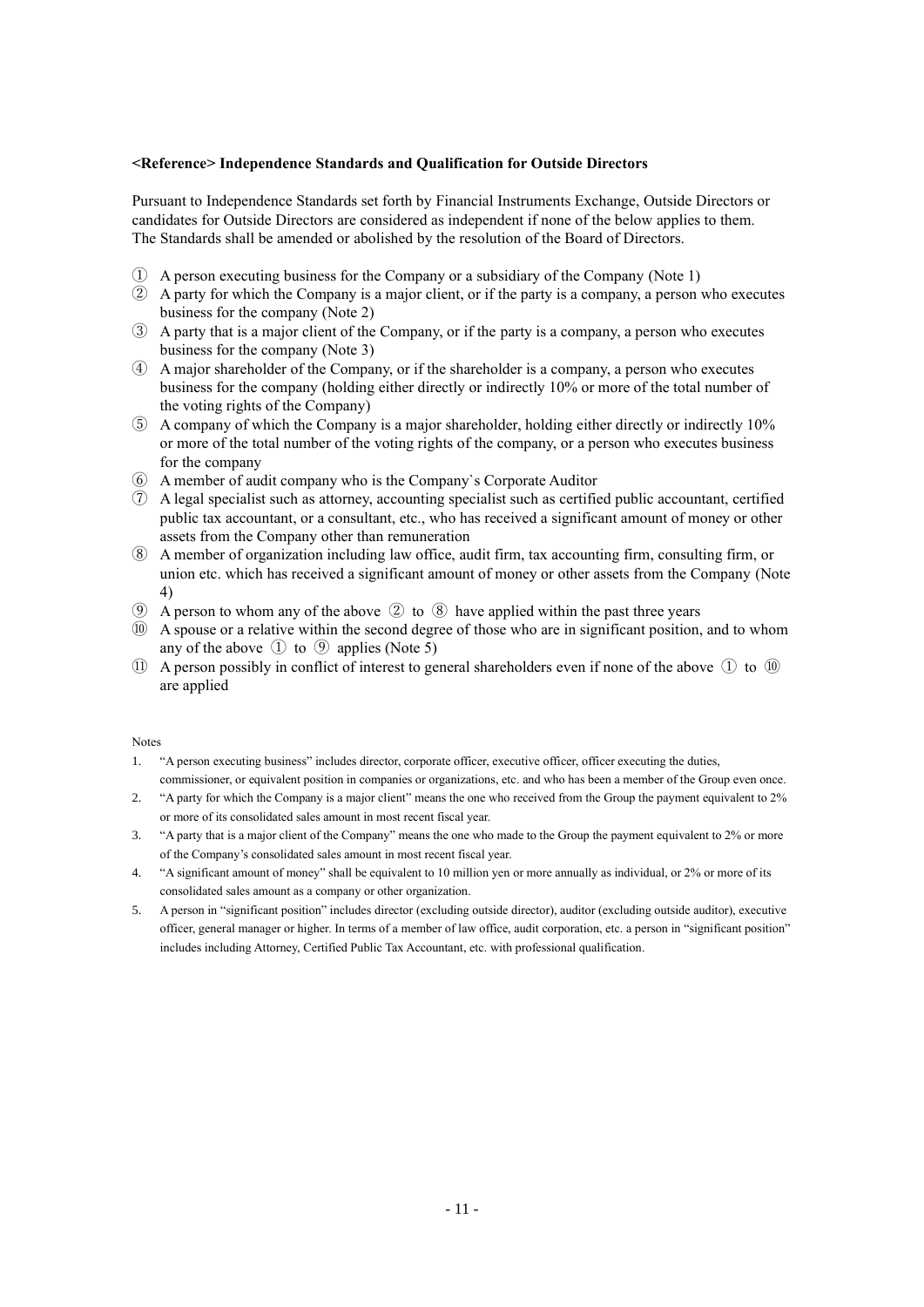|                    |                                                                      | Skills and Experience expected by the Company |                                    |                                     |                                     |                         |                            |                                 |                |             |  |
|--------------------|----------------------------------------------------------------------|-----------------------------------------------|------------------------------------|-------------------------------------|-------------------------------------|-------------------------|----------------------------|---------------------------------|----------------|-------------|--|
| Name               | Status in the Company                                                | 1 Corporate Management<br>Strategy Planning   | 2-1 Industry Experience<br>(Brand) | 2-2 Industry Experience<br>(Global) | 2-3 Industry Experience<br>(Retail) | 3 Legal Risk Management | $4$ Finance / Accounting . | 5 Human Resources<br>Management | 6 Digital / IT | 7 CSR / ESG |  |
| Hidetoshi Masuda   | President and<br>Representative<br>Director                          | О                                             |                                    |                                     | ◯                                   |                         |                            | $\bigcirc$                      |                |             |  |
| Ichiro Okafuji     | Representative Senior<br>Managing Director                           | О                                             |                                    | O                                   | O                                   |                         |                            | $\bigcirc$                      |                | O           |  |
| Masahiko Nishimura | Managing Director                                                    | О                                             |                                    |                                     |                                     | $\bigcirc$              | О                          |                                 |                |             |  |
| Saishi Kimura      | Director                                                             | Ω                                             | O                                  | ∩                                   | O                                   |                         |                            | O                               |                |             |  |
| Mitsutaka Sato     | <b>Outside Director</b>                                              | Ω                                             |                                    |                                     |                                     | ∩                       | Ω                          |                                 |                |             |  |
| Masahiro Dakeshita | Directors and Audit &<br>Supervisory Board<br>Members                |                                               |                                    |                                     |                                     | ∩                       | O                          |                                 |                | O           |  |
| Toyomasa Akiyama   | Outside Directors and<br>Audit & Supervisory<br><b>Board Members</b> |                                               |                                    |                                     |                                     | $\bigcirc$              | О                          |                                 |                |             |  |
| Nobuko Kitagawa    | Outside Directors and<br>Audit & Supervisory<br><b>Board Members</b> |                                               |                                    |                                     |                                     | $\bigcirc$              |                            | $\bigcirc$                      |                |             |  |
| Naoki Kodama       | Outside Directors and<br>Audit & Supervisory<br>Board Members        | Ω                                             |                                    |                                     | Ω                                   |                         | Ω                          |                                 | ∩              | $\bigcirc$  |  |
| Akihiro Takiguchi  | <b>Executive Officer</b>                                             | O                                             | O                                  | О                                   | O                                   |                         |                            |                                 |                |             |  |
| Yasushi Yaguchi    | <b>Executive Officer</b>                                             | O                                             |                                    | O                                   |                                     |                         |                            | $\bigcirc$                      |                |             |  |
| Hisashi Nakano     | <b>Executive Officer</b>                                             | O                                             |                                    |                                     | ○                                   |                         |                            |                                 | O              |             |  |

Note: Positions and Responsibility in the Company are described if the candidates are elected as proposal.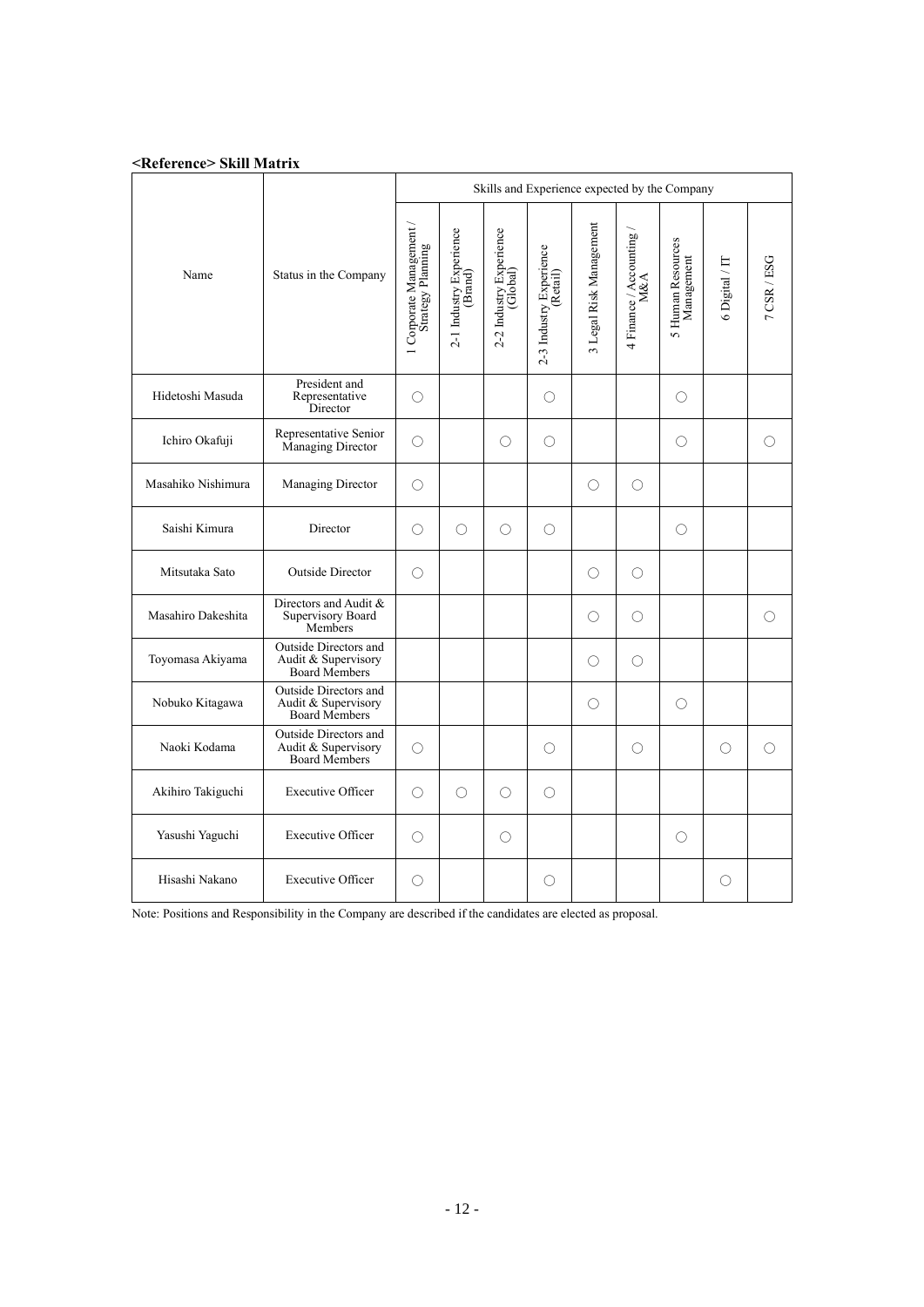## **Proposal No.5: Election of One (1) Corporate Auditor**

Incumbent Corporate Auditor, Deloitte Touche Tohmatsu LLC, will complete its term at the end of this General Meeting of Shareholders. Therefore, the Company proposes the new election of Kanade Partnership based on the resolution of the Audit & Supervisory Board.

The Audit & Supervisory Board requests the new election of the candidate as a Corporate Audit because of its expertise, independency, appropriateness and quality control management. Furthermore, due to long-term audit of incumbent auditor, the Company will expect the candidate to provide a new point of view in auditing.

The candidate is as follows:

|                        |         | as 01 April 1, $2022$                                                                                                       |
|------------------------|---------|-----------------------------------------------------------------------------------------------------------------------------|
| Name                   |         | Kanade Partnership                                                                                                          |
| Address of Main Office |         | Toyo Building, 1-2-10 Nihombashi, Chuo-ku, Tokyo                                                                            |
| History                |         | Oct 1, 2020 Established Kanade Partners                                                                                     |
| Capital in Investment  |         | 63 million yen                                                                                                              |
| Summery                | Members | Partner (Certified Public Accountant) 7<br>Employee (Certified Public Accountant) 25<br>Employee (others) 13<br>Total<br>45 |

as of April  $1, 2022$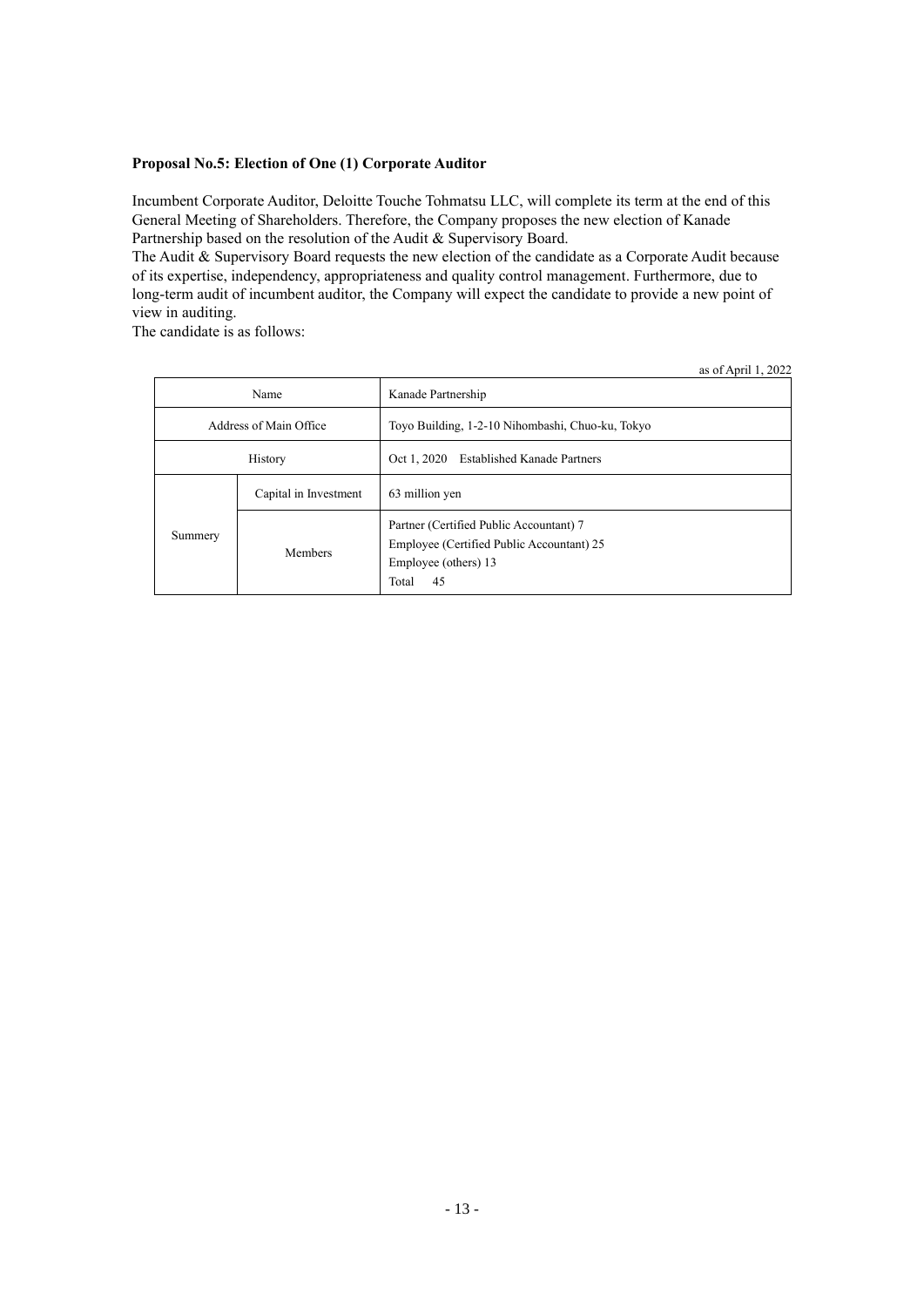### **Proposal No.6: Continuation of measures to combat the large-scale purchase of shares of the Company (anti-takeover measures)**

At the 69th Annual General Meeting of Shareholders held on May 16, 2019, the Company received approval from shareholders for measures to address large-scale purchases of the Company's shares (i.e., anti-takeover measures) (hereinafter "the Current Plan"), and the Company has continued implementation of the Current Plan. However, the Current Plan will expire at the end of this Annual General Meeting of Shareholders.

Taking into account changes in socioeconomic conditions, trends in anti-takeover measures, and the progress of varied discussions, the Company has continued its examination of the Current Plan, including the pros and cons of its continuation, as a means of ensuring and enhancing our corporate value and the common interests of shareholders. As a result, in light of basic policy concerning parties who control decisions on the Company's financial and business policies (referring to the provisions of Article 118, Item 3 of the Regulations for Enforcement of the Companies Act; hereinafter "Basic Policy"), at the Board of Directors meeting held on April 14, 2022, the Company made the decision to continue with the Current Plan, subject to approval by shareholders at the Annual General Meeting of Shareholders, as a measure to prevent decisions concerning the Company's finances and business from being controlled by inappropriate parties. (The plan following continuation is hereinafter referred to as "the Plan".)

This proposal requests the approval of shareholders for the Plan. If this proposal is approved by shareholders, the period of validity of the Plan will be extended until the conclusion of the Company's Annual General Meeting of Shareholders for the final business year that ends within three years from the conclusion of this Annual General Meeting of Shareholders. In the continuation of anti-takeover measures under the Plan, the Company has made revisions to wording, etc., including clarification of purpose, but the Plan does not substantially alter the content of the Current Plan.

In addition, if there have been revisions to the Companies Act, the Financial Instruments and Exchange Act, and rules related to these; to government ordinances, Cabinet Office and ministerial ordinances; and to the rules of financial instrument exchanges (including changes to the names of laws and regulations, and the enactment of new laws and regulations that succeed previous laws and regulations; the same shall apply hereinafter) (hereinafter collectively referred to as "laws, etc."), and if these are enforced, the provisions of laws, etc. cited in the Plan will be understood to be the respective provisions of laws, etc. that substantially inherit the pre-amendment provisions of the revised laws, etc. following amendment, unless otherwise specified by the Board of Directors of the Company.

The Plan is as described below.

#### **1. About the Basic Policy**

#### (1) Content of the Basic Policy

The Company is of the belief that our shareholders should be determined through free transactions in the market. Accordingly, we believe that decisions on whether to accept purchase proposals accompanied by transfer of control of a joint-stock corporation, too, should ultimately be made in line with the will of the shareholders of the Company.

However, some large-scale purchases of shares of the Company (defined in 2 (2) (a) below; the same shall apply hereinafter) can be expected to include (1) purchases that, in light of the purpose of acquisition, of management policy following acquisition, etc., could result in clear harm to corporate value or the common interests of the Company's shareholders; (2) purchases that could effectively force the Company's shareholders to sell their shares; (3) purchases that are performed without a reasonably necessary period of time for the Company to present an alternate proposal to the large-scale purchase; (4) purchases that are performed without provision of reasonably necessary information for the Company's shareholders to judge the details of the purchase; (5) purchases for which terms, etc. (amount and type of consideration, timing of purchase, legality of purchase method, feasibility of execution of purchase, etc.) are inadequate or inappropriate in light of the Company's intrinsic value; and (6) purchases that would destroy relationships with employees, business partners (including customers), communities where factories and production facilities are located, and other stakeholders that are essential to the sustainable growth of the Company's corporate value, and that would have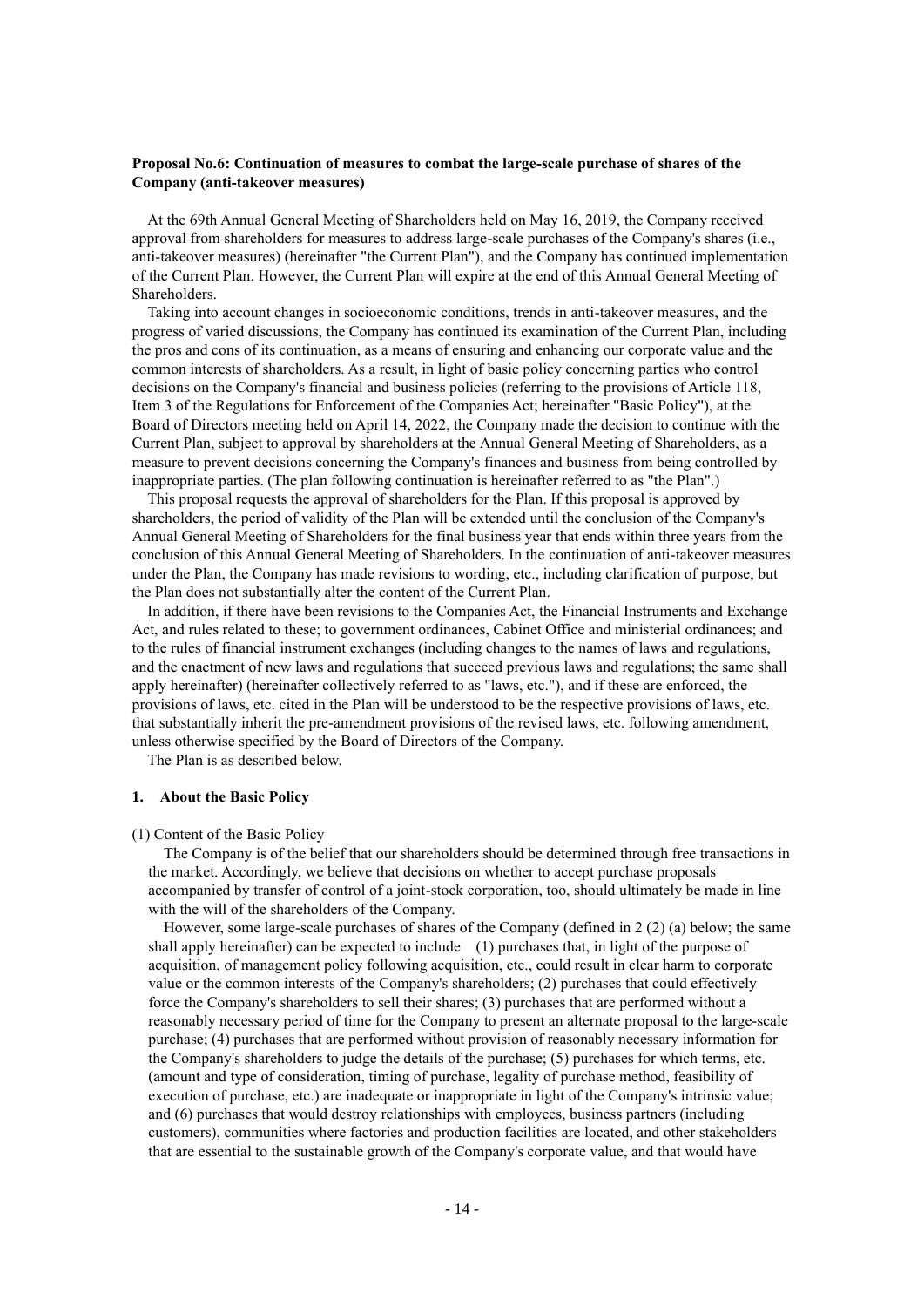significant effects contrary to the common interests of the Company's shareholders. From the standpoint that the Company should maximize its corporate value and the common interests of its shareholders, the Company considers parties that engage in such large-scale purchases to be exceptionally inappropriate as parties that control decisions on the financial and business policies of the Company.

Accordingly, when there exists a risk of harm to the corporate value of the Company or to the common interests of shareholders due to the acquisition of controlling shares by a party or the group thereof (hereinafter "acquirer, etc.") which aims to acquire shares having 20% or more of the voting rights of the Company (hereinafter "controlling shares"), the Company will consider said acquirer, etc. to be inappropriate as a party that controls decisions concerning the Company's financial and business policies, and, to the extent permitted by laws, etc. and by the Articles of Incorporation, will set a basic policy of enacting appropriate measures to ensure and enhance its corporate value and the common interests of its shareholders.

#### (2) Background to maintenance of the Basic Policy

The Company, together with the subsidiaries and affiliates thereof (hereinafter "the Group"), values a corporate culture that continues to take on challenges without fear of change, based on basic principles of respect for people and of social contribution, which have been ceaselessly passed down since the Company's founding in 1950.

Through the practice of corporate activities grounded in the following management philosophy and corporate message, the Company is achieving sustainable growth and improvement of long-term corporate value by contributing to the enhancement of customers' lifestyle culture via a fashion business centered on jewelry and apparel. The management philosophy of the Company and the Group is founded on the following four points.

- ① We are committed to becoming a company that inspires trust and confidence among its customers.
- ② We are committed to fostering and fulfilling the dreams of our employees.
- ③ We are committed to contributing to the prosperity and well-being of society.
- ④ We are committed to realizing the expectations of shareholders.

In addition, in its Corporate Message, the Company and the Group have put forth this principle: "With the 4ºC brand at the heart of its business activities, YONDOSHI HOLDINGS, INC. ("YONDOSHI HOLDINGS" or "the Company") is committed to becoming a company that is defined

by its ability to create new trends in global fashion." Based on the above Basic Principles, the Company and the Group boast a stable business foundation,

a sound financial structure, and high-level management capabilities.

In terms of business, our strength is the high brand power of the 4°C jewelry handled by the Jewelry Business. The SPA Business, which holds functions spanning production to in-store retailing, has an outstanding business model that achieves customer satisfaction. Other business models, including apparel OEM and retail, are capable of supporting a wide range of markets. Moreover, the organizational structure, that of a holding company, functions effectively for the selection and concentration of management resources.

In the core Brand Business, the Company sets strong relationships of trust with business partners, and management that upholds customers' trust so as not to damage the brand, the central wellspring of corporate value, doing so through the maintenance of a sense of unity in all elements making up the brand, including design, quality, customer service, store spaces, advertising, and of course the products handled.

In the Retail Business, too, the Company aims to establish a store brand and to enhance highly accurate merchandising capabilities, buying capabilities, and store development and store management capabilities while capturing market trends. In addition, the functions of the Company as an apparel maker are also characterized by the ability to propose projects backed by quality and cost competitiveness based in our background of overseas production.

In terms of finances, the Company achieves stable profit growth centered on the highly profitable Jewelry Business. The Company further considers ROE a key management indicator and is working to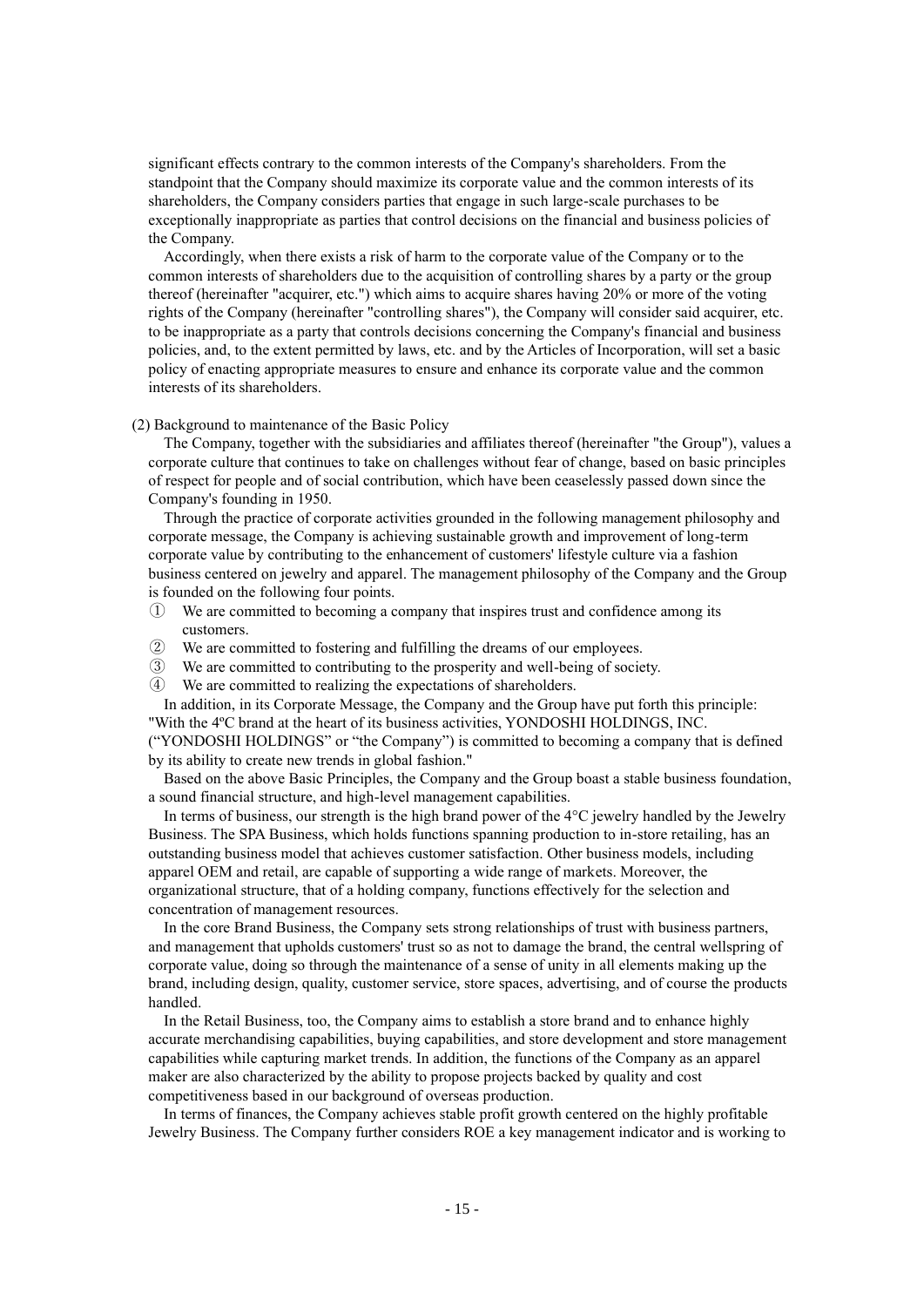improve capital efficiency. The Company also maintain a high capital adequacy ratio and financial soundness.

In terms of organization, the Company views strengthening internal control functions as a key issue and is diligently addressing it. The Company has also introduced an executive officer structure to clarify management decision-making/supervisory functions and business execution functions, with the Board of Directors placed in charge of the former functions and Executive Officers placed in charge of the latter functions. In addition to these things, the Company has adopted the structure of a company with an audit and supervisory committee, and, utilizing the functions of Outside Directors who do not engage in business execution, is working to improve its corporate value over the medium to long term while strengthening internal control.

Furthermore, the Directors and Executive Officers of the holding company, YONDOSHI HOLDINGS INC., essentially serve as persons in charge of operating subsidiaries to enable decisionmaking from broad perspectives, enhance the density of communication among managers, and share information on issues across the Group to maintain the strength and stability of Group management capabilities.

However, the sources of corporate value in the Company and the Group are not things that can be created in a short period of time. The tangible and intangible assets that have been cultivated over the years since our founding and the strong bonds and relationships of trust forged with business partners and customers support our business, and are unquestionably necessary stepping stones to the establishment of a trusted corporate brand.

In this way, the Company and the Group will maintain these sources of corporate value, further evolve our management, and further enhance our corporate value, with the aim of becoming a distinctive corporate group that earns the trust of all stakeholders.

As noted above, every business of the Company and the Group is built upon human resources who possess experience and expertise pertaining to businesses that have grown and evolved together with customers since our establishment, and upon management resources such as the reputation we have built and the close relationships of trust built with business partners and other stakeholders on the basis of that reputation. These management resources possess know-how and a brand image cultivated over many years, and create further value through their functioning with one another. In recent years, however, against a background of new legal system developments, circumstances in capital markets, changes in corporate structure and culture, and so on, there are cases of one-sided purchases of large volumes of shares without approval from the management team of the target company. In some cases, these could even pose undeniable potential for hindering the enhancement of the Company's sustainable corporate value founded on the above-mentioned management resources.

In light of this situation, it is our belief that we must assume the ongoing appearance of acquirers, etc.

Against the above background, we have maintained the Basic Policy described in (1) above.

## **2. Content of the Plan (Initiatives in light of the Basic Policy to prevent decisions concerning the Company's financial and business policies from being controlled by inappropriate parties)**

(1) Purpose of continuation of anti-takeover measures under the Plan

As noted in 1 above, the Company believes that the need could arise in some cases to enact measures against an acquirer, etc. However, to the extent that the Company is a listed company, determination of whether to sell shares to the acquirer, etc., and final decisions on the pros and cons of entrusting the management of the Company to the acquirer, etc. should be left to the will of individual shareholders, we believe.

However, we also consider that an appropriate understanding of the Company's corporate value and the source that creates said value, with adequate consideration of the noted unique business characteristics of the Company and the history of the Company and the Group, is necessary as a premise upon which shareholders can render appropriate decisions. To understand how acquisition of controlling shares of the Company by the acquirer, etc. may affect the Company's corporate value and the source of that value, situations can be readily assumed in which information provided by the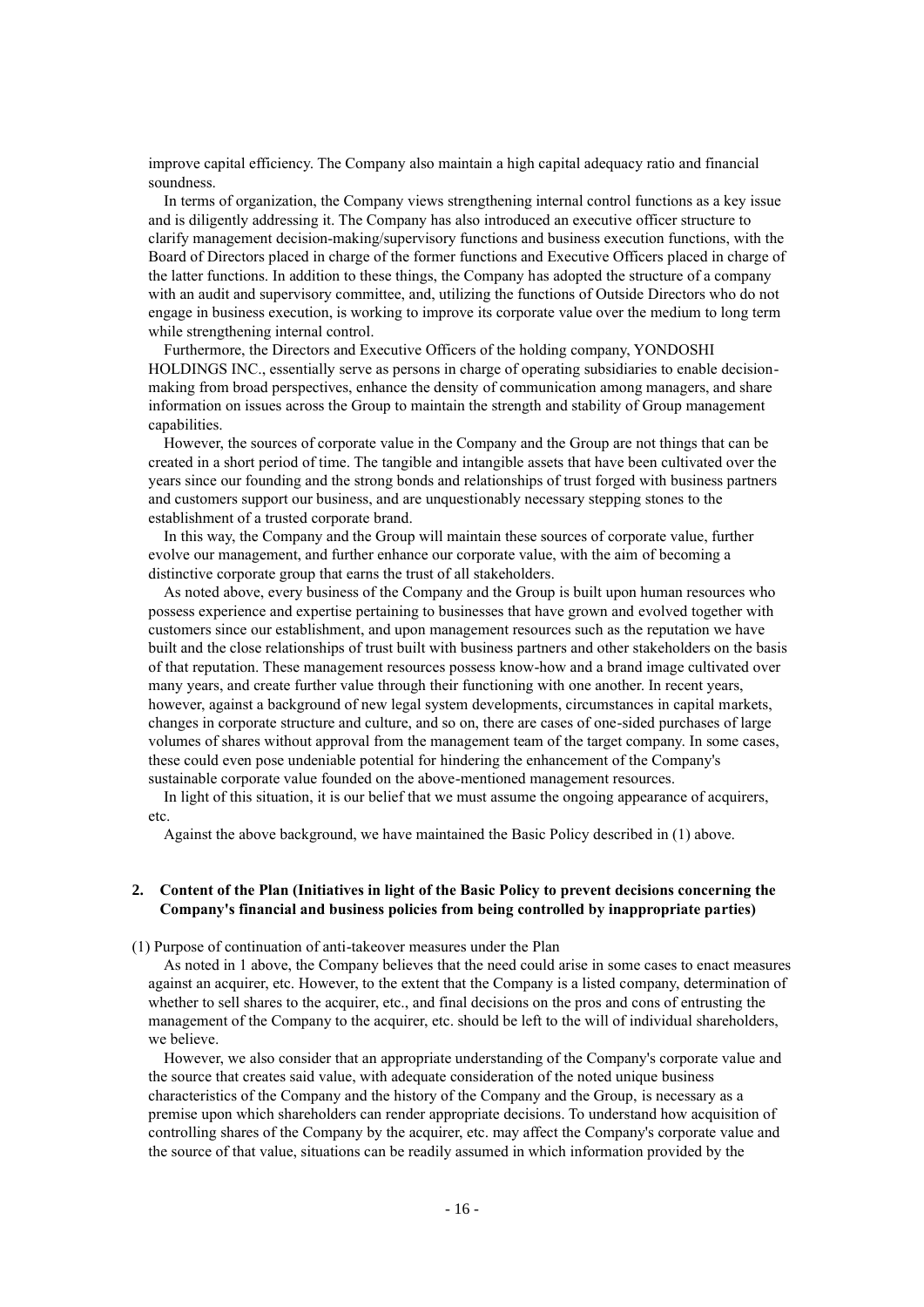acquirer, etc. alone is inadequate. In this case, we believe that appropriate decisions by shareholders must be based on information provided by the Board of Directors, which fully understands the unique business characteristics of the Company; or on evaluations, opinions, and, in some cases, new proposals by the Board of Directors regarding the acquisition of controlling shares by the acquirer, etc.

Accordingly, we believe that it is vital to ensure adequate time for shareholders to analyze and consider these multifaceted items of information.

Based on the above points of view, in order to enable shareholders to make appropriate decisions on whether to comply with large-scale purchases by demanding that parties who seek to engage in or who are currently engaging in large-scale purchases (hereinafter "large-scale purchasers") provide required information on said large-scale purchases in advance and ensure a period for the evaluation and consideration of such, and in accordance with the Basic Policy, on April 14, 2022, the Board of Directors of the Company decided to continue the anti-takeover measures under the Plan. The Board of Directors does so as an initiative for presenting shareholders with opinions in favor of or against largescale purchases, or with business plans, etc. as alternatives to the purchase proposals, business plans, etc. presented by major acquirers (hereinafter "alternate proposals"), and to enable negotiating, etc. with large-scale acquirers, etc. on behalf of shareholders, and in response to the recommendations of the Independent Committee (defined in (2) (e) below; the same shall apply hereinafter), in order to prevent decisions concerning the Company's financial and business policies from being controlled by inappropriate parties in light of the Basic Policy (specifically, parties that, based on the counsel of the Independent Committee, have been recognized by the Board of Directors of the Company as largescale purchasers who are in violation of the Plan or large-scale purchasers that correspond to aggressive purchasers (defined in  $(2)$  (f) A) b below), co-owners of these, or specially related parties thereof, or parties that are effectively controlled by and that act jointly or in collaboration with the aforementioned parties; hereinafter collectively referred to as "parties with exceptional grounds").

As of the current date, the Company does not recognize any specific signs of large-scale purchases of the Company's stock certificates, etc.

The status of the major shareholders of the Company as of February 28 of the current year is as shown in **Appendix 1**, "Status of Major Shareholders".

#### (2) Content of the Plan

A flow chart summarizing procedures related to the Plan is as shown in **Appendix 2**. Specific content of the Plan is as follows.

(a) Definition of large-scale purchases subject to invoking of countermeasures

When acts (excluding acts that have been approved in advance by the Board of Directors of the Company) that fall or may fall under any of a to c below (hereinafter collectively referred to as "large-scale purchases") have been performed or are attempted, countermeasures based on the Plan may be invoked.

- ① Purchase or other acquisition (Note 3) of stock certificates, etc. issued by the Company (Note 1), by which the combined stock certificate, etc. holding ratio for a specified shareholder of the Company (Note 2) becomes 20% or more
- ② Purchase or other acquisition (Note 7) of stock certificates, etc. issued by the Company (Note 4), by which the combined stock certificates, etc. ownership ratios for a specified shareholder of the Company (Note 5) and for a specially related party thereof (Note 6) become 20% or more
- ③ Regardless of whether the acts specified in a or b above are carried out, acts including agreements that are carried out between a specified shareholder (or shareholders; the same shall apply to c below) of the Company who intends to perform an act specified in a or b above and another shareholder of the Company (limited, however, to other shareholders for which, for stock certificates, etc. issued by Company, the combined stock certificate, etc. holding ratios for the specified shareholder and the other shareholder become 20% or more), and by which said other shareholder becomes a joint owner with said specified shareholder, or an act which establishes a relationship (Note 9) between said specified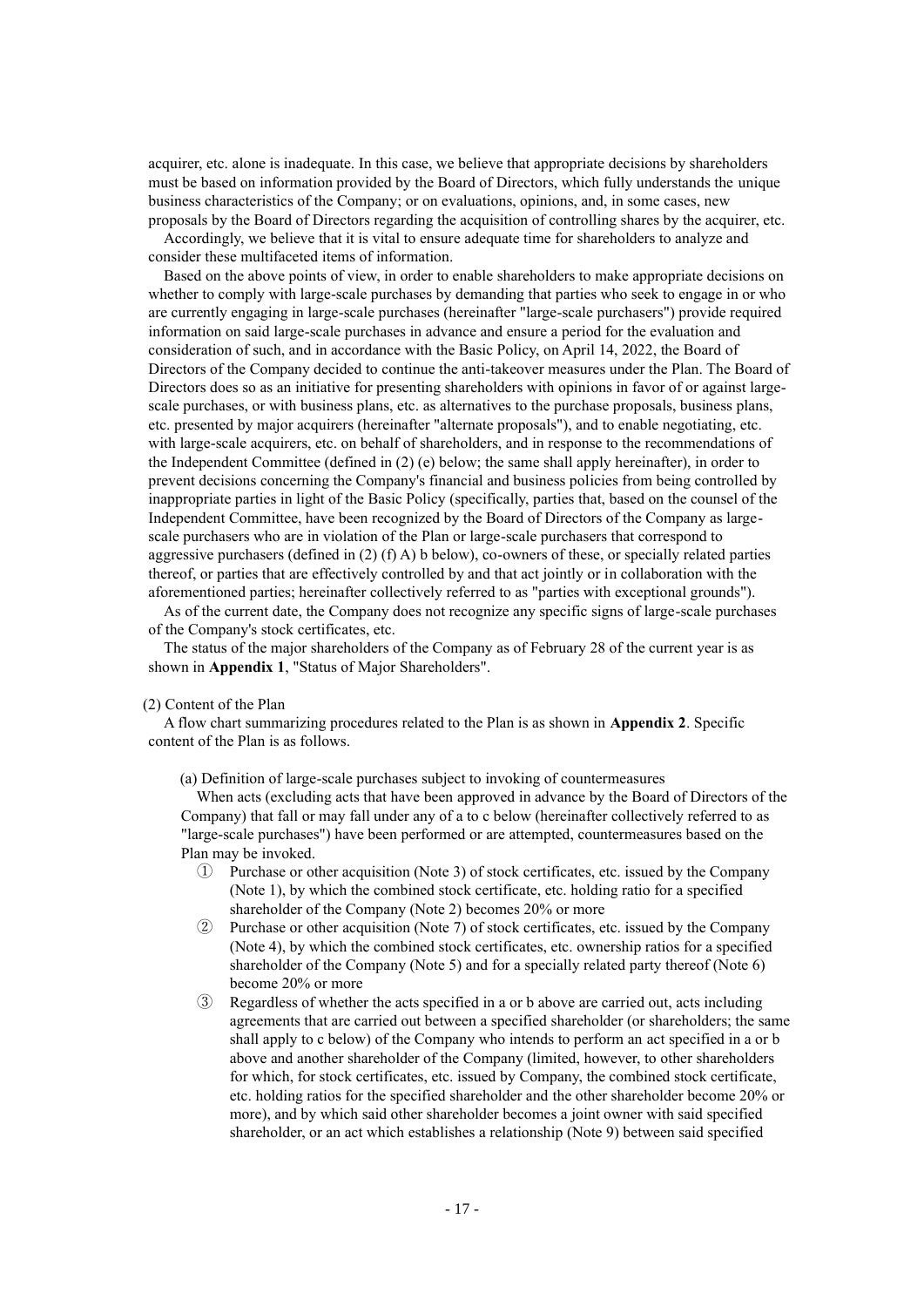shareholder and said other shareholder by which one party comes to effectively control the other party or by which the parties act jointly or in collaboration (Note 8).

- Note 1: Refers to stock certificates, etc. defined in Article 27-23, Paragraph 1 of the Financial Instruments and Exchange Act. The same shall apply hereinafter except where specified otherwise.
- Note 2: Refers to the stock certificate, etc. holding ratio defined in Article 27-23, Paragraph 4 of the Financial Instruments and Exchange Act. The same shall apply hereinafter; however, in the calculation of the stock certificate, etc. holding ratio, (i) specially related parties defined in Article 27-2, Paragraph 7 of the same Act, and (ii) investment banks, securities companies, and other financial institutions that have concluded financial advisory agreements with specified shareholders as well as tender offer agents and lead securities companies of the specified shareholders (hereinafter "contract financial institutions, etc.") will be deemed to be joint owners of the specified shareholders (meaning joint owners defined in Article 27-23, Paragraph 5 of the same Act, including those deemed to be joint owners pursuant to Paragraph 6 of the same Article (and including parties deemed to fall under such by the Board of Directors of the Company); the same applies hereinafter). When calculating the stock certificate, etc. holding ratio, the latest information published by the Company may be used to obtain the total number of issued shares of the Company.
- Note 3: Includes the holding of the right to request delivery of stock certificates, etc. based on sales or other contracts, and the performance of transactions stipulated in Article 14-6 of the Order for Enforcement of the Financial Instruments and Exchange Act.
- Note 4: Refers to stock certificates, etc. defined in Article 27-2, Paragraph 1 of the Financial Instruments and Exchange Act. This also applies for the following part of b.
- Note 5: Refers to the stock certificate, etc. ownership ratio defined in Article 27-2, Paragraph 8 of the Financial Instruments and Exchange Act. The same shall apply hereinafter. Note that when calculating the stock certificate, etc. ownership ratio, the latest information published by the Company may be used to obtain the total number of voting rights of the Company.
- Note 6: Refers to a specially related party defined in Article 27-2, Paragraph 7 of the Financial Instruments and Exchange Act. However, for parties listed in item (i) of the same Paragraph, this excludes those specified in Article 3, Paragraph 2 of the Cabinet Office Order on Disclosure Required for Tender Offer for Share Certificates by Persons Other Than Issuers. Note that (i) joint holders and (ii) contract financial institutions, etc. shall be deemed to be specially related parties of the specified shareholder. The same shall apply hereinafter.
- Note 7: Includes purchases and other paid transfers, and items similar to paid transfers stipulated in Article 6, Paragraph 3 of the Order for Enforcement of the Financial Instruments and Exchange Act.
- Note 8: Determination of whether a "relationship between said specified shareholder and said other shareholder by which one party comes to effectively control the other party or by which the parties act jointly or in collaboration" has been established will be made on the basis of the formation of a new investment relationship, business alliance relationship, transaction or contract relationship, concurrent executive position relationship, funding relationship, credit provision relationship, etc., as well as on the direct and indirect effects that the largescale purchaser and the other shareholders have on the Company, etc.
- Note 9: Determination of whether the acts specified in c above have been carried out will be reasonably made by the Board of Directors of the Company. The Board of Directors of the Company may request the shareholders of the Company to provide information conforming to the information described in (c) below, to the extent deemed necessary to determine whether the requirements of (a) are met.

#### (b) Submission of statement of intent

Prior to the start of or the execution of a large-scale purchase, the large-scale purchaser will submit to the President and Representative Director of the Company, in a format specified separately by the Company, a document signed or stamped by the representative of the large-scale purchaser pledging that it will comply with procedures specified in the Plan (hereinafter "largescale purchase rules") and a certificate of the qualifications of the representative who signed or stamped the document (hereinafter collectively referred to as "statement of intent"). Upon receipt of the above statement of intent, the President and Representative Director of the Company will immediately submit this to the Board of Directors of the Company and the Independent Committee.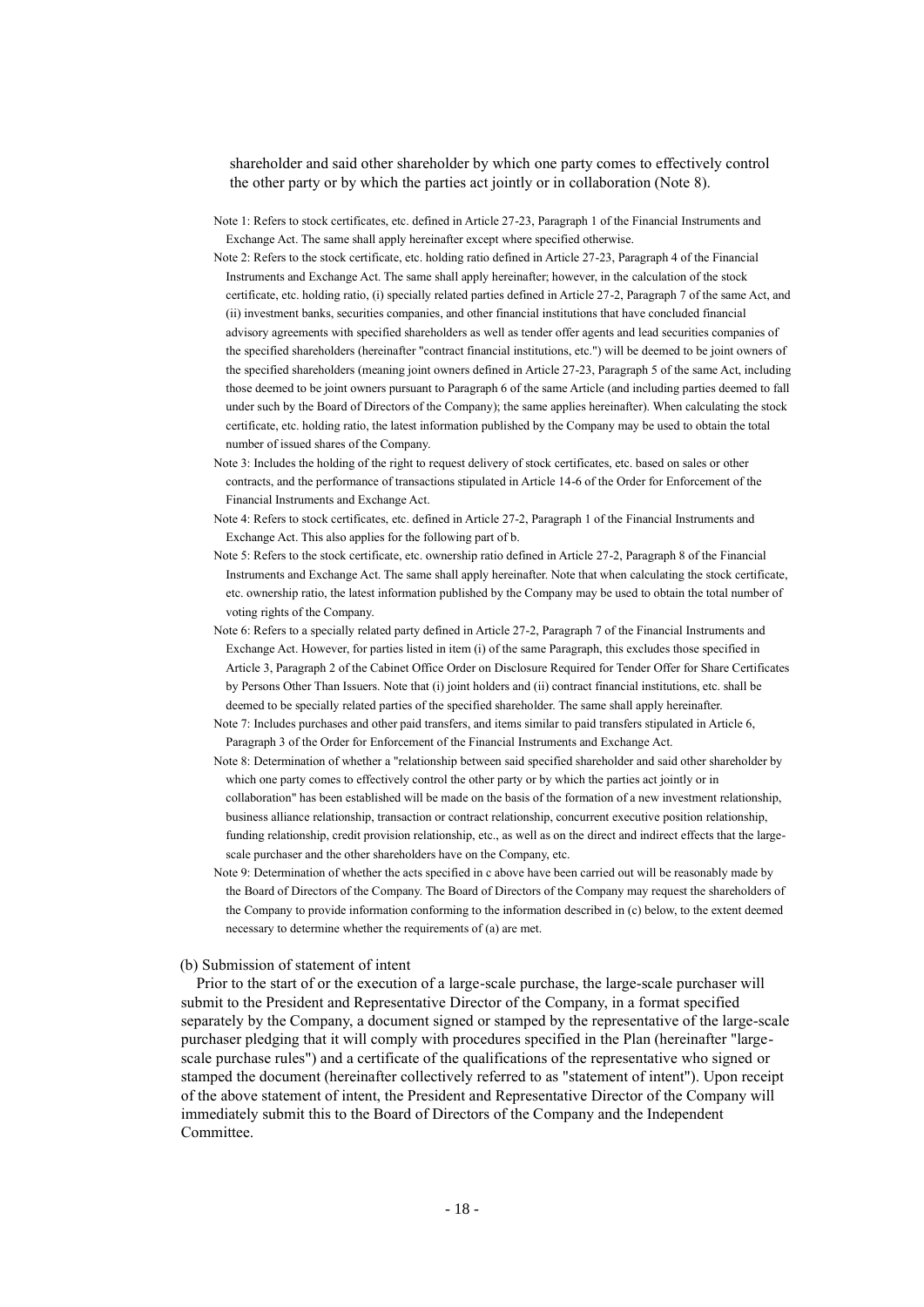In addition to the pledge to comply with the large-scale purchase rules, the statement of intent will include the name of the large-scale purchaser, the address of its head office, office, etc., the law governing its establishment, the name of its representative, contact information in Japan, and an outline, etc. of the planned large-scale purchase. The language used in the statement of intent will be limited to Japanese.

When a large-scale purchaser has provided a statement of intent, the Company will disclose to shareholders those matters deemed appropriate by the Board of Directors or the Independent Committee, in a timely and appropriate manner and in accordance with applicable laws and regulations.

### (c) Requests to large-scale purchasers for provision of information

Within 10 business days from the date on which the Board of Directors and the Independent Committee received the statement of intent (not counting the first day), the large-scale purchaser will provide to the Board of Directors of the Company the information listed from a to k below (hereinafter collectively referred to as "large-scale purchase information"). Upon receipt of the large-scale purchase information, the Board of Directors of the Company will promptly provide this to the Independent Committee.

In the case that, based solely on the information initially provided by the large-scale purchaser, the Board of Directors of the Company or the Independent Committee has deemed it difficult for the shareholders of the Company to properly judge whether to comply with the large-scale purchase, or for the Board of Directors of the Company or the Independent Committee to form opinions on the pros and cons of the large-scale purchase (hereinafter "opinion formation") or formulate alternate proposals (hereinafter "alternate proposal drafting") for appropriate presentation to shareholders, the Board of Directors of the Company or the Independent Committee may, as the need arises, request that the large-scale purchaser provide additional information necessary for proper judgment by shareholders and opinion formation or alternate proposal drafting by the Board of Directors of the Company and the Independent Committee, by setting a reasonable deadline for submission and by disclosing to shareholders the reasons for requiring the specific period and reasonable period.

In addition, in the event that the Board of Directors of the Company or the Independent Committee has determined that the provision of large-scale purchase information has been completed, the Company will disclose this to shareholders in a timely and appropriate manner and in accordance with applicable laws and regulations. Moreover, in accordance with decisions of the Board of Directors of the Company or the Independent Committee, at an appropriate time after receipt of the large-scale purchase information, the Company will, in principle and in accordance with applicable laws and regulations, disclose to shareholders any large-scale purchase information deemed necessary for shareholders to properly judge whether the shareholders should comply with the large-scale purchase.

Overview (including specific name, capital structure, investment ratio, financial details, presence of past violations of laws and regulations (with an outline of these if any); and names, biographies, and presence of past violations of laws and regulations (with an outline of these if any) of officers) of the large-scale purchaser and its group companies, etc. (including major shareholders or investors (direct or indirect; the same shall apply hereinafter) and key subsidiaries/affiliates, and, if the large-scale purchaser is a fund or a business entity involved in investments thereof, information on key members, investors and other constituent members, as well as business execution union members and persons who provide ongoing counsel on investments)

① The status of holdings of the Company's stock certificates, etc. by the large-scale purchaser and its group companies, etc.; the status of contracts and status of holding of derivatives and other financial derivative products that have as underlying assets the Company's stock certificates, etc. or assets related to the business of the Company or the Group; and the status of stock lending and short selling of the Company's stock certificates, etc.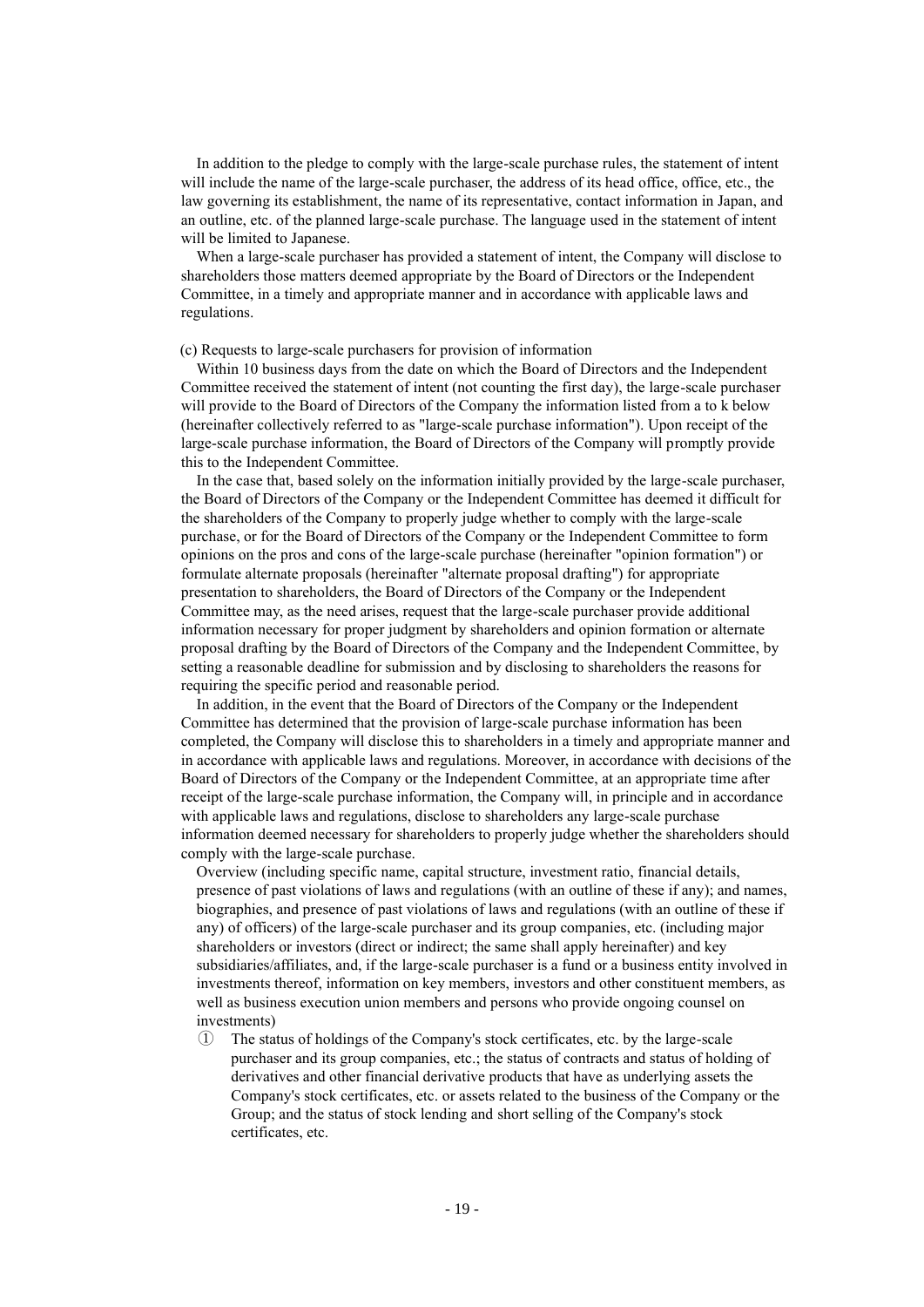- ② The purpose, the method, and the details of the large-scale purchase (including type and number of stock certificates, etc. subject to the large-scale purchase, the type and value of consideration for the large-scale purchase, the timing of the large-scale purchase, related transaction mechanisms, the legality of the method of the large-scale purchase, the feasibility of the large-scale purchase and related transactions (with details of any specific certain conditions for the large-scale purchase), and, in the case of expectation that the Company's stock certificates, etc. will be delisted following the completion of the largescale purchase, the fact of and reasons for this. Regarding the legality of the method of the large-scale purchase, a written opinion by a qualified attorney will also be submitted.)
- ③ The specific form and content of any communication of intent with a third party concerning the large-scale purchase (including communication of intent regarding material proposals, etc. made to the Company (meaning material proposals, etc. defined in Article 27-26, Paragraph 1 of the Financial Instruments and Exchange Act); the same shall apply hereinafter)
- ④ The grounds for calculation of consideration for purchasing, etc. related to the large-scale purchase and the particulars of the calculation (including facts/assumptions underlying the calculation, calculation method, information on the organization performing calculation, numerical data used in calculation, and the amounts of synergies and dissynergies that are expected to arise due to the series of transactions pertaining to the large-scale purchase and the grounds for calculation of these)
- ⑤ Funds backing purchases, etc. related to the large-scale purchase (names of the providers of funds (substantial providers (direct or indirect)), procurement method, presence and details of conditions for provision of funds, presence and details of collateral or pledges after funding, and details of related specific transactions)
- ⑥ The management policies, business plans, financial plans, investment plans, capital policies, dividend policies, etc. intended for the Company and the Group following completion of the large-scale purchase (including plans for sale, provision as collateral, or other disposal of the Company's assets following the completion of the large-scale purchase), and policies for the handling of the Company's and the Group's officers, employees, business partners, customers, local public organizations in which factories/production facilities are located, and other parties with vested interest in the Company following completion of the large-scale purchase
- ⑦ The probability of obtaining approval, permission, etc. based on the Act on Prohibition of Private Monopolization and Maintenance of Fair Trade and other domestic and foreign laws and regulations that may apply to the large-scale purchase. (Regarding these matters, a written opinion by a qualified attorney will also be submitted.)
- ⑧ Presence of any relationships (direct or indirect) with antisocial influences or terrorismrelated organizations, and details of any such relationships
- ⑨ Specific measures to avoid conflicts of interest with other shareholders of the Company
- ⑩ Other information that the Board of Directors of the Company or the Independent Committee has deemed to be reasonably necessary and has requested in writing from the large-scale purchaser
- All of the above information is to be provided in Japanese.

(d) Setting of period for evaluation by the Board of Directors, etc.

The Board of Directors of the Company will set period a or b below (either of which will be calculated from the date on which the Company discloses that the Board of Directors of the Company or the Independent Committee has determined that the provision of large-scale purchase information has been completed) as a period for evaluation, examination, opinion formation, alternate proposal drafting, and negotiations with the large-scale purchaser by the Board of Directors of the Company (hereinafter "Board of Directors evaluation period"), in accordance with the content of the large-scale purchase disclosed by the large-scale purchaser. Unless otherwise stated in the Plan, large-scale purchases are to be initiated only after the Board of Directors evaluation period has elapsed. The Board of Directors evaluation period was set with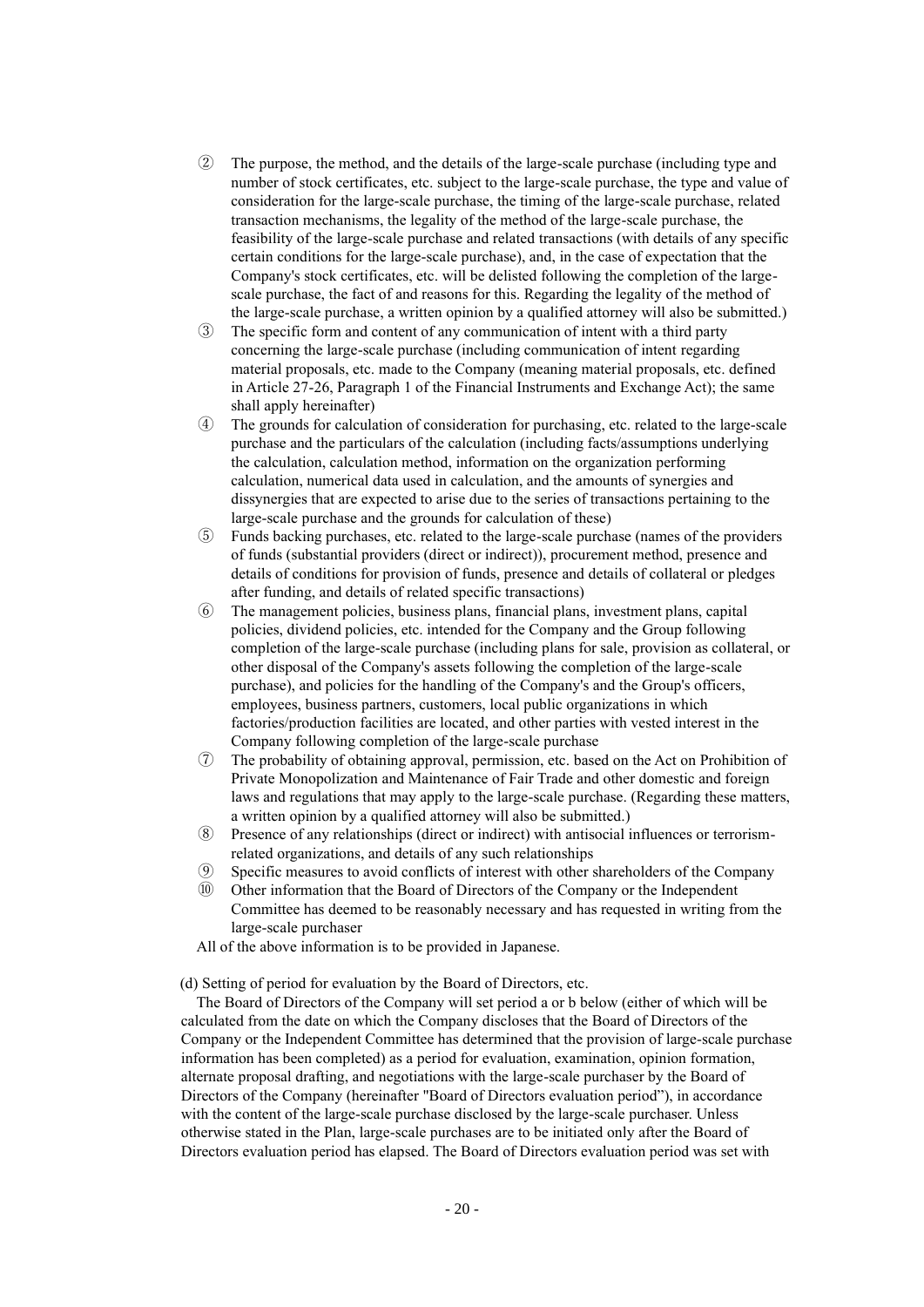consideration of the difficulty of evaluating and examining the content of the business of the Company, the difficulty of opinion formation and alternate proposal drafting, etc.

- If purchase of all stock certificates, etc. of the Company (meaning stock certificates, etc. defined in Article 27-2, Paragraph 1 of the Financial Instruments and Exchange Act) is to be carried out through a tender offer with cash (yen) as the sole consideration: Maximum 60 days (not including the first day)
- ② If a large-scale purchase excluding a above is to be carried out: Maximum 90 days (not including the first day)

During the Board of Directors evaluation period, the Board of Directors of the Company will conduct evaluation, consideration, opinion formation, alternate proposal drafting, and negotiations with the large-scale purchaser based on the large-scale purchase information provided by the large-scale purchaser, from the standpoint of ensuring and enhancing the corporate value of the Company and the common interests of shareholders. When the Board of Directors of the Company conducts evaluation, consideration, opinion formation, alternative proposal drafting, and negotiations with the large-scale purchaser, it will, as necessary, obtain the counsel of external experts (financial advisors, attorneys, certified accountants, tax accountants, etc.) who are in third-party positions independent of the Board of Directors of the Company. The Company will bear all costs incurred in obtaining said counsel, except in exceptional cases where deemed particularly unreasonable.

In the event of unavoidable circumstances by which the Board of Directors of the Company fails to reach a resolution on whether to invoke countermeasures within the Board of Directors evaluation period for reasons including the Independent Committee failing to make recommendations as described in (f) below during the Board of Directors evaluation period, the Board of Directors of the Company may, based on recommendations of the Independent Committee, extend the Board of Directors evaluation period, one time only, to the extent necessary up to a maximum of 30 days (not including the first day). In the event that the Board of Directors of the Company has resolved to extend the Board of Directors evaluation period, it will disclose to shareholders the specific period that was resolved and the reasons why the specific period is needed, in a timely and appropriate manner and in accordance with applicable laws and regulations.

### (e) Establishment of the Independent Committee

In the Current Plan, to eliminate arbitrary judgments by the Board of Directors of the Company concerning invoking, etc., the Company has established an independent committee consisting of three or more Outside Directors of the Company (including substitutes for these) and outside experts (hereinafter "Independent Committee") who are independent of the management team that engages in execution of the Company's business. This will also be maintained under the Plan.

The Independent Committee, as necessary, may obtain the counsel of external experts (financial advisors, attorneys, certified accountants, tax accountants, etc.) who are in third-party positions independent of the Board of Directors of the Company and the Independent Committee. The Company will bear all costs incurred in obtaining said counsel, except in exceptional cases where deemed particularly unreasonable.

The names and backgrounds of the members of the Independent Committee as of the start of the continuation of the anti-takeover measures under the Plan are as shown in **Appendix 3**.

In principle, resolutions of the Independent Committee will be passed by a majority of Committee members, with all Committee members in attendance. However, in the event that an accident or other unavoidable circumstance has befallen a member of the Independent Committee, resolutions will be passed by a majority of those members present, with a majority of Independent Committee members in attendance.

(f) Recommendation procedures of the Independent Committee and resolutions by the Board of Directors of the Company

A. Recommendations by the Independent Committee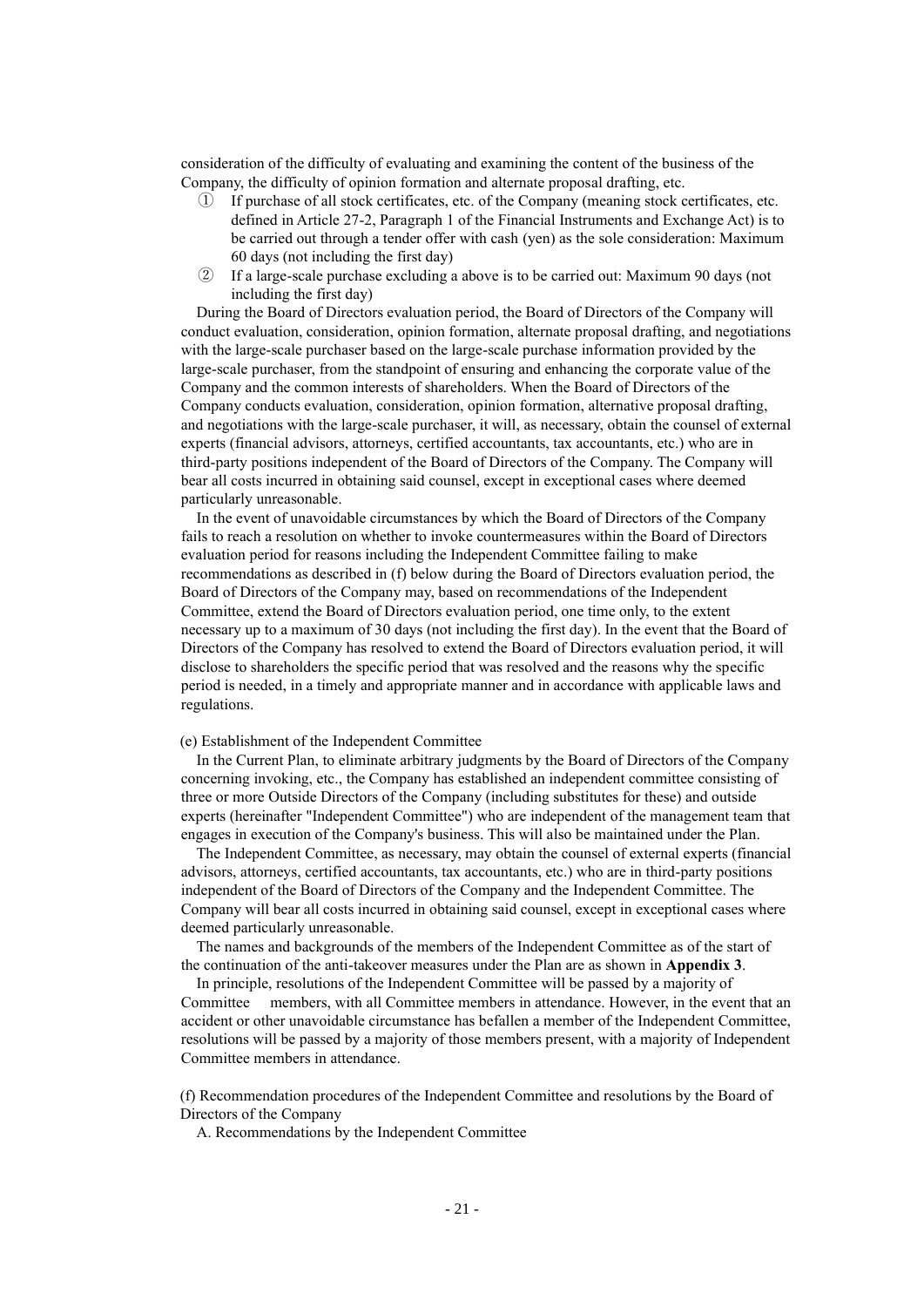During the Board of Directors evaluation period (including any period of extension), the Independent Committee will make recommendations to the Board of Directors of the Company regarding large-scale purchases, in accordance with the provisions of a to c below.

① Cases in which the large-scale purchase rules were not observed In the case that a large-scale purchaser has violated the large-scale purchase rules in key respects (including cases in which the large-scale purchaser does not provide necessary additional information within a reasonable period set by the Board of Directors of the Company, or cases in which the large-scale purchaser does not comply with discussions and negotiations with the Board of Directors of the Company), and if said violation has not been rectified within five business days (not including the first day) after the Board of Directors of the Company has issued a request in writing that the large-scale purchaser rectify the matter, the Independent Committee will, in principle, recommend that the Board of Directors of the Company invoke countermeasures against the large-scale purchase, except in cases in which there is a clear need not to invoke said countermeasures in order to ensure or enhance the corporate value of the Company or the common interests of shareholders, or in which other special circumstances are present. When such a recommendation has been made, the Company will disclose to shareholders the opinions of the Independent Committee, the grounds for said opinions, and other information deemed appropriate, in a timely and appropriate manner and in accordance with applicable laws and regulations.

In the event that, after the Independent Committee has issued to the Board of Directors of the Company a recommendation to invoke countermeasures, the largescale purchase is withdrawn or ceases to exist, or if other changes occur in factual relationships, etc. upon which the recommendation decision was grounded, the Independent Committee may issue a recommendation to discontinue the invoking of measures, or other recommendations, to the Board of Directors of the Company. When such re-recommendation has been made, the Company will disclose to shareholders the opinions of the Independent Committee, the grounds for said opinions, and other information deemed appropriate, in a timely and appropriate manner and in accordance with applicable laws and regulations.

- Cases in which the large-scale purchase rules were observed If the large-scale purchaser has complied with the large-scale purchase rules, the Independent Committee will, in principle, recommend that the Board of Directors of the Company not invoke countermeasures against the large-scale purchase. However, even if the large-scale purchase rules have been observed, if the large-scale purchaser has been recognized as a party to which any of the circumstances (A) to (K) below apply (hereinafter collectively referred to as "aggressive purchaser"), the Independent Committee will recommend that the Board of Directors of the Company invoke countermeasures against the large-scale purchase.
	- (A) The party is conducting acquisition of the stock certificates, etc. of the Company for the purpose of inflating the stock price and having the Company-related parties take back the shares at a high price despite a lack of intent to participate substantially in the management of the Company (i.e., is a "greenmailer") or the objective of the acquiring stock certificates, etc. of the Company is primarily the capture of short-term profit margins
	- (B) The party's objective for participation in the management of the Company is primarily to temporarily control the management of the Company and to transfer intellectual property rights, know-how, trade secrets, major business partners, customers, etc. necessary for the management of the Company to the large-scale purchaser, its group companies, etc.
	- (C) The party is conducting acquisition of the stock certificates, etc. of the Company with the plan to improperly divert the assets of the Company for use as collateral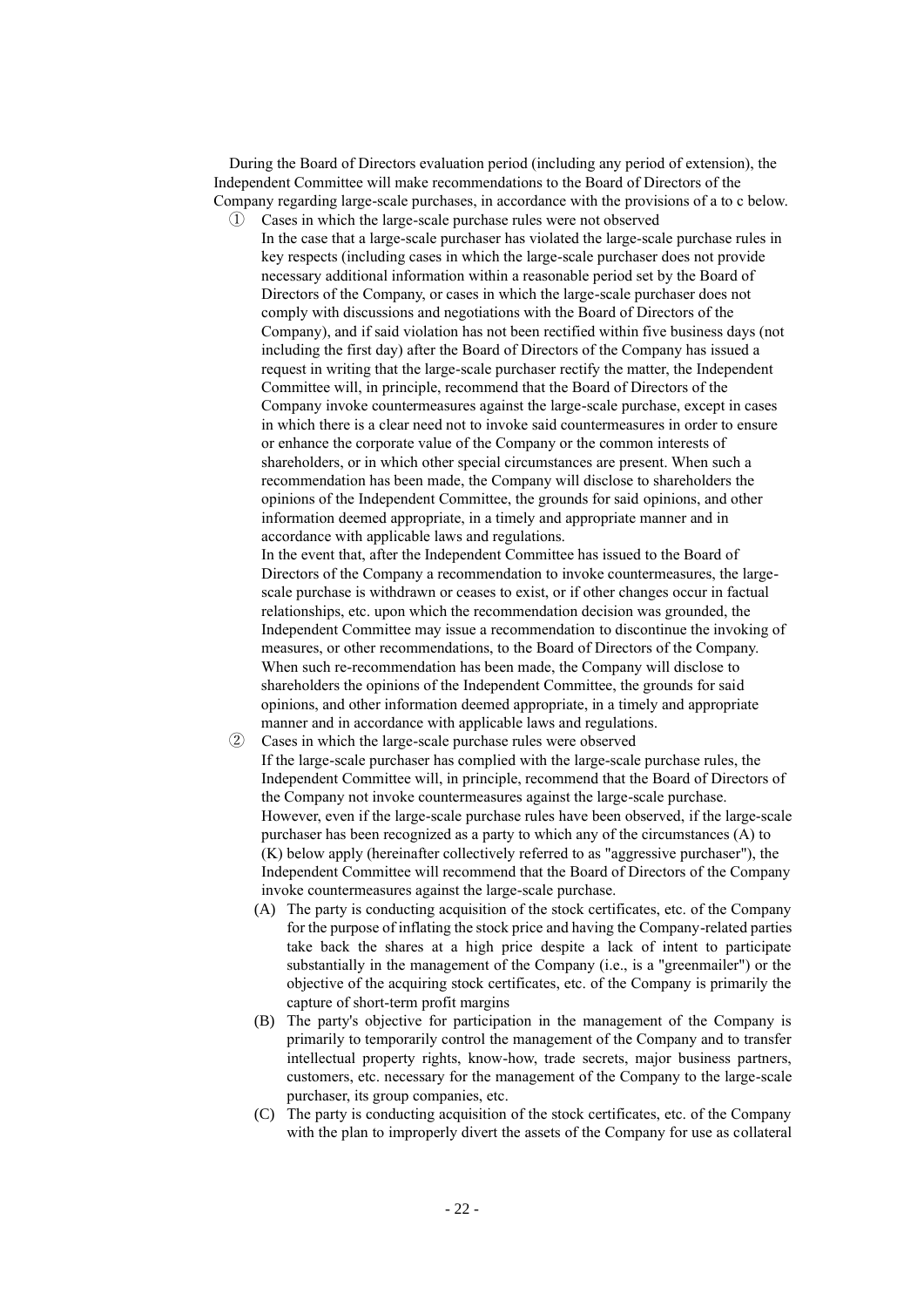for debts of the large-scale purchaser or its group companies or as funds for repayment after controlling the management of the Company

- (D) The party's objective for participation in the management of the Company is primarily to temporarily control the management of the Company, dispose of highvalue assets such as real estate and securities that are not involved in the business of the Company at the time, and use the gain from disposal to temporarily inflate dividends or seek opportunities for a sharp rise in stock price due to the temporary high dividend in order to sell off stock at a high price
- (E) The party indicates no particular interest in and is not particularly involved in the management of the Company, and, after acquisition of the shares of the Company, solely seeks to capture short- to medium-term profits on sale of the shares of the Company by selling to the Company or to a third party, and ultimately seeks only to pursue its own profit even through disposal of the assets of the Company
- (F) The conditions of acquisition of the Company's stock certificates, etc. proposed by the large-scale purchaser (including but not limited to the type, value, and grounds for calculation of the consideration for purchase, as well as content, timing, method, legality, and feasibility) are judged on the basis of reasonable grounds to be inadequate or inappropriate in light of the corporate value of the Company
- (G) The acquisition method proposed by the large-scale purchaser is acquisition by a coercive method that structurally restricts the opportunities or the freedoms for judgment of shareholders, typified by a two-tier takeover (by which, when not all of the stock certificates, etc. of the Company can be acquired in a single-tier takeover, conditions for a two-tier takeover are disadvantageously set, and acquisition of the stock certificates, etc. of the Company is carried out in a nonexplicit manner or in a manner that raises concerns about future liquidity of the stock certificates, etc. of the Company due to delisting, etc., effectively forcing shareholders to comply with the acquisition), or by a partial tender offer (a tender offer for only a portion, not all, of the stock certificates, etc. of the Company), etc.
- (H) There is expectation of significant harm to the corporate value of the Company, including to the interests of shareholders, customers, employees, and other stakeholders of the Company, due to the acquisition of controlling rights by the large-scale purchaser, and, moreover, it is determined on the basis of reasonable grounds that there exists a risk of significant impediment to ensuring and enhancing the corporate value of the Company, or it has been determined that the medium- to long-term future corporate value of the Company would clearly be subordinated in the event that the large-scale purchaser were to acquire controlling rights, relative to if it did not
- (I) The fact of acquisition of controlling rights by a large-scale purchaser would itself significantly cause harm to the corporate value of the Company, such as through loss of important business partners of the Company
- (J) The large-scale purchaser has been judged on the basis of reasonable grounds to be inappropriate as a controlling shareholder from the standpoint of public order and morals, such as when the management team, major shareholders, or investors of the large-scale purchaser include persons who have a relationship with antisocial influences or terrorism-related organizations
- (K) In other cases conforming to any of (A) to (J), it has been determined that the corporate value of the Company or the common interests of shareholders will be significantly harmed

The disclosure procedures for such recommendations and the subsequent procedures for re-recommendations will conform to a above.

③ Other recommendations, etc. by the Independent Committee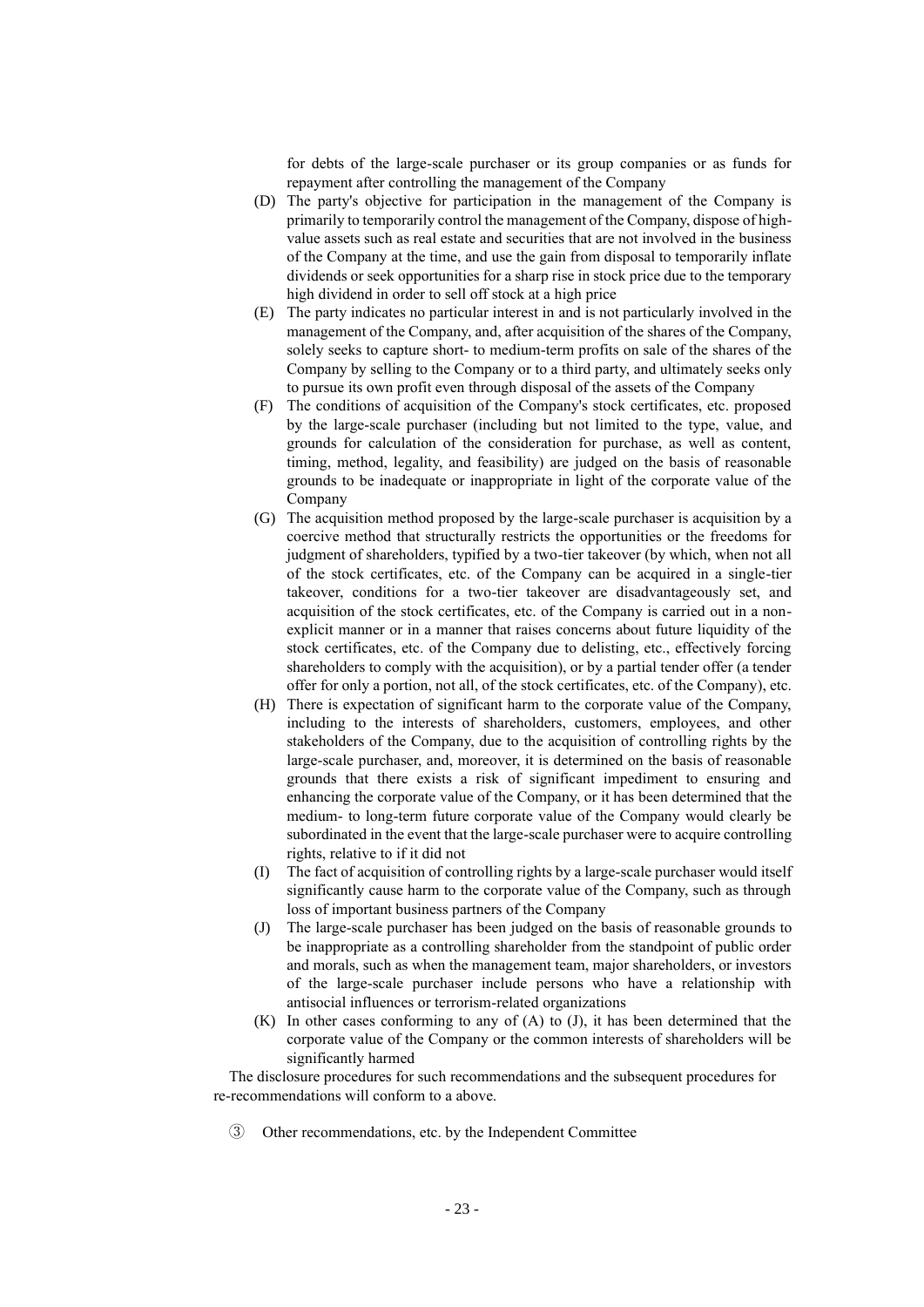In addition to the above, the Independent Committee may issue to the Board of Directors of the Company recommendations including recommendations on necessary details and discontinuation of countermeasures when permitted by specific laws and regulations.

The disclosure procedures for such recommendations and the subsequent procedures for re-recommendations will conform to a above.

### B. Resolutions by the Board of Directors of the Company

In the case that the Board of Directors of the Company, with all due respect to the recommendations of the Independent Committee, determines that the large-scale purchase falls under certain criteria, such as when not following the procedures prescribed in the "Guidelines for Invoking Countermeasures, etc." (hereinafter "these Guidelines", an outline of which is as shown in **Appendix 4**, it will, on the basis of these Guidelines, carry out necessary resolutions including those concerning the invoking, non-invoking, or discontinuation of countermeasures. Even if the Independent Committee has issued a recommendation for a resolution not to invoke countermeasures, in the event that the Board of Directors of the Company recognizes the presence of circumstances such as an expectation that the corporate value of the Company will be harmed by following the recommendations of the Independent Committee, or a risk of violating the Directors' duty of due care of a prudent manager, the Board of Directors of the Company may make a resolution of invoking countermeasures, or, without making a resolution of non-invoking, may convene a General Meeting of Shareholders by the means in C. below in order to put to shareholders the decision on whether to invoke countermeasures. When such a resolution has been passed, the Company will disclose to shareholders the content of the resolution, the opinions of the Board of Directors of the Company, the grounds for said opinions, and other information deemed appropriate, in a timely and appropriate manner and in accordance with applicable laws and regulations.

### C. Convocation of a General Meeting of Shareholders of the Company

When the Board of Directors of the Company has itself made a determination that a General Meeting of Shareholders of the Company should be convened in order to put to vote the invoking of countermeasures under the Plan, the Board of Directors of the Company will convene a General Meeting of Shareholders of the Company as quickly as possible. In this case, the large-scale purchase will be carried out following the rejection of a proposal to invoke countermeasures at the General Meeting of Shareholders and following the conclusion of the General Meeting of Shareholders. If the proposal to approve the invoking of countermeasures under the Plan was rejected at the General Meeting of Shareholders, the countermeasures under the Plan will not be invoked against the large-scale purchase.

Even if procedures for convening a General Meeting of Shareholders of the Company have been enacted, in the event that the Board of Directors of the Company subsequently passes a resolution of non-invoking of countermeasures or if the Board of Directors of the Company determines that a resolution of invoking of countermeasures is suitable, the Company may cancel the procedures for convening the General Meeting of Shareholders of the Company. When such a resolution has been passed, the Company will disclose to shareholders the opinions of the Board of Directors of the Company, the grounds for said opinions, and other information deemed appropriate, in a timely and appropriate manner and in accordance with applicable laws and regulations.

## (g) Amendments to large-scale purchase information

After the Company has disclosed that it has determined the provision of large-scale purchase information to have been completed in accordance with the provisions of (c) above, in the event that the Board of Directors of the Company or the Independent Committee has determined that significant amendments to the large-scale purchase information have been made by the large-scale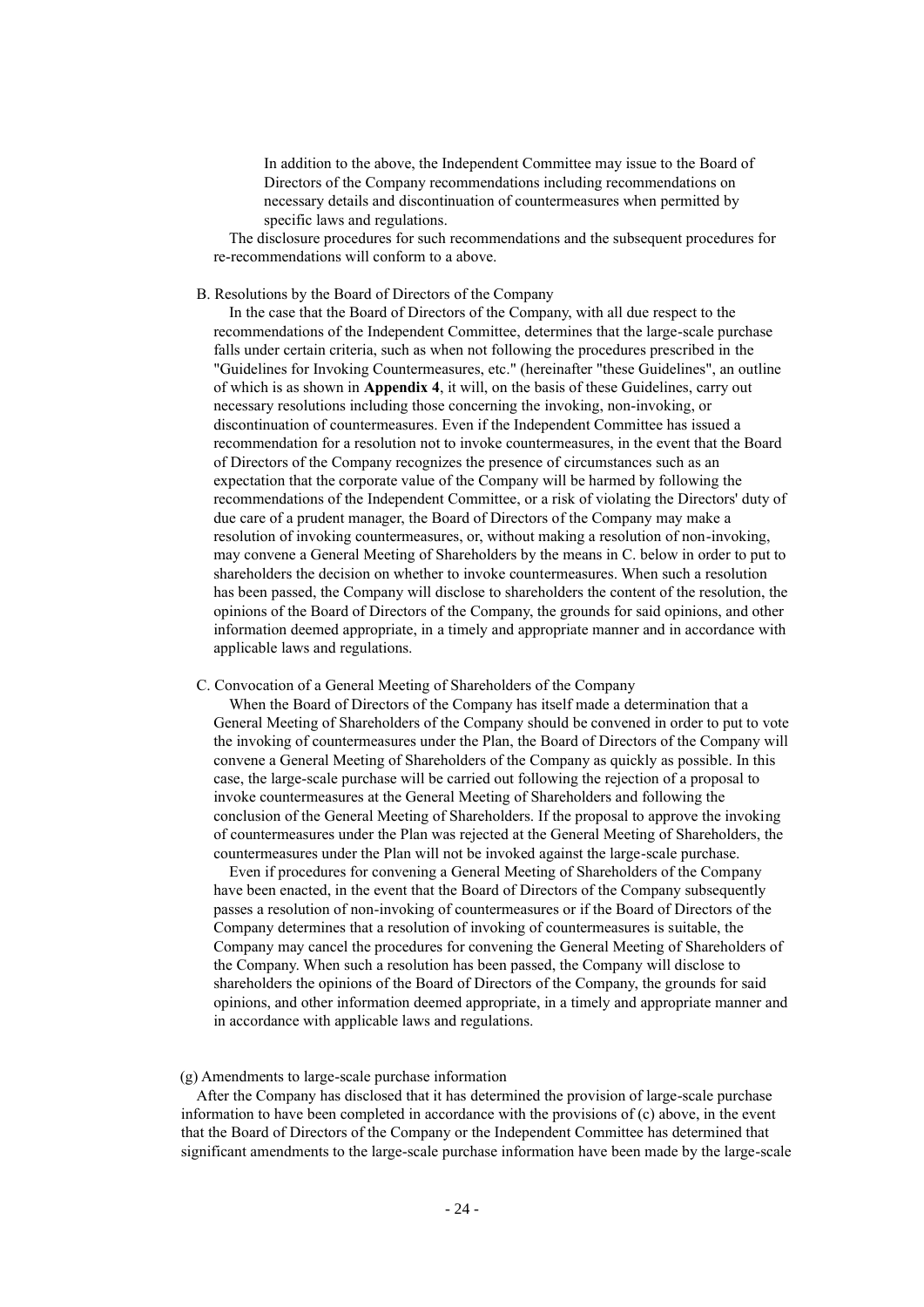purchaser, procedures based on the Plan which have been carried out for the large-scale purchase based on the earlier large-scale purchase information (hereinafter "pre-amendment large-scale purchase") will be discontinued through disclosure to shareholders of said fact, its reasons, and other information deemed appropriate, in a timely and appropriate manner and in accordance with applicable laws and regulations; the large-scale purchase based on post-amendment large-scale purchase information will be handled as a large-scale purchase distinct from the pre-amendment large-scale purchase; and procedures based on the Plan will be applied anew.

### (h) Specific details of countermeasures

Countermeasures against large-scale purchases initiated by the Company based on the Plan will in principle be based on the gratis allotment of share options stipulated in Article 277 and later in the Companies Act. (The allotted share options are hereinafter referred to as "the share options".) However, if it is deemed appropriate to invoke other countermeasures permitted by the Companies Act, other laws and regulations, and the Articles of Incorporation of the Company, said other countermeasures may be used.

An outline of cases in which gratis allotment of the share options is implemented as a countermeasure against the large-scale purchase is as described in **Appendix 5**. However, when actually implementing gratis allotment of the share options, (i) conditions for exercise by which the exercise of rights by parties with exceptional grounds is not permitted, or (ii) when the Company seeks to acquire a portion of the share options, a period of exercise, conditions for exercise, acquisition provisions, etc. with consideration of effects as countermeasures against the large-scale purchase, such as acquisition provisions that provide for the ability to acquire only the share options held by share option holders other than parties with exceptional grounds, may be set.

### **3. Continuation of anti-takeover measures under the Plan, and period of validity of, continuation of, discontinuation of, and amendments to the Plan**

In continuing the anti-takeover measures under the Plan, the Company will present a proposal for approval of the continuation of the anti-takeover measures under the Plan at this Annual General Meeting of Shareholders, in order to gain an opportunity to appropriately incorporate the intent of shareholders.

The period of validity of the Plan will be from the time of expiration of the period of validity of the Current Plan to the time of conclusion of the Annual General Meeting of Shareholders for the last business year that ends within three years following the conclusion of this Annual General Meeting of Shareholders. However, in the case that, at the time of the conclusion of the Annual General Meeting of Shareholders, there exists a party which is putting forth an acquisition proposal or a party which intends to acquire controlling shares of the Company and which has been specified by the Board of Directors of the Company, the period of validity will be extended to the extent necessary to address the act that is being carried out or is intended. Even before the expiration of the period of validity, in the case that (i) a proposal to discontinue the Plan is approved at the General Meeting of Shareholders of the Company, or (ii) the Board of Directors of the Company has resolved to discontinue the Plan, or (iii) a proposal for approval of the introduction of the Plan has been rejected at this Annual General Meeting of Shareholders, the Plan will be discontinued at that time. Accordingly, the Plan may be abolished at any time in accordance with the intent of shareholders.

From the current year onward, at the first meeting of the Board of Directors of the Company following the conclusion of the Annual General Meeting of Shareholders of the Company, the Company will, as necessary, consider whether to continue, discontinue, or amend the Plan, and will carry out required resolutions as necessary.

Moreover, from the standpoint of ensuring and enhancing corporate value or the common interests of shareholders, the Board of Directors of the Company may review or amend the Plan as necessary, even at occasions other than the above-noted first meeting of the Board of Directors of the Company following the conclusion of the Annual General Meeting of Shareholders, with the approval of the Independent Committee, to an extent that is not contrary to the overall aims of the Plan, and to the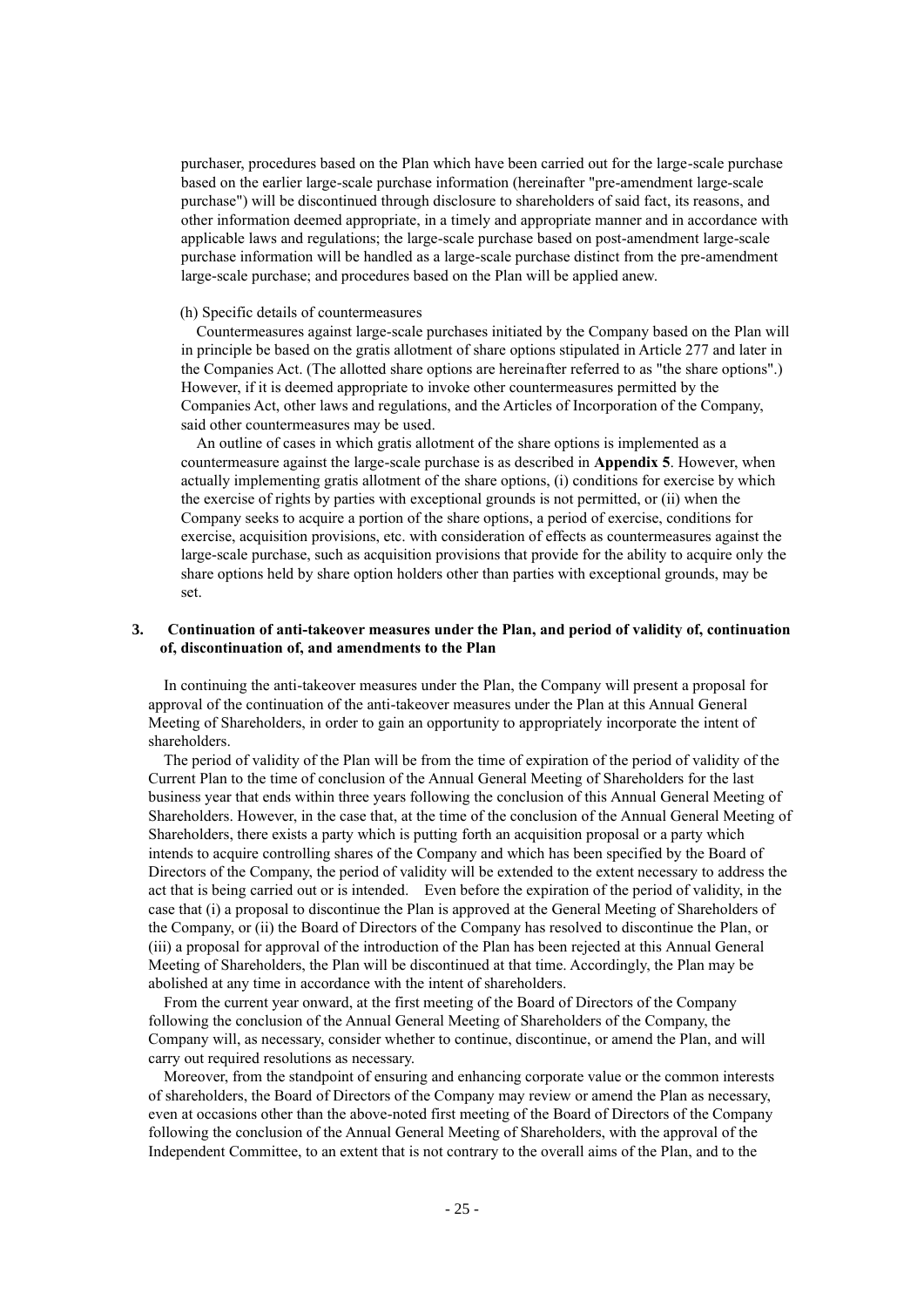extent deemed reasonably necessary due to revisions to laws and regulations, etc. or to the interpretation or application of these, or due to amendments to the tax system, judicial precedents, etc.

In the event that a resolution for the discontinuation, amendment, etc. of the Plan has been passed, the Company will disclose to shareholders those matters deemed appropriate by the Board of Directors or the Independent Committee, in a timely and appropriate manner and in accordance with applicable laws and regulations.

### **4. Impact on shareholders and investors**

(1) Impact on shareholders and investors from the continuation of anti-takeover measures under the Plan

If the anti-takeover measures under the Plan are continued, gratis allotment of the share options will not be conducted. Accordingly, upon entering into effect, the Plan will not have a direct and specific impact on the rights and economic interests of shareholders and investors.

The Plan provides information needed by shareholders to judge whether to comply with a large-scale purchase, and provides the opinions of the Board of Directors currently in charge of the management of the Company, for the purpose of ensuring an opportunity for shareholders to be presented with alternate proposals, etc. This allows shareholders to obtain sufficient information and to render appropriate judgment on whether to comply with the large-scale purchase, which is expected to protect the common interests of shareholders. Accordingly, we believe that the Plan is a precondition for shareholders and investors to make appropriate investment decisions, and will contribute to the common interests of shareholders and investors.

(2) Impact on shareholders and investors from gratis allotment of the share options

Based on the Plan, the Board of Directors of the Company may enact countermeasures against a large-scale purchase for the purpose of ensuring and enhancing corporate value or the common interests of shareholders. Due to the currently envisioned mechanism of countermeasures, dilution of the per-share value of shares of the Company held by shareholders will occur at the time of gratis allotment of the share options. However, as no dilution of the value of the entirety of shares of the Company held by shareholders will occur, we do not anticipate any direct and specific impact on the legal rights and economic interests of shareholders and investors.

However, in the event that countermeasures are invoked, some impact may befall the legal rights or economic interests of parties with exceptional grounds as a result.

Moreover, in the event that a resolution is passed for the gratis allotment of the share options as a countermeasure, and, following determination of the shareholders who are to receive the gratis allotment of the share options, if the Company suspends the gratis allotment of the share options or performs gratis acquisition of the gratis allotted share options, the per-share value of the Company's shares will not be diluted as a result; accordingly, investors who have performed buying or selling on the expectation that dilution of the per-share value of the Company's shares will occur may suffer unexpected harm due to fluctuations in the stock price, etc.

Procedures related to shareholders' exercise and acquisition of the share options for which gratis allotment was performed are as follows.

In the event that the Board of Directors of the Company has resolved to carry out gratis allotment of the share options, the Company will set a date of record for allotment of the share options and will issue a public notice in accordance with laws and regulations and with the Articles of Incorporation of the Company. In this case, the share options will be allotted to the shareholders listed or recorded in the final register of shareholders as of the date of record, in accordance with the number of shares held.

If the gratis allotment of the share options is carried out, shareholders listed or recorded in the final register of shareholders as of the date of record will naturally become share option holders on the date on which the gratis allotment of the share options goes into effect.

The Company will send a request for the exercising of the share options (in a format specified by the Company, and possibly including text pledging that shareholders are not parties with exceptional grounds), and other documents necessary for the exercise of the share options, to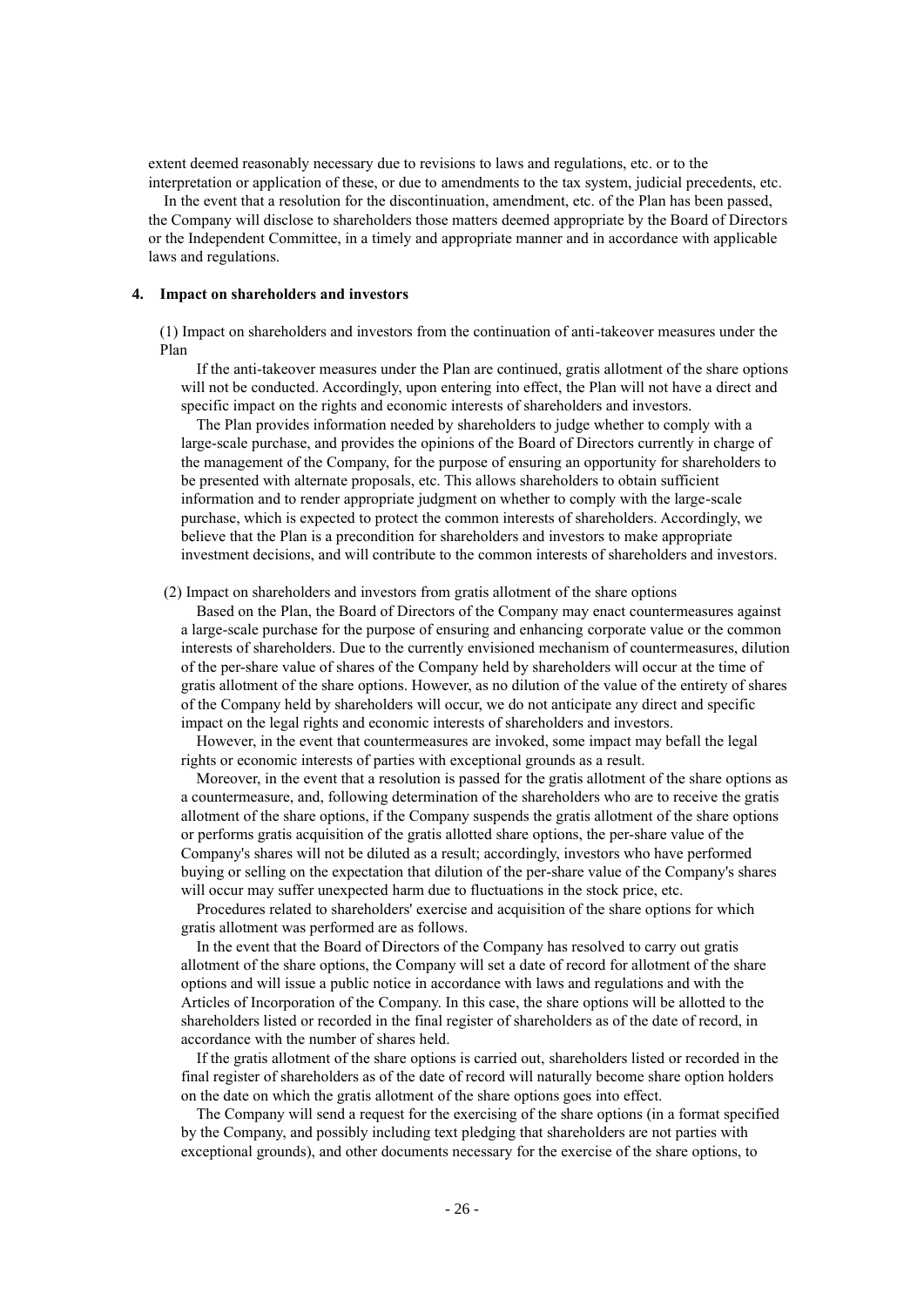shareholders listed or recorded in the final register of shareholders as of the date of record. By submitting these required documents within the period of exercise of the share options separately set by the Board of Directors of the Company and by paying an amount equivalent to the exercise price to the location handling payment, shareholders will be issued one share of the common stock of the Company for each share option. However, parties with exceptional grounds may not be able to exercise the share options.

Conversely, in the event that the Company acquires share options based on the acquisition provisions, shareholders will receive grant of the common stock of the Company as consideration for the acquisition of the share options by the Company, without paying money equivalent to the exercise price. (In this case, in addition to documents for verification of identity and documents containing information on accounts for conducting the transfer of the common stock of the Company, shareholders will submit documents containing text pledging that shareholders are not parties with exceptional grounds, etc., and that, if said pledge contains falsehoods, shareholders will immediately return the common stock of the Company that was granted.) However, the handling of parties with exceptional grounds may differ from that of other shareholders, including share options held by the parties being not subject to acquisition.

When these procedures have become actually necessary, the Company will disclose details to shareholders in a timely and appropriate manner and in accordance with applicable laws and regulations, and requests that shareholders check said details.

## **5. Rationality of the Plan**

(1) Satisfaction of criteria in the guidelines concerning anti-takeover measures

The Plan satisfies the three principles set forth in "Guidelines Regarding Takeover Defense for the Purposes of Protection and Enhancement of Corporate Value and Shareholders' Common Interests" on May 27, 2005 by the Ministry of Economy, Trade and Industry and the Ministry of Justice ((i) principle of ensuring and enhancing corporate value and the common interests of shareholders), (ii) principle of prior disclosure and shareholder intent, and (iii) principle of ensuring necessity and appropriateness) as follows. It further has content based on practical work and discussions concerning the "Takeover Defense Measures in Light of Recent Environmental Changes" published by the Corporate Value Study Group established within the Ministry of Economy, Trade and Industry on June 30, 2008 and other anti-takeover measures, and thus has a high degree of rationality.

- (2) Ensuring and enhancing corporate value or the common interests of shareholders As described in 2 (1) above, by requesting that the large-scale purchaser provide necessary information regarding the large-scale purchase in advance and by requesting a period for the evaluation and examination of this information, the Plan enables appropriate judgments by shareholders on whether to comply with the large-scale purchase, the presentation of opinions or alternatives for or against the large-scale purchase to shareholders by the Board of Directors of the Company in response to recommendations by the Independent Committee, or negotiation with large-scale purchasers on behalf of shareholders, with the aim of ensuring and enhancing the corporate value of the Company or the common interests of shareholders.
- (3) Prior disclosure

The Company will disclose the Plan in advance in order to enhance the ability of shareholders, investors, and large-scale purchasers to foresee, and to ensure that shareholders have opportunities to make appropriate choices.

The Company will also continue to perform timely and appropriate disclosure as necessary, in accordance with applicable laws and regulations.

#### (4) Emphasis on shareholder intent

At this Annual General Meeting of Shareholders, the Company plans to confirm the intent of shareholders of the Company regarding the continuation of anti-takeover measures under the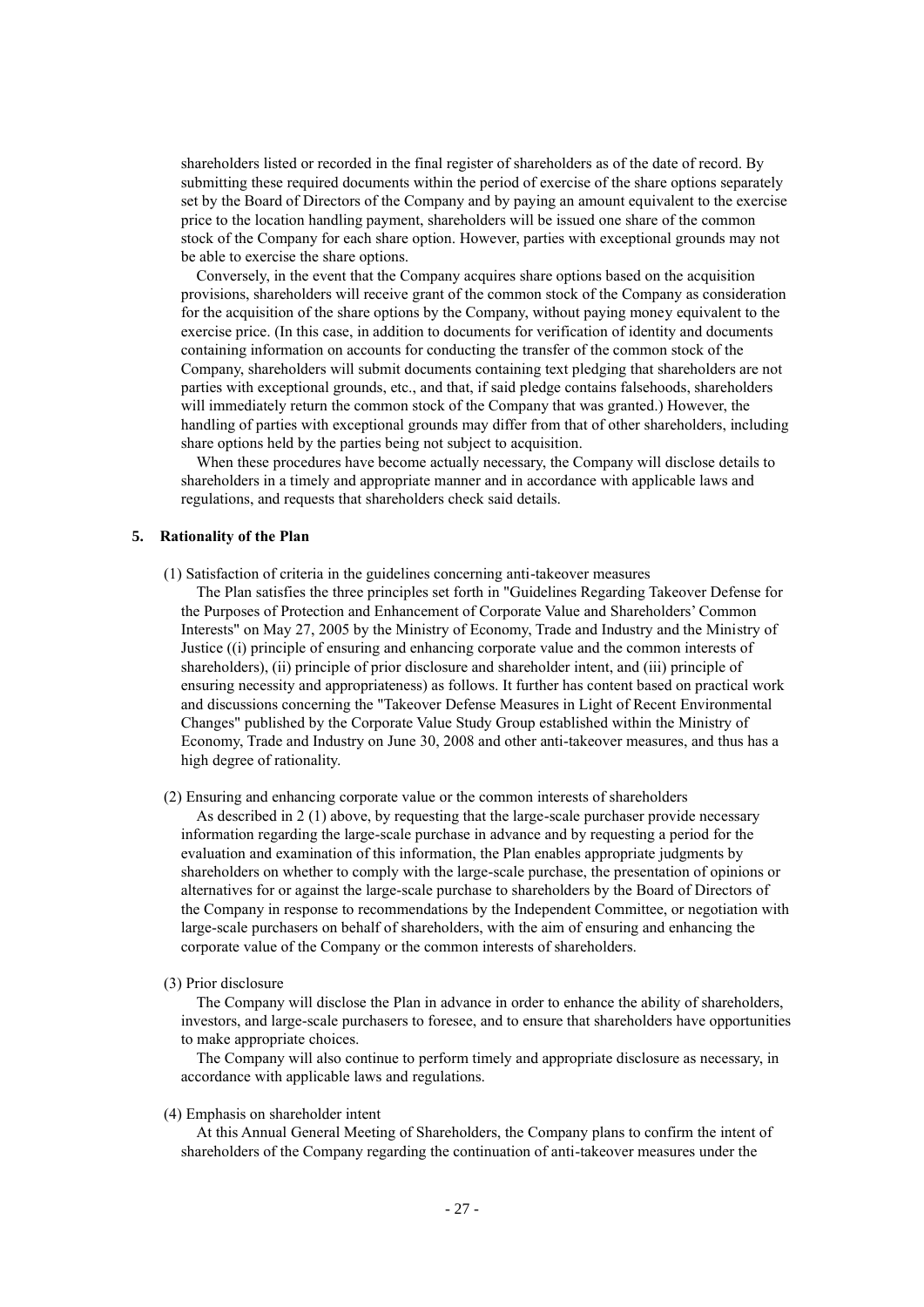Plan. By making the continuation of anti-takeover measures under the Plan contingent upon the approval of shareholders, we will incorporate the intent of shareholders regarding the continuation of anti-takeover measures.

As described in 3 above, as discontinuation is possible at any time by resolution of a General Meeting of Shareholders of the Company or of a Board of Directors consisting of the Directors appointed at a General Meeting of Shareholders, continuation is made contingent upon the intent of shareholders.

- (5) Collection of opinions from outside experts by the Board of Directors of the Company As described in 2 (2) (d) above, when invoking anti-takeover measures, the Board of Directors of the Company will, as necessary, conduct consideration after obtaining the counsel of external experts (financial advisors, attorneys, certified accountants, tax accountants, etc.) who are in third-party positions independent of the Board of Directors of the Company. This is to ensure objectivity and rationality in decisions made by the Board of Directors of the Company.
- (6) Establishment of the Independent Committee and due respect for its recommendations As described in 2 (2) (e) above, the Company will establish an Independent Committee to ensure the necessity and appropriateness of the Plan and to prevent the Plan from being misused for the protection of management. The Independent Committee will be composed of three or more Outside Directors of the Company (including substitutes for these) or outside experts, etc. who are independent of the management team that engages in execution of the Company's business.

When invoking anti-takeover measures, the Board of Directors of the Company will give due respect to the recommendations of the Independent Committee in order to ensure the fairness of decisions and eliminate arbitrary judgments by the Board of Directors of the Company. The Independent Committee, as necessary, in principal, and at the expense of the Company, may obtain the counsel of external experts (financial advisors, attorneys, certified accountants, tax accountants, etc.) who are in third-party positions independent of the Board of Directors of the Company and the Independent Committee. This is to ensure objectivity and rationality in decisions involving the recommendations of the Independent Committee.

In addition, an outline of the judgments of the Independent Committee will be disclosed to shareholders in a timely and appropriate manner. Mechanisms have been secured by which the Plan will be operated, with assurance of transparency that will contribute to the corporate value of the Company and the common interests of shareholders.

#### (7) Setting of guidelines

The Company has set these Guidelines as internal criteria that incorporate objective requirements in order to prevent arbitrary judgments and handling by the Board of Directors of the Company in the procedures under the Plan, and to ensure the transparency of procedures. Through the establishment of these Guidelines, the criteria to be followed when deciding whether to invoke, not invoke, or discontinue countermeasures are made highly objective and transparent, and sufficient predictability is ensured in the Plan. (See **Appendix 4** for an outline of these Guidelines.)

#### (8) Not a dead-hand anti-takeover measure or a slow-hand anti-takeover measure

As described in 3 above, as discontinuation of the Plan is possible at any time by resolution of a General Meeting of Shareholders of the Company or of a Board of Directors consisting of the Directors appointed at a General Meeting of Shareholders, it is not a dead-hand anti-takeover measure (an anti-takeover measure which cannot be prevented even if a majority of the members of the Board of Directors are replaced) or a slow-hand anti-takeover measure (an anti-takeover measure that requires time to prevent as members of the Board of Directors cannot all be changed at once).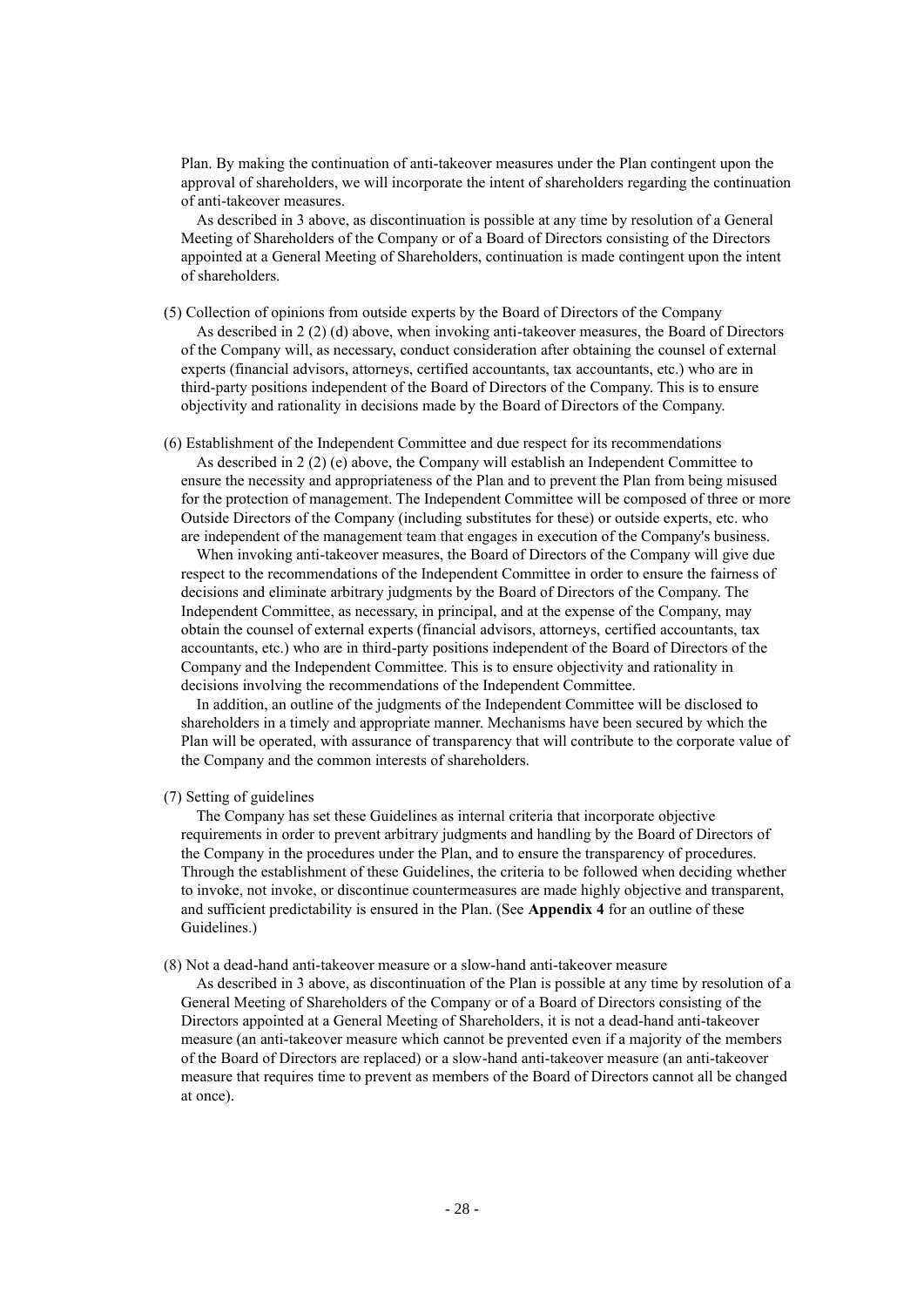# **Appendix 1**

# Status of Major Shareholders (as of February 28, 2022)

| Name                                                                                                                                      | Address                                                                                       | Number of<br>shares owned<br>(thousands) | Ratio of the<br>number of<br>shares<br>owned to<br>total number<br>of issued<br>shares $(\% )$ |
|-------------------------------------------------------------------------------------------------------------------------------------------|-----------------------------------------------------------------------------------------------|------------------------------------------|------------------------------------------------------------------------------------------------|
| The Master Trust Bank of<br>Japan, Ltd. (trust account)                                                                                   | 2-11-3 Hamamatsucho, Minato-ku,<br>Tokyo                                                      | 1,578                                    | 7.33                                                                                           |
| The Dai-ichi Life Insurance<br>Company, Limited<br>(Standing proxy: Custody Bank<br>of Japan, Ltd.)                                       | 1-13-1 Yurakucho, Chiyoda-ku,<br>Tokyo<br>(1-8-12 Harumi, Chuo-ku, Tokyo)                     | 1,254                                    | 5.83                                                                                           |
| The Hiroshima Bank, Ltd.<br>(Standing proxy: Custody Bank<br>of Japan, Ltd.)                                                              | 1-3-8 Kamiyacho, Naka-ku,<br>Hiroshima<br>(1-8-12 Harumi, Chuo-ku, Tokyo)                     | 1,069                                    | 4.97                                                                                           |
| Sumitomo Mitsui Banking<br>Corporation                                                                                                    | 1-1-2 Marunouchi, Chiyoda-ku,<br>Tokyo                                                        | 781                                      | 3.63                                                                                           |
| YONDOSHI HOLDINGS<br>Group Co-Prosperity<br>Association                                                                                   | 2-19-10 Kamiosaki, Shinagawa-ku,<br>Tokyo                                                     | 758                                      | 3.52                                                                                           |
| The Iyo Bank, Ltd.<br>(Standing proxy: Custody Bank<br>of Japan, Ltd.)                                                                    | 1 Minamihoribatacho, Matsuyama,<br><b>Ehime Prefecture</b><br>(1-8-12 Harumi, Chuo-ku, Tokyo) | 739                                      | 3.43                                                                                           |
| Tsuguo Oyama                                                                                                                              | Hiroshima                                                                                     | 405                                      | 1.88                                                                                           |
| Custody Bank of Japan, Ltd.<br>(trust account)                                                                                            | 1-8-12 Harumi, Chuo-ku, Tokyo                                                                 | 367                                      | 1.70                                                                                           |
| Custody Bank of Japan, Ltd.<br>(Sumitomo Mitsui Trust Bank,<br>Ltd. re-trust; The Momiji Bank,<br>Ltd. employee pension trust<br>account) | 1-8-12 Harumi, Chuo-ku, Tokyo                                                                 | 352                                      | 1.63                                                                                           |
| Shimako Sumikawa                                                                                                                          | Tokyo                                                                                         | 340                                      | 1.58                                                                                           |
| Total                                                                                                                                     |                                                                                               | 7,645                                    | 35.53                                                                                          |

Note:

1. The Company holds 2,813,996 shares (11.56%) of treasury stock, but is excluded from major shareholders.

2. The above percentage of shares owned is calculated on the basis of 21,517,360 shares, being the total 24,331,356 shares issued as of February 28, 2022 with 2,813,996 shares of treasury stock excluded.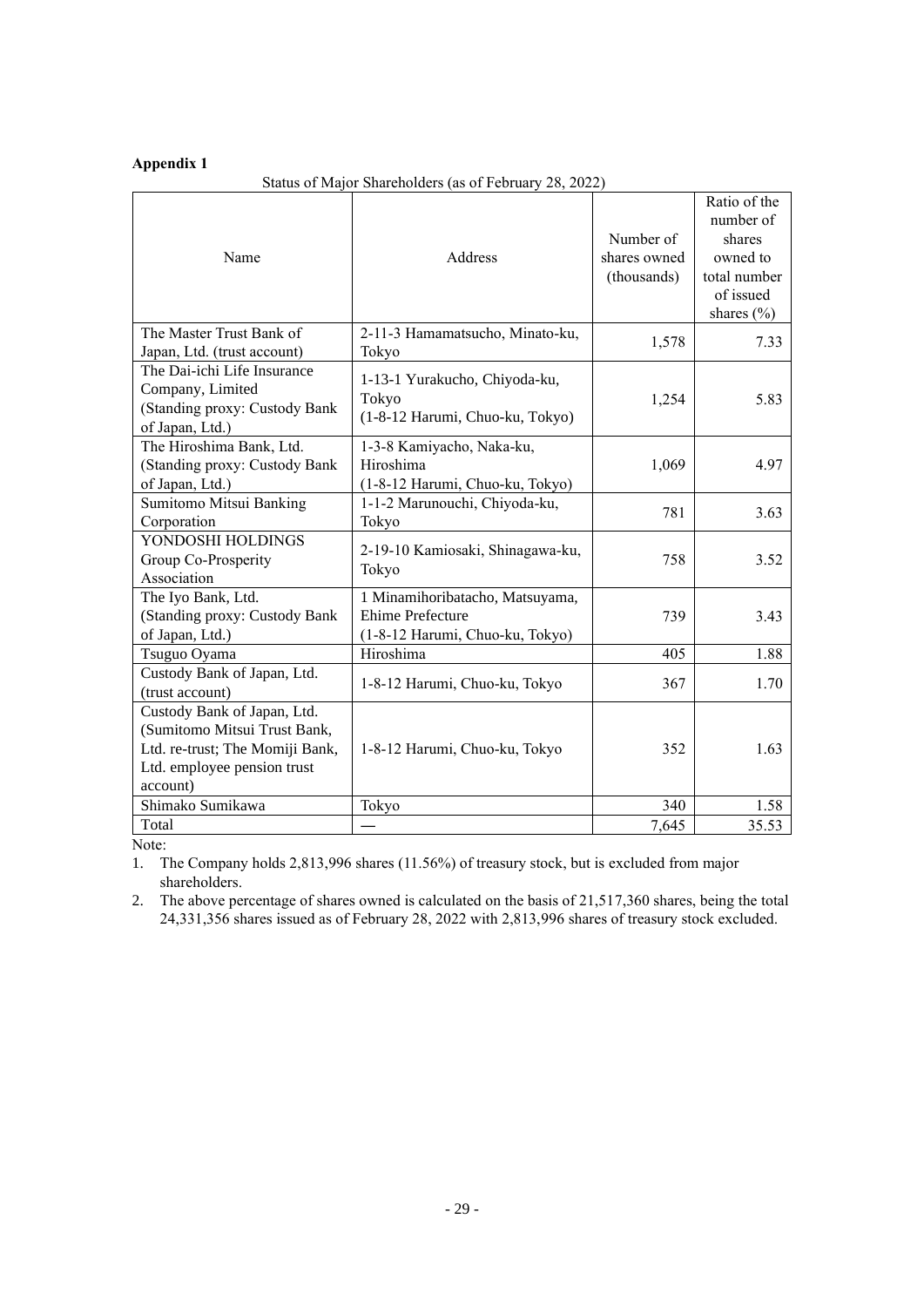### **Appendix 2**

Steps in Procedures under the Plan

[Overview of large-scale purchase rules]



- \*1: In the case that, based solely on information initially received, the Board of Directors of the Company or the Independent Committee has deemed it difficult for the shareholders of the Company to properly judge whether to comply with the large-scale purchase, or for the Board of Directors of the Company or the Independent Committee to form opinions on the pros and cons of the large-scale purchase (hereinafter "opinion formation") or formulate alternate proposals (hereinafter "alternate proposal drafting") for appropriate presentation to shareholders, the Board of Directors of the Company or the Independent Committee may, as the need arises, request that the large-scale purchaser provide additional information necessary for proper judgment by shareholders and opinion formation or alternate proposal drafting by the Board of Directors of the Company and the Independent Committee, by setting a reasonable deadline for submission and by disclosing to shareholders the reasons for requiring the specific period and reasonable period.
- \*2: 60 days (not including the first day) in the case of purchase of all of the stock certificates, etc. of the Company through a cash-only (yen) tender offer; 90 days (not including the first day) in the case of other large-scale purchases. In the event of unavoidable circumstances by which the Board of Directors of the Company fails to reach a resolution on whether to invoke countermeasures within the Board of Directors evaluation period for reasons including the Independent Committee failing to make certain recommendations during the Board of Directors evaluation period, the Board of Directors of the Company may, based on recommendations of the Independent Committee, extend the Board of Directors evaluation period, one time only and to the extent necessary, up to a maximum of 30 days (not including the first day).
- \*3: The Independent Committee will, as necessary, issue recommendations to the Board of Directors of the Company on the invoking or non-invoking of countermeasures.
- \*4: As necessary, the Board of Directors of the Company will present to shareholders business plans, etc. as alternatives to acquisition proposals and business plans presented by large-scale purchasers, or will negotiate with large-scale purchasers on behalf of shareholders.
- \*5: When the Board of Directors of the Company has itself made a determination that a General Meeting of Shareholders of the Company should be convened in order to put to vote the invoking of countermeasures under the Plan, the Board of Directors of the Company will convene a General Meeting of Shareholders of the Company as early as possible.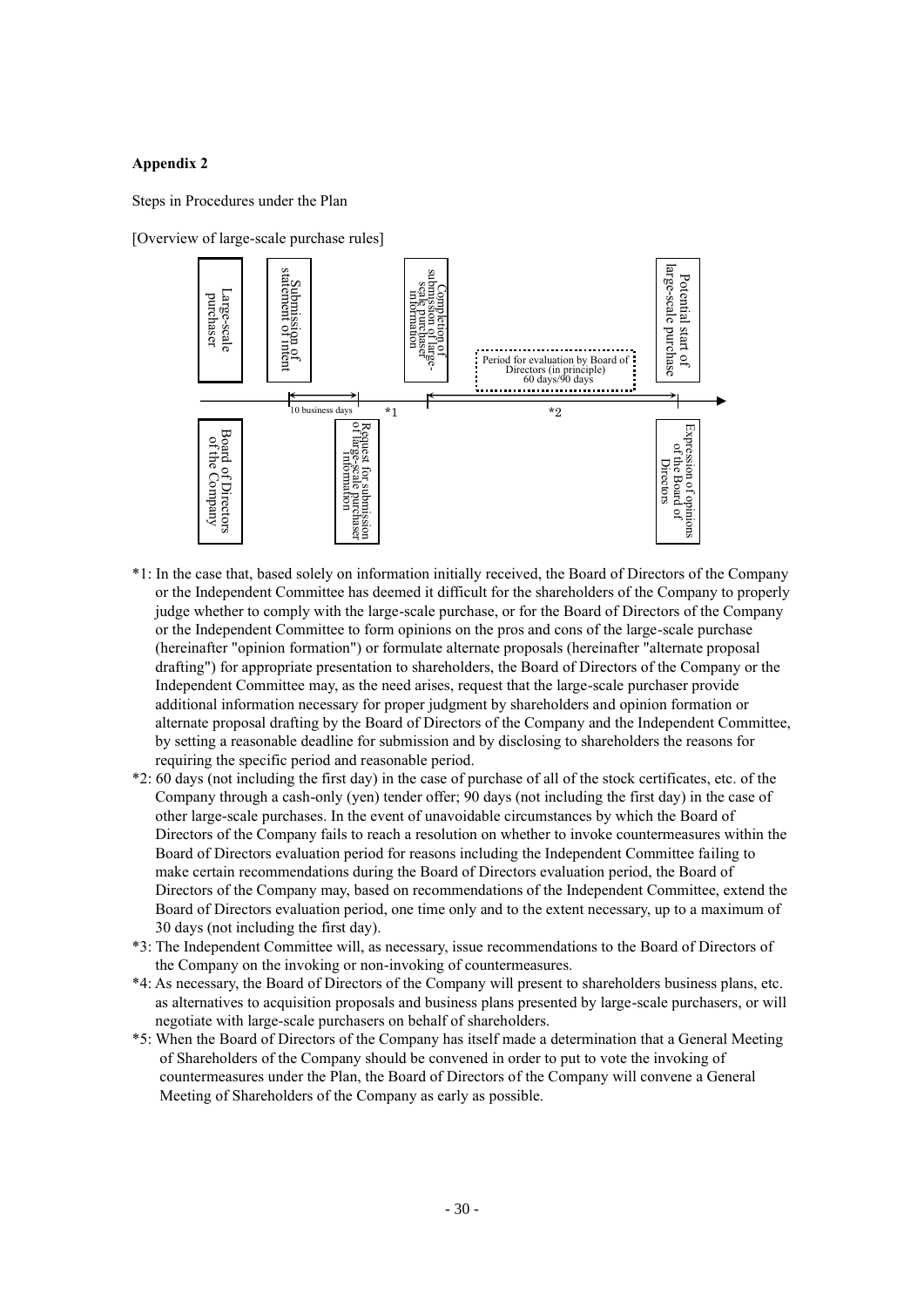[Overview of invoking of countermeasures]



\* An overview of steps in procedures under the Plan is shown in **Appendix 2**.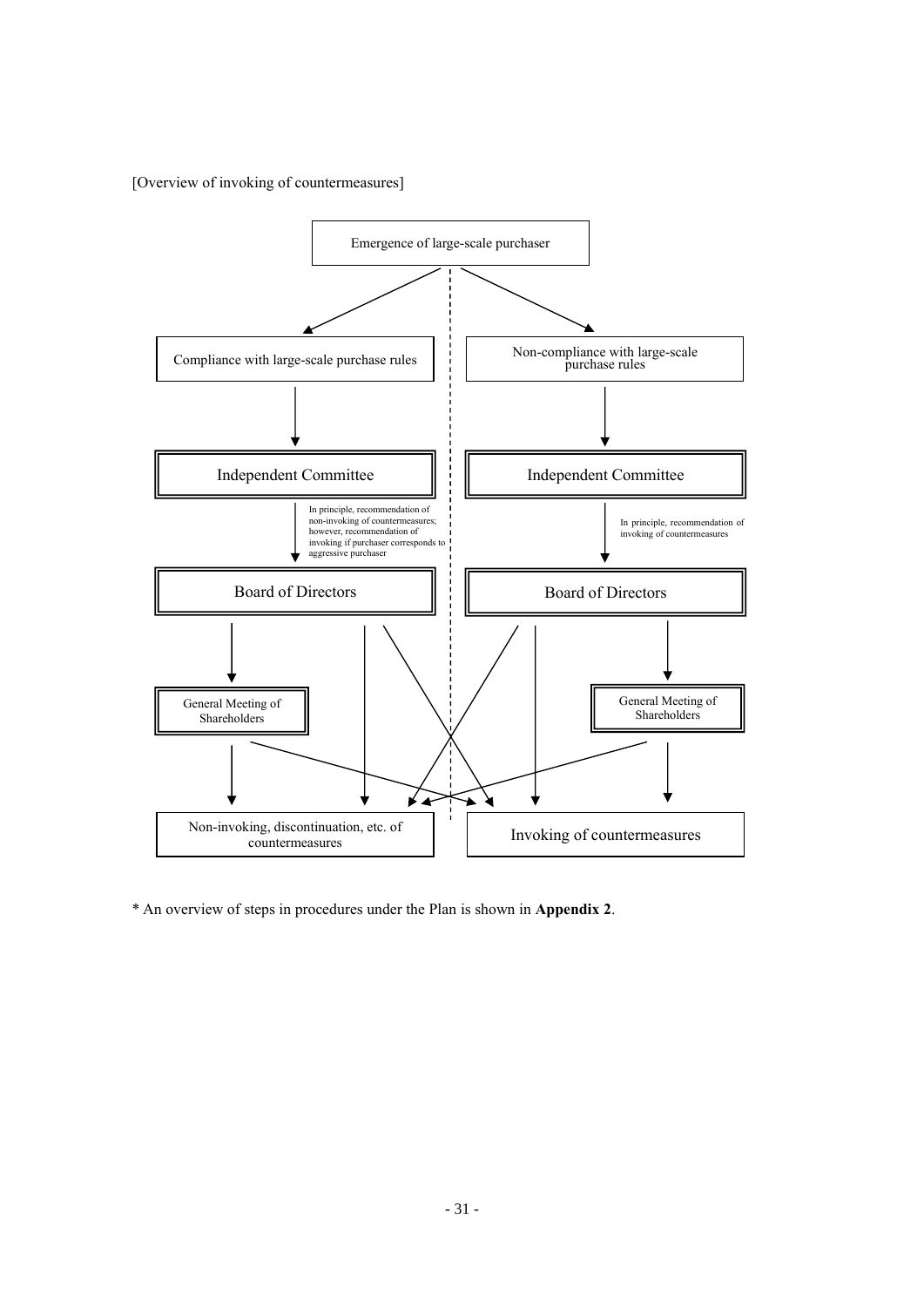# **Appendix 3**

|                                     | Names and Brief History of Independent Committee Members                  |
|-------------------------------------|---------------------------------------------------------------------------|
| Name:                               |                                                                           |
|                                     | Toyomasa Akiyama (Born Feb 28, 1954)                                      |
| <b>Brief History:</b>               |                                                                           |
| Jul 1997                            | Senior Examiner (Large Enterprise Examination Department),                |
|                                     | Tokyo Regional Taxation Bureau, National Tax Agency                       |
| Jul 2006                            | Chief Examiner (Corporation Taxation Group), Higashi-Murayama Tax Office, |
|                                     | National Tax Agency                                                       |
| Sep 2008                            | Certified Public Tax Accountant, Tax Master Tax Accountant Corporation    |
| Jun 2015                            | Auditor, Foundation for International Development / Relief (incumbent)    |
| May 2016                            | Outside Director and Audit & Supervisory Board Member, the Company        |
|                                     | (incumbent)                                                               |
| May 2016                            | Audit & Supervisory Board Member, F.D.C. PRODUCTS INC. (incumbent)        |
| Sep 2017                            | Representative Partner, Tax Master Tax Accountant Corporation (incumbent) |
|                                     |                                                                           |
| Name:                               |                                                                           |
| Nobuko Kitagawa (Born Jan 17, 1971) |                                                                           |
| <b>Brief History:</b>               |                                                                           |
| Apr 1997                            | Registered as Attorney                                                    |
| Apr 1997                            | Attorney, Asuka Sogo Law Office (currently Hayabusa Asuka Law Office)     |
| Apr 2003                            | Fixed-term Officer (Supervision Bureau), Financial Services Agency        |
| Oct 2014                            | Legal Councilor, Japan Securities Dealers Association                     |
| Jun 2015                            | Outside Director, The Bank of Kochi, Ltd. (incumbent)                     |
| Apr 2016                            | Attorney, Komatsu Partners (currently Kotohira Partners)                  |
| May 2020                            | Outside Director and Audit & Supervisory Board Member, the Company        |
|                                     | (incumbent)                                                               |
| Jan 2021                            | Attorney, Nobuko Kitagawa Law Office                                      |
| Apr 2022                            | Attorney, Shimada Mirai Law Office (incumbent)                            |
|                                     |                                                                           |
| Name:                               |                                                                           |
| Naoki Kodama (Born Feb 5, 1956)     |                                                                           |
| Brief History:                      |                                                                           |
| Apr 1978                            | Joined IBM Japan, Ltd.                                                    |
| Apr 2002                            | Senior Managing Director, JBCC Corporation                                |
| Aug 2007                            | Managing Director, NITORI Co., Ltd.                                       |
| Oct 2012                            | Managing Director of CAINZ CORPORATION                                    |
| Jun 2017                            | Representative, M&S Consulting (incumbent)                                |
| Jun 2021                            | Outside Director, Softcreate Holdings Corporation (incumbent)             |
| Name:                               |                                                                           |
| Yo Ota (Born Oct 3, 1967)           |                                                                           |
| <b>Brief History:</b>               |                                                                           |
| Apr 1993                            | Registered as Attorney (Dai-Ichi Tokyo Bar Association)                   |
| Feb 2001                            | Registered as Attorney, State of New York, USA                            |
| Apr 2001                            | Civil Affairs Bureau, Ministry of Justice (in charge of Commercial Code,  |
|                                     | Counselor's Office)                                                       |
| Jan 2003                            | Partner, Nishimura & Partners (currently Nishimura & Asahi) (incumbent)   |
|                                     |                                                                           |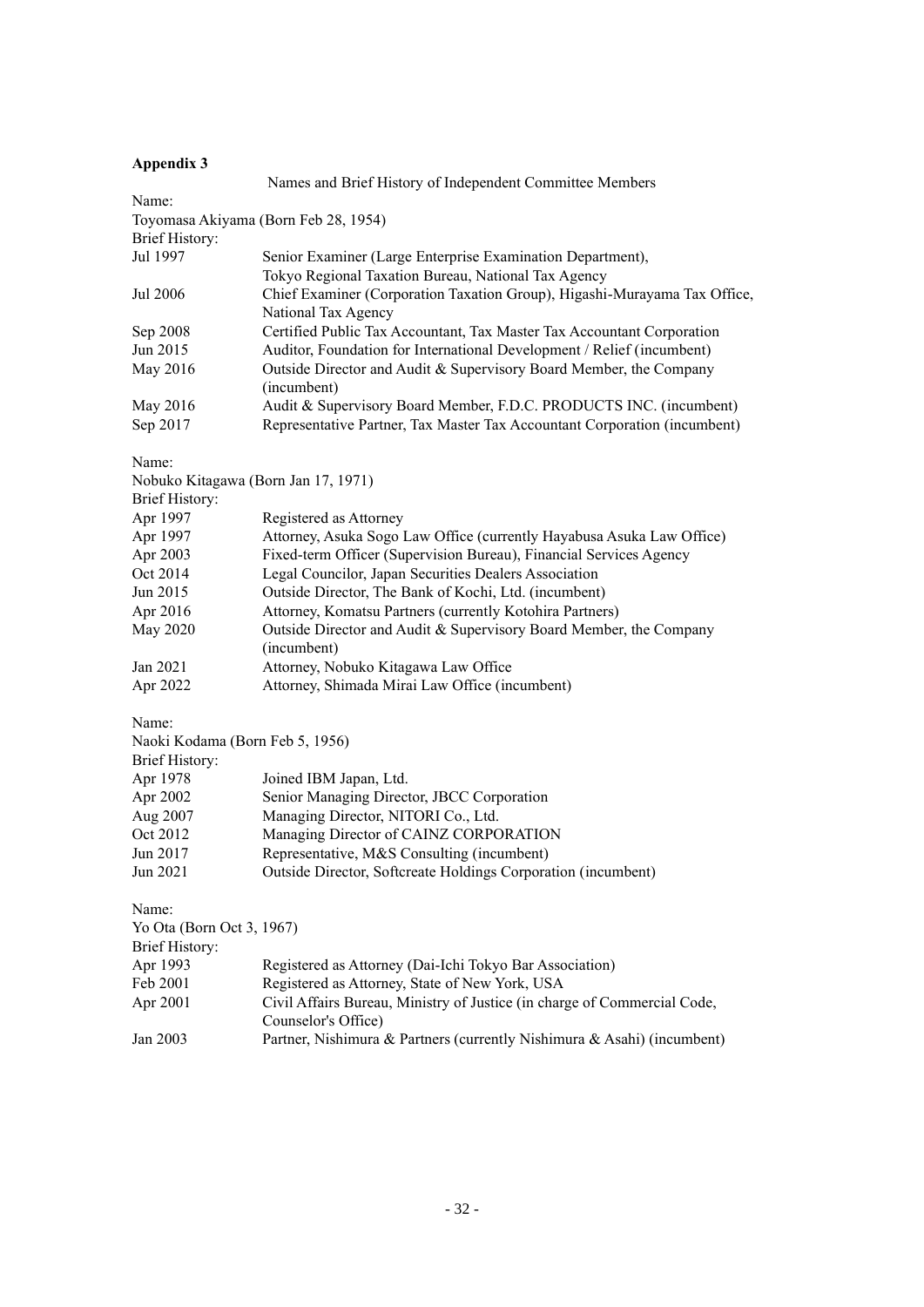#### **Appendix 4**

Outline of "Guidelines for Invoking Countermeasures, etc."

1. Purpose

The "Guidelines for Invoking Countermeasures, etc." (hereinafter "these Guidelines") are for the purpose of establishing procedures and action guidelines in preparation for the invoking or noninvoking of countermeasures such as the gratis allotment of share options, etc., or other necessary resolutions, by the Board of Directors of the Company or Independent Committee (stipulated in 6 below) in conjunction with countermeasures to address large-scale purchases of the stock of the Company (hereinafter "the Plan") in the event of the emergence of a large-scale purchaser (as stipulated below), from the standpoint of ensuring and enhancing the corporate value of the Company or the common interests of shareholders.

In these Guidelines, "large-scale purchase" will have the meaning of acts that fall or may fall under any of a to c below (excluding acts approved in advance by the Board of Directors of the Company), and "large-scale purchaser" will have the meaning of a party that seeks to or is currently conducting a large-scale purchase.

- ① Purchase or other acquisition3 of stock certificates, etc. issued by the Company1, by which the combined stock certificate, etc. holding ratio for a specified shareholder of the Company2 becomes 20% or more
- ② Purchase or other acquisition7 of stock certificates, etc. issued by the Company4, by which the combined stock certificates, etc. ownership ratios for a specified shareholder of the Company5 and for a specially related party thereof6 become 20% or more

- 1. Refers to stock certificates, etc. defined in Article 27-23, Paragraph 1 of the Financial Instruments and Exchange Act. The same applies hereinafter except where specified otherwise.
- 2. Refers to the stock certificate, etc. holding ratio defined in Article 27-23, Paragraph 4 of the Financial Instruments and Exchange Act. The same applies hereinafter; however, in the calculation of the stock certificate, etc. holding ratio, (i) specially related parties defined in Article 27-2, Paragraph 7 of the same Act, and (ii) investment banks, securities companies, and other financial institutions that have concluded financial advisory agreements with specified shareholders as well as tender offer agents and lead securities companies of the specified shareholders (hereinafter "contract financial institutions, etc.") will be deemed to be joint owners of the specified shareholders (meaning joint owners defined in Article 27-23, Paragraph 5 of the same Act, including those deemed to be joint owners pursuant to Paragraph 6 of the same Article (and including parties deemed to fall under such by the Board of Directors of the Company)). When calculating the stock certificate, etc. holding ratio, the latest information published by the Company may be used to obtain the total number of issued shares of the Company.
- 3. Includes the holding of the right to request delivery of stock certificates, etc. based on sales or other contracts, and the performance of transactions stipulated in Article 14-6 of the Order for Enforcement of the Financial Instruments and Exchange Act.
- 4. Refers to stock certificates, etc. defined in Article 27-2, Paragraph 1 of the Financial Instruments and Exchange Act. This also applies for the following part of b.
- 5. Refers to the stock certificate, etc. ownership ratio defined in Article 27-2, Paragraph 8 of the Financial Instruments and Exchange Act. The same applies hereinafter. When calculating the stock certificate, etc. ownership ratio, the latest information published by the Company may be used to obtain the total number of voting rights of the Company.
- 6. Refers to a specially related party defined in Article 27-2, Paragraph 7 of the Financial Instruments and Exchange Act. However, for parties listed in item (i) of the same Paragraph, this excludes those specified in Article 3, Paragraph 2 of the Cabinet Office Order on Disclosure Required for Tender Offer for Share Certificates by Persons Other Than Issuers. Note that (i) joint holders and (ii) contract financial institutions, etc. will be deemed to be specially related parties of the specified shareholder. The same applies hereinafter except where specified otherwise.
- 7. Includes purchases and other paid transfers, and items similar to paid transfers stipulated in Article 6, Paragraph 3 of the Order for Enforcement of the Financial Instruments and Exchange Act.
- ③ Regardless of whether the acts specified in ① or ② above are carried out, acts including agreements that are carried out between a specified shareholder (or shareholders; the same

-------------------------------------------------------------------------------------------------------------------------------

<sup>-------------------------------------------------------------------------------------------------------------------------------</sup>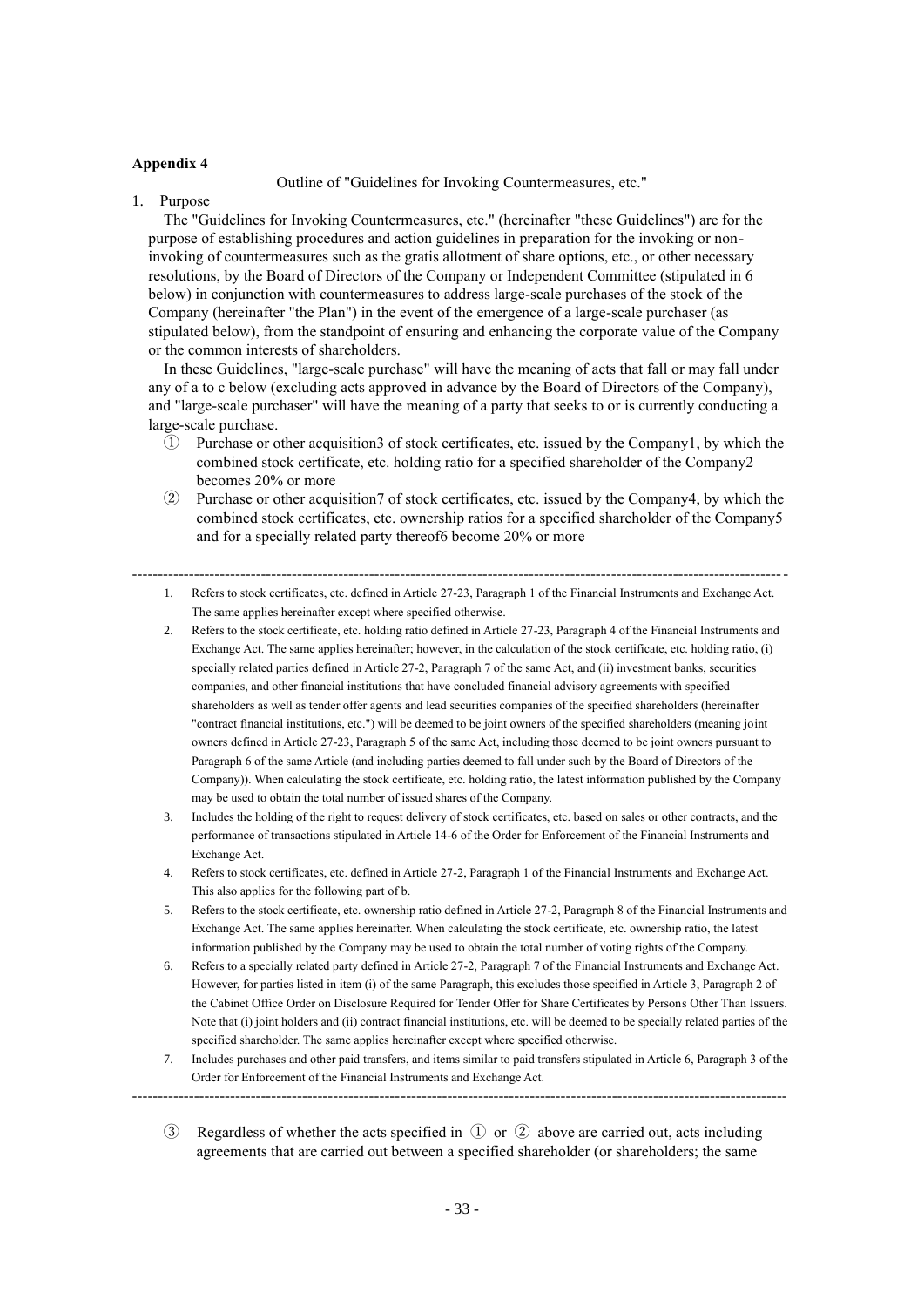applies to the following part of ③) of the Company who intends to perform an act specified in ① or ② above and another shareholder of the Company (limited, however, to other shareholders for which, for stock certificates, etc. issued by Company, the combined stock certificate, etc. holding ratios for the specified shareholder and the other shareholder become 20% or more), and by which said other shareholder becomes a joint owner with said specified shareholder, or an act which establishes a relationship between said specified shareholder and said other shareholder by which one party comes to effectively control the other party or by which the parties act jointly or in collaboration.

## 2. Invoking of countermeasures

(1) In the case that a large-scale purchaser has violated the large-scale purchase rules in key respects (including cases in which the large-scale purchaser does not provide necessary additional information within a reasonable period set by the Board of Directors of the Company, or cases in which the largescale purchaser does not comply with discussions and negotiations with the Board of Directors of the Company), and if said violation has not been rectified within five business days after the Board of Directors of the Company has issued a request in writing that the large-scale purchaser rectify the matter, the Independent Committee will, in principle, recommend that the Board of Directors of the Company invoke countermeasures against the large-scale purchase, except in cases in which there is a clear need not to invoke said countermeasures in order to ensure or enhance the corporate value of the Company or the common interests of shareholders, or in which other special circumstances are present; and (2) even in the case that the large-scale purchaser has observed the large-scale purchase rules, if the large-scale purchaser has been recognized as a party to which any of the circumstances  $(A)$  to  $(K)$ below apply (hereinafter "aggressive purchaser"), the Independent Committee will recommend that the Board of Directors of the Company invoke countermeasures, and the Board of Directors, with due respect to the recommendation of the Independent Committee, will resolve to invoke the countermeasures.

However, after the Independent Committee has issued to the Board of Directors of the Company a recommendation to invoke countermeasures, if the large-scale purchase is withdrawn or if other changes occur in factual relationships, etc. upon which the recommendation decision was grounded, the Independent Committee may issue a recommendation to discontinue the invoking of countermeasures, or other recommendations, to the Board of Directors of the Company. Even if the Independent Committee has issued a recommendation for a resolution of non-invoking of countermeasures, in the event that the Board of Directors of the Company recognizes the presence of circumstances such as a risk of violating the Directors' duty of due care of a prudent manager, the Board of Directors of the Company may make a resolution of invoking countermeasures, or, without making a resolution of non-invoking, may convene a General Meeting of Shareholders in order to put to shareholders the decision on whether to invoke countermeasures.

8. Determination of whether a "relationship between said specified shareholder and said other shareholder by which one party comes to effectively control the other party or by which the parties act jointly or in collaboration" has been established will be made on the basis of the formation of a new investment relationship, business alliance relationship, transaction or contract relationship, concurrent executive position relationship, funding relationship, credit provision relationship, etc., as well as on the direct and indirect effects that the large-scale purchaser and the other shareholders have on the Company, etc.

-------------------------------------------------------------------------------------------------------------------------------

9. Determination of whether the acts specified in c above have been carried out will be reasonably made by the Board of Directors of the Company. The Board of Directors of the Company may request the provision of necessary information to the shareholders of the Company, to the extent deemed necessary to determine whether the requirements for "largescale purchasing" are met.

-------------------------------------------------------------------------------------------------------------------------------

(A) The party is conducting acquisition of the stock certificates, etc. of the Company for the purpose of inflating the stock price and having Company-related parties take back the shares at a high price despite a lack of intent to participate substantially in the management of the Company (i.e.,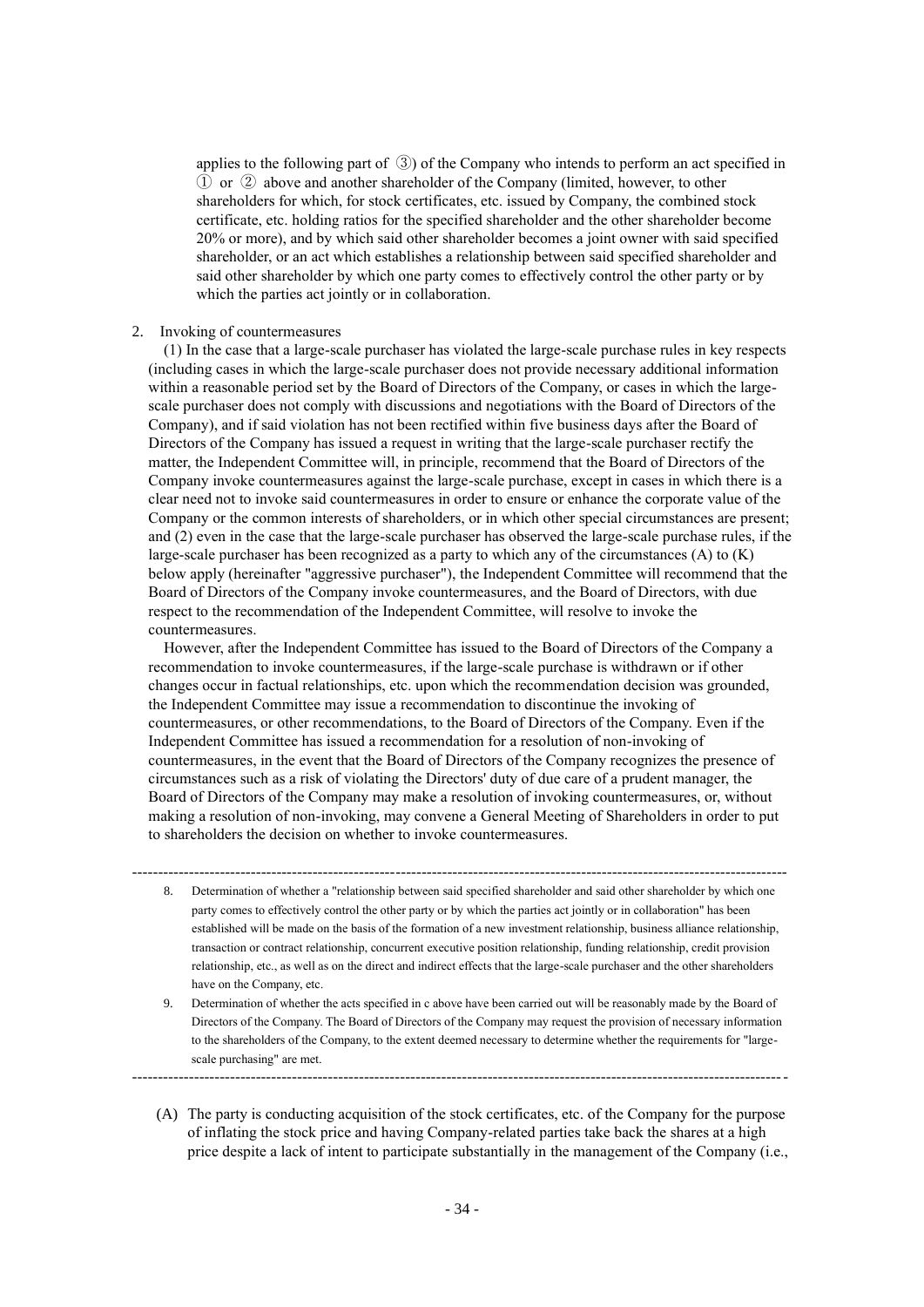is a "greenmailer") or the objective of the acquiring stock certificates, etc. of the Company is primarily the capture of short-term profit margins

- (B) The party's objective for participation in the management of the Company is primarily to temporarily control the management of the Company and to transfer intellectual property rights, know-how, trade secrets, major business partners, customers, etc. necessary for the management of the Company to the large-scale purchaser, its group companies, etc.
- (C) The party is conducting acquisition of the stock certificates, etc. of the Company with the plan to improperly divert the assets of the Company for use as collateral for debts of the large-scale purchaser or its group companies or as funds for repayment after controlling the management of the Company
- (D) The party's objective for participation in the management of the Company is primarily to temporarily control the management of the Company, dispose of high-value assets such as real estate and securities that are not involved in the business of the Company at the time, and use the gain from disposal to temporarily inflate dividends or seek opportunities for a sharp rise in stock price due to the temporary high dividend in order to sell off stock at a high price
- (E) The party indicates no particular interest in and is not particularly involved in the management of the Company, and, after acquisition of the shares of the Company, solely seeks to capture shortto medium-term profits on sale of the shares of the Company by selling to the Company or to a third party, and ultimately seeks only to pursue its own profit even through disposal of the assets of the Company
- (F) The conditions of acquisition of the Company's stock certificates, etc. proposed by the largescale purchaser (including but not limited to the type, value, and grounds for calculation of the consideration for purchase, as well as content, timing, method, legality, and feasibility) are judged on the basis of reasonable grounds to be inadequate or inappropriate in light of the corporate value of the Company
- (G) The acquisition method proposed by the large-scale purchaser is acquisition by a coercive method that structurally restricts the opportunities or the freedoms for judgment of shareholders, typified by a two-tier takeover (by which, when not all of the stock certificates, etc. of the Company can be acquired in a single-tier takeover, conditions for a two-tier takeover are disadvantageously set, and acquisition of the stock certificates, etc. of the Company is carried out in a non-explicit manner or in a manner that raises concerns about future liquidity of the stock certificates, etc. of the Company due to delisting, etc., effectively forcing shareholders to comply with the acquisition), or by a partial tender offer (a tender offer for only a portion, not all, of the stock certificates, etc. of the Company), etc.
- (H) There is expectation of significant harm to the corporate value of the Company, including to the interests of shareholders, customers, employees, and other stakeholders of the Company, due to the acquisition of controlling rights by the large-scale purchaser, and, moreover, it is determined on the basis of reasonable grounds that there exists a risk of significant impediment to ensuring and enhancing the corporate value of the Company, or it has been determined that the mediumto long-term future corporate value of the Company would clearly be subordinated in the event that the large-scale purchaser were to acquire controlling rights, relative to if it did not
- (I) The fact of acquisition of controlling rights by a large-scale purchaser would itself significantly cause harm to the corporate value of the Company, such as through loss of important business partners of the Company
- (J) The large-scale purchaser has been judged on the basis of reasonable grounds to be inappropriate as a controlling shareholder from the standpoint of public order and morals, such as when the management team, major shareholders, or investors of the large-scale purchaser include persons who have a relationship with antisocial influences or terrorism-related organizations
- (K) In other cases conforming to any of (A) to (J), it has been determined that the corporate value of the Company or the common interests of shareholders will be significantly harmed
- 3. Non-invoking of countermeasures

The Board of Directors will not invoke countermeasures in the following cases.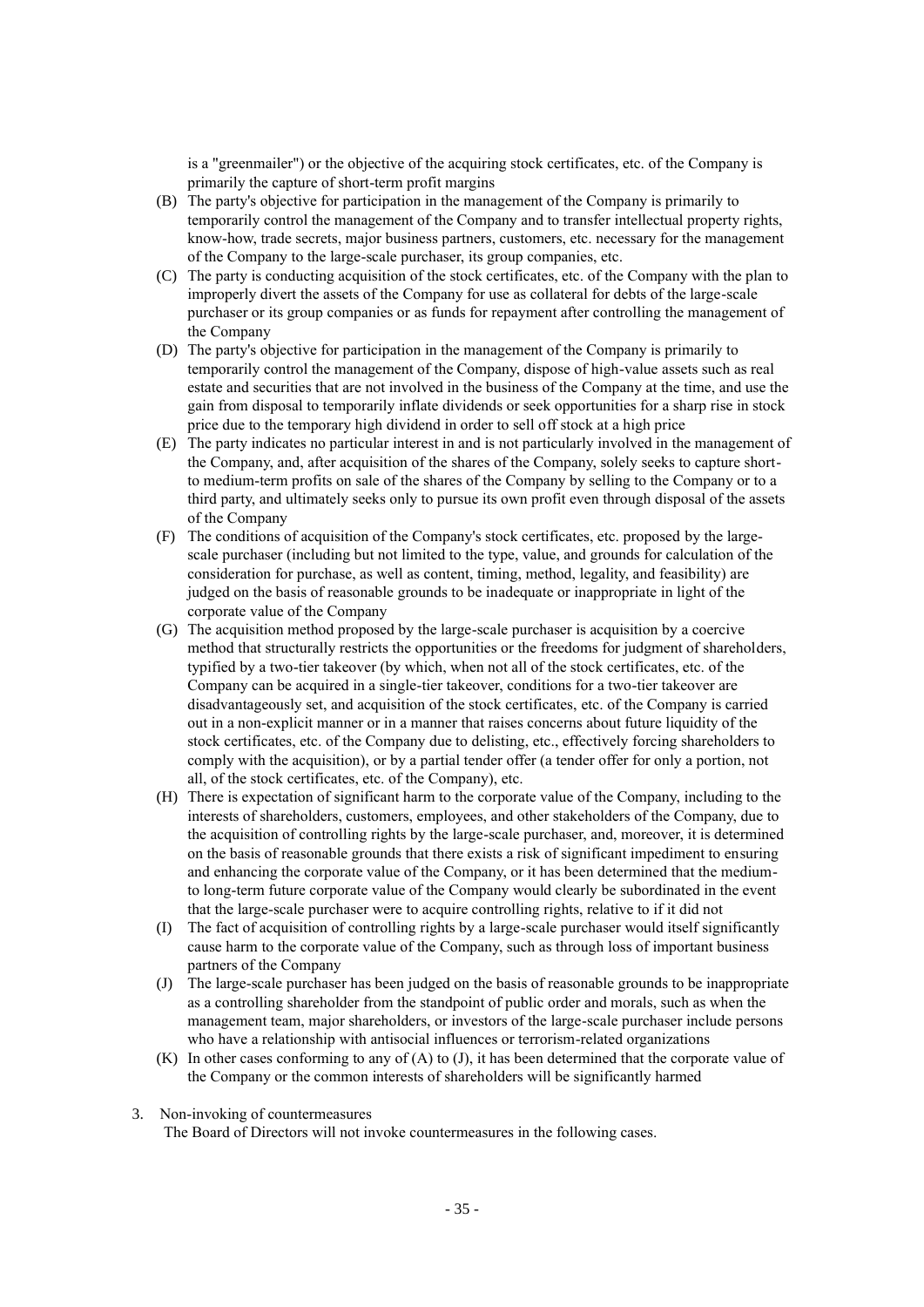- (1) The Board of Directors of the Company has, as a result of sufficient discussion and negotiation with the large-scale purchaser, determined that the large-scale purchaser is not an aggressive purchaser.
- (2) At a General Meeting of Shareholders of the Company convened to put to vote the invoking of countermeasures under the Plan, a proposal to approve the invoking of countermeasures under the Plan was rejected.
- (3) Shareholders who hold half or more of the voting rights of all shareholders of the Company (excluding large-scale purchasers) have explicitly expressed an intent to comply with the largescale purchase by the large-scale purchaser.
- (4) Other cases specified separately by the Board of Directors of the Company.
- 4. Retraction of countermeasures

The Board of Directors will retract countermeasures in the following cases.

- (1) Approval for the proposal by the large-scale purchaser for the large-scale purchase has been obtained by ordinary resolution at a General Meeting of Shareholders of the Company.
- (2) A unanimous decision has been rendered by the Independent Committee.
- (3) Other cases specified separately by the Board of Directors.
- 5. Content of countermeasures

Countermeasures will in principle be according to the gratis allotment of share options stipulated in Article 277 and later in the Companies Act. (The allotted share options are hereinafter referred to as "the share options".) However, if it is deemed appropriate to invoke other countermeasures permitted by the Companies Act, other laws and regulations, and the Articles of Incorporation of the Company, said other countermeasures may be used.

An outline of cases in which gratis allotment of the share options is implemented as a countermeasure against the large-scale purchase is as described in **Appendix 5**, and (i) conditions for exercise by which the exercise of rights is not permitted for parties that, based on the counsel of the Independent Committee, have been recognized by the Board of Directors as specified large-scale purchasers (stipulated by the Board of Directors of the Company in accordance with prescribed procedures), co-owners of these, or specially related parties thereof, or parties that are effectively controlled by and that act jointly or in collaboration with the aforementioned parties (hereinafter "parties with exceptional grounds"); or (ii) when the Company seeks to acquire a portion of the share options, a period of exercise, conditions for exercise, acquisition provisions, etc. with consideration of effects as countermeasures against the large-scale purchase, such as acquisition provisions that provide for the ability to acquire only the share options held by share option holders other than parties with exceptional grounds, may be set.

#### 6. Independent Committee

The Independent Committee will be composed of three or more persons. Members of the Independent Committee will be appointed by the Board of Directors of the Company from among Outside Directors of the Company (including substitutes for these) or outside experts, who are independent of the management team that engages in execution of the Company's business. These persons will conclude agreements with the Company that include provisions for the duty of due care of a prudent manager with respect to Company, etc.

The Independent Committee, as necessary, may obtain the counsel of external experts (financial advisors, attorneys, certified accountants, tax accountants, etc.) who are in third-party positions independent of the Board of Directors of the Company and the Independent Committee. The Company will bear all costs incurred in obtaining said counsel, except in exceptional cases where deemed particularly unreasonable.

In principle, resolutions of the Independent Committee will be passed by a majority of Committee members, with all Committee members in attendance. However, in the event that an accident or other unavoidable circumstance has befallen a member of the Independent Committee, resolutions will be passed by a majority of those members present, with a majority of Independent Committee members in attendance.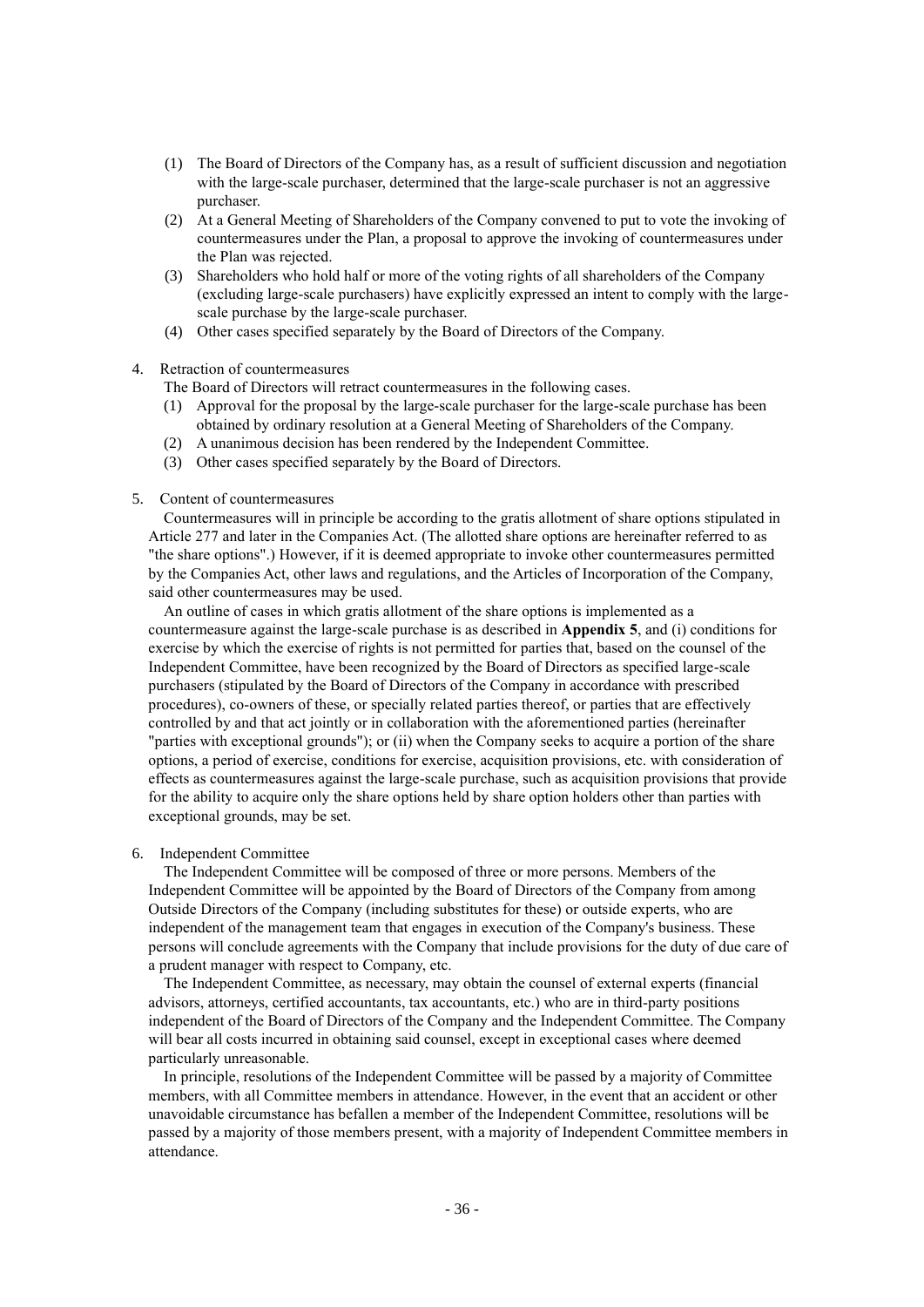#### 7. Timely disclosure

Regarding matters necessary for the Plan, the Board of Directors of the Company will make timely and appropriate disclosure of information to shareholders and investors, in accordance with the Companies Act, the Financial Instruments and Exchange Act, and rules related to these; with government ordinances, Cabinet Office and ministerial ordinances; and with the rules of financial instrument exchanges, as applicable (hereinafter collectively referred to as "laws, etc.").

### 8. Period of validity of, continuation of, discontinuation of, and amendments to the Plan

The period of validity of the Plan will be from the time of expiration of the period of validity of the Current Plan to the time of conclusion of the Annual General Meeting of Shareholders for the last business year that ends within three years following the conclusion of the 72nd General Meeting of Shareholders of the Company scheduled for May 26 of this year (hereinafter "this Annual General Meeting of Shareholders"). However, in the case that, at the time of the conclusion of the Annual General Meeting of Shareholders, there exists a party which is putting forth an acquisition proposal or a party which intends to acquire controlling shares of the Company and which has been specified by the Board of Directors of the Company, the period of validity will be extended to the extent necessary to address the act that is being carried out or is intended. Even before the expiration of the period of validity, in the case that  $\Phi$  a proposal to discontinue the Plan has been approved at the General Meeting of Shareholders of the Company, or ② the Board of Directors of the Company has resolved to discontinue the Plan, or ③ a proposal for approval of the introduction of the Plan has been rejected at this Annual General Meeting of Shareholders, the Plan will be discontinued at that time.

From the current year onward, at the first meeting of the Board of Directors of the Company following the conclusion of the Annual General Meeting of Shareholders of the Company, the Board of Directors of the Company will, as necessary, consider whether to continue, discontinue, or amend the Plan, and will carry out required resolutions as necessary.

From the standpoint of ensuring and enhancing corporate value or the common interests of shareholders, the Board of Directors of the Company may review or amend the Plan as necessary, even at occasions other than the above-noted first meeting of the Board of Directors of the Company following the conclusion of the Annual General Meeting of Shareholders, with the approval of the Independent Committee, to an extent that is not contrary to the overall aims of the Plan, and to the extent deemed reasonably necessary due to revisions to laws and regulations, etc. (including amendments to the names of laws, etc., or the establishment of new laws, etc. that succeed old laws, etc.) or to the interpretation or application of these, or due to amendments to the tax system, judicial precedents, etc.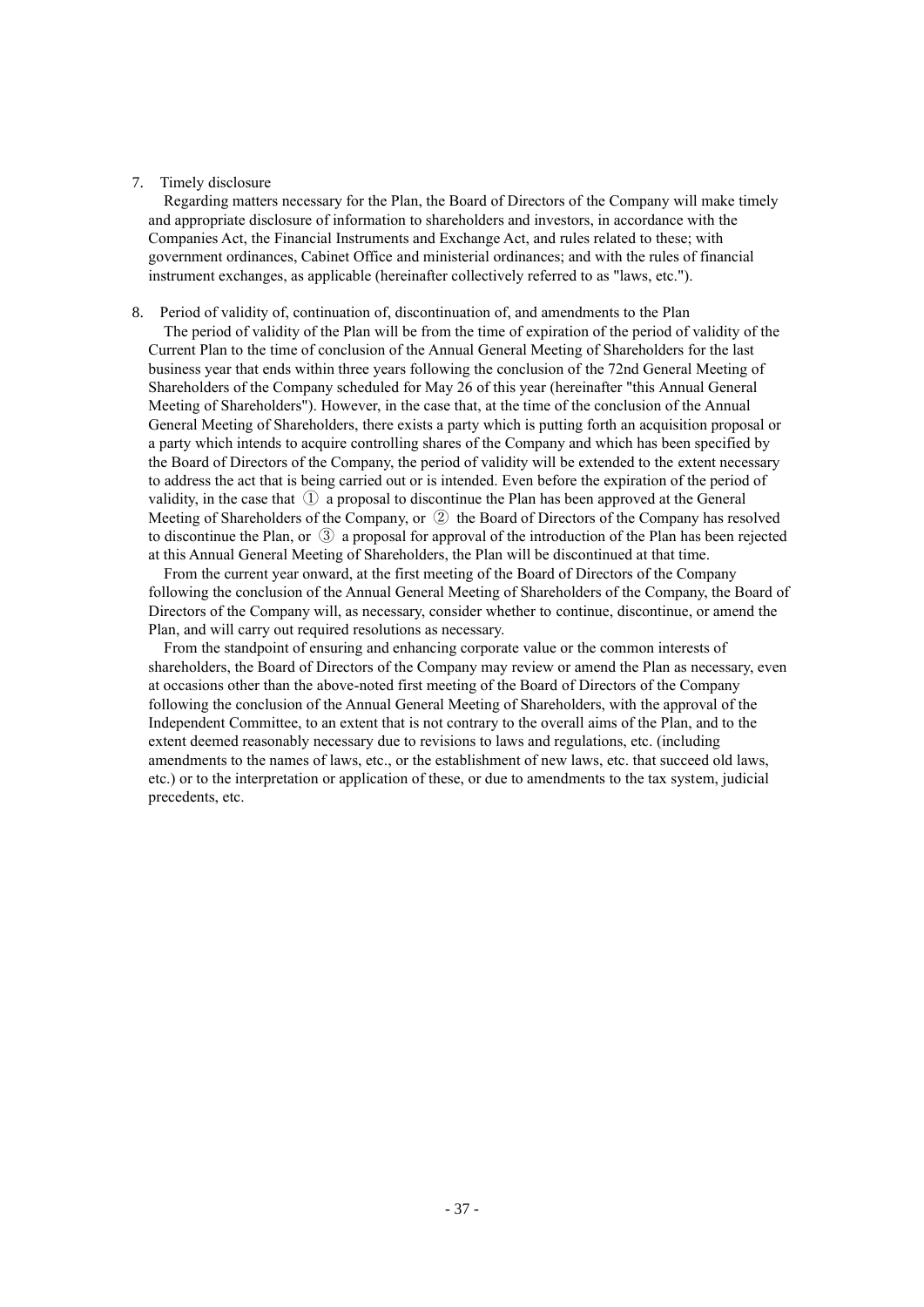## **Appendix 5**

Overview of implementation of gratis allotment of share options

1. Shareholders eligible for allotment

Gratis allotment of share options, in proportional number set separately by the Board of Directors of the Company up to one per share held (excluding common stock held by the Company) will be carried out toward shareholders listed or recorded in the final register of shareholders as of the date of record separately set by the Board of Directors.

- 2. Type and number of shares that are the target of share options The type of shares that are the target of share options are common stock of the Company. Common stock of the Company granted through exercise of a share option will be one share.
- 3. Date on which gratis allotment of share options goes into effect This will be determined separately by the Board of Directors.
- 4. Value of assets contributed when exercising each share option

The object of contribution when exercising each share option will be money. The value per share of common stock of the Company for assets contributed when exercising share options will be an amount determined separately by the Board of Directors of the Company, within a range from 1 yen to an amount equivalent to 50% of the fair value of one share of the Company. "Fair value" here is the average closing price (including quotations) of ordinary transactions of the common stock of the Company on the Tokyo Stock Exchange going back 90 days (excluding days on which there is no closing price) from the day prior to the day of the resolution on the gratis allotment of share options, rounded up to the nearest yen.

- 5. Restrictions on the transfer of share options Acquisition by transfer of share options will require approval by the Board of Directors.
- 6. Criteria for the exercise of share options

Criteria for the exercise of share options will be as separately determined by the Board of Directors. (Criteria for exercise may be added by which the exercise of rights is not recognized for parties that, based on the counsel of the Independent Committee, have been recognized by the Board of Directors as specified large-scale purchasers (stipulated by the Board of Directors of the Company in accordance with prescribed procedures), co-owners of these, or specially related parties thereof, or parties that are effectively controlled by and that act jointly or in collaboration with the aforementioned parties, etc. (hereinafter "parties with exceptional grounds").)

7. Acquisition of share options rights by the Company

In accordance with a resolution of the Board of Directors, the Company may add acquisition criteria to the effect that the Company may acquire all share options, or only share options owned by share option rights holders other than parties with exceptional grounds, on either the condition that the largescale purchaser has violated the large-scale purchase rules or other certain grounds have arisen, or the condition that a date separately determined by the Board of Directors has arrived.

- 8. Grounds for gratis acquisition of share options (grounds for discontinuation of countermeasures) In the event that any of the following grounds has arisen, the Company may acquire all share options gratis.
	- (a) Approval for the proposal by the large-scale purchaser for the large-scale purchase has been obtained by ordinary resolution at a General Meeting of Shareholders of the Company.
	- (b) A unanimous decision has been rendered by the Independent Committee.
	- (c) Other cases specified separately by the Board of Directors.
- 9. Cooperation with the liquidation of share options